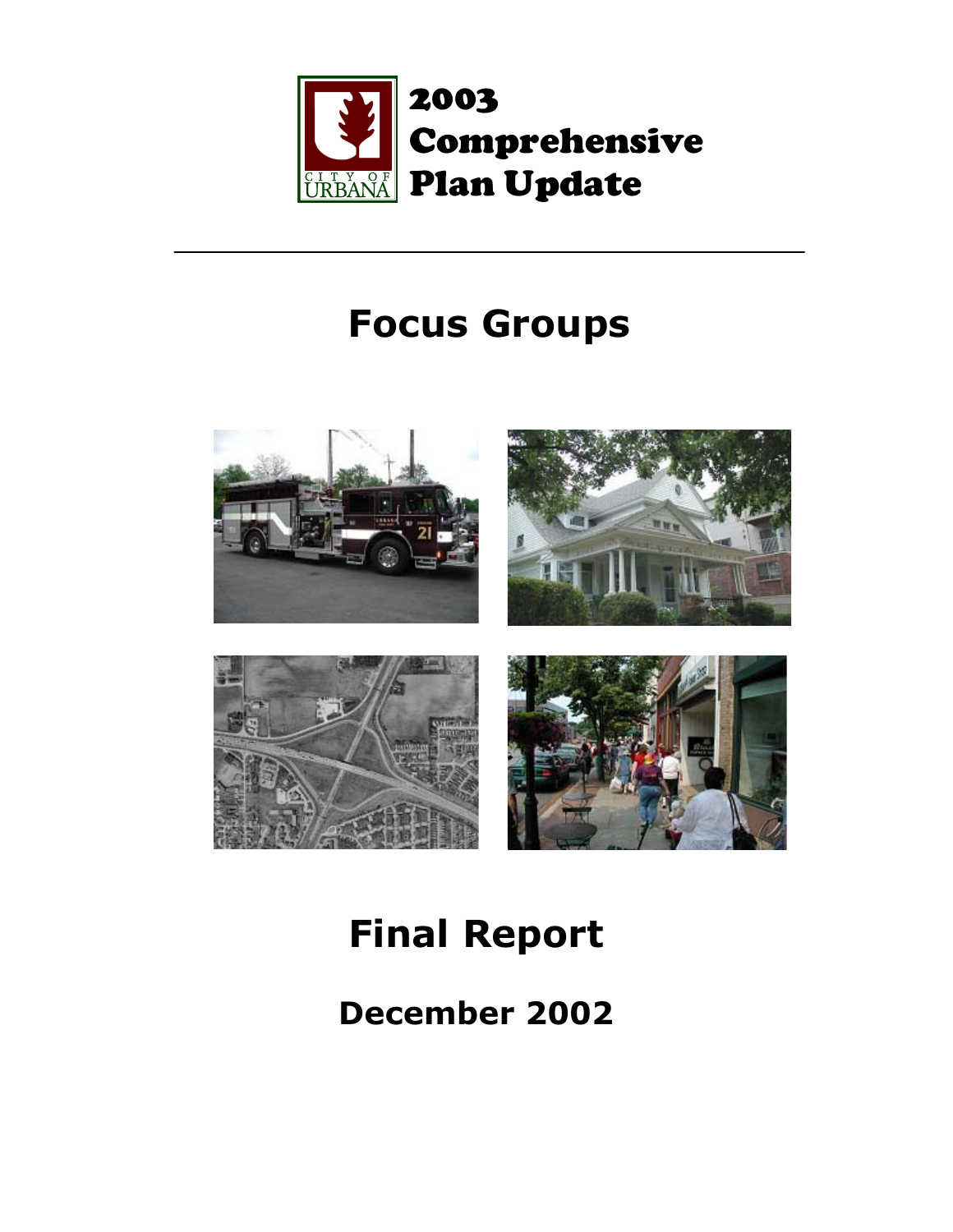

# **Contents**

| 3  |
|----|
|    |
| 9  |
| 16 |
| 22 |
| 27 |
| 31 |
| 37 |
|    |
| 41 |

#### **Report Prepared by:**

Elizabeth H. Tyler, Director, Community Development Services Rob Kowalski, Planning Manager, Community Development Services Tim Ross, Senior Planner, Community Development Services Michaela Bell, Planner, Community Development Services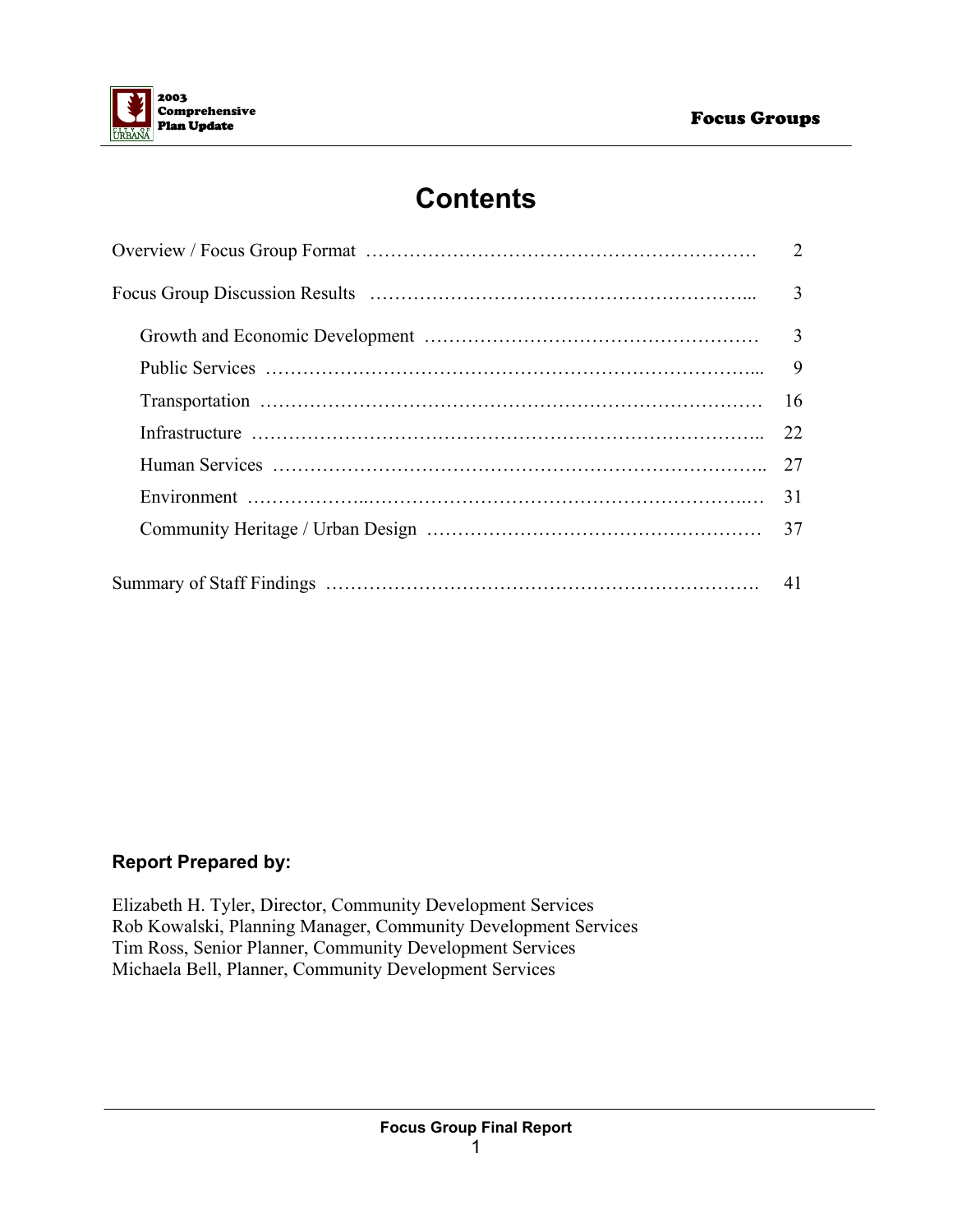

# **Overview / Focus Group Format**

As a key component for the update to the Urbana Comprehensive Plan, a series of focus groups were conducted with individuals in the community about a variety of planning related topics. The focus groups gathered technical and professional input from those that have specific knowledge on these topics.

The results of the focus groups will supplement the community input gathered from the neighborhood workshops and the resident survey (see separate reports on each) to formulate draft goals and objectives for the plan update along with draft future land use and transportation maps.

Seven focus groups were assembled. These focus group topics included:

- $\triangleright$  Growth and Economic Development
- $\triangleright$  Transportation
- $\triangleright$  Infrastructure
- $\triangleright$  Public Services
- $\triangleright$  Environment
- $\triangleright$  Human Services
- $\triangleright$  Community Heritage / Urban Design

Each group met twice to discuss a list of issues identified on that topic by City staff in the Existing Conditions Report (see report under separate cover). City staff conducted the meetings which included anywhere from five to fifteen participants, depending on the group. The discussion generated at the meetings was used by staff to develop specific findings which are listed starting on page 41.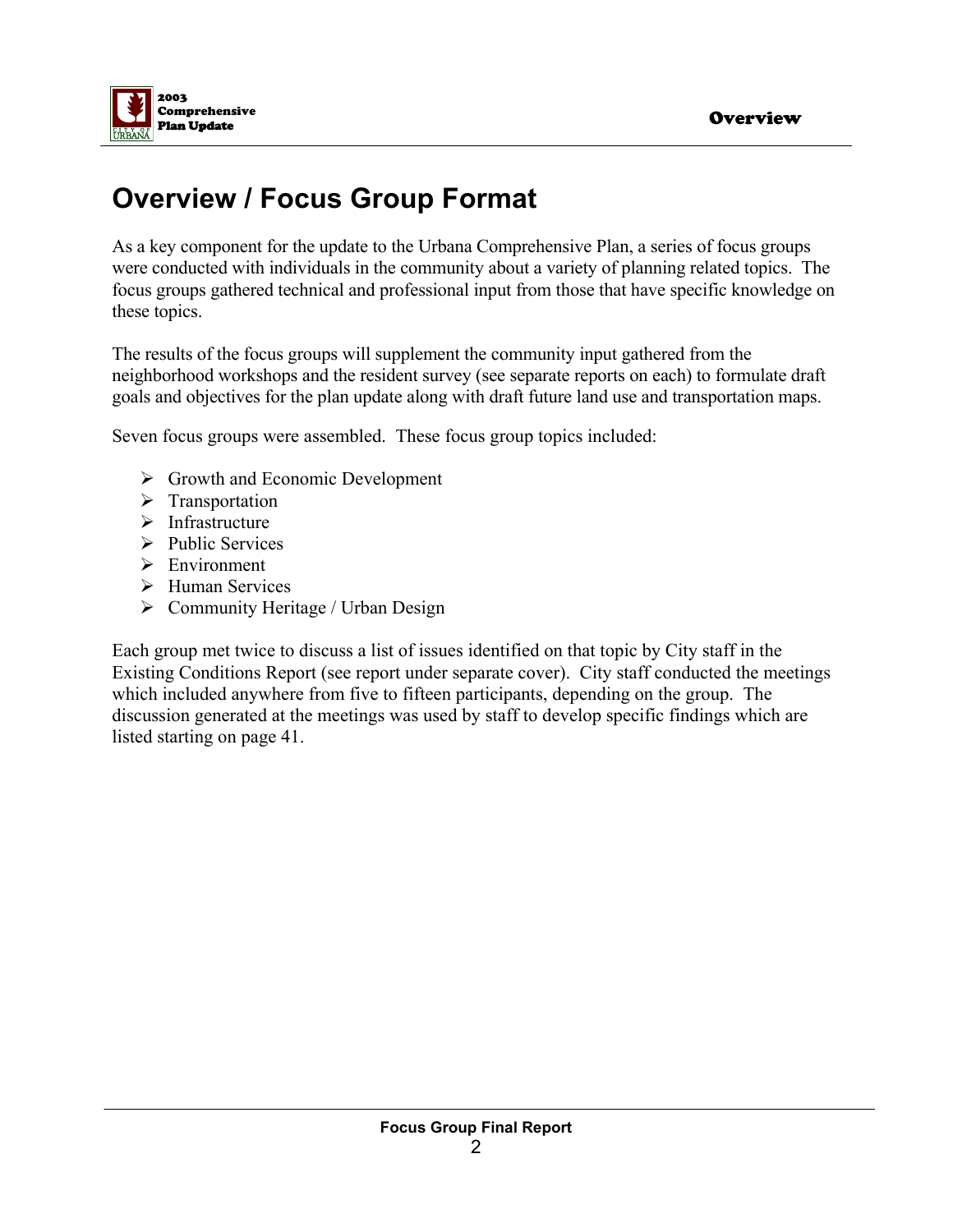

# **Focus Group Discussion Results**

## **Growth and Economic Development**

The Growth and Economic Development Focus Group met twice. Once on September 18, 2002 and then again on September 25, 2002. Their charge was to discuss issues related to the growth and development of the City of Urbana. They were also asked to discuss issues of image and identity. One of the primary tasks of the group was to examine Urbana's growth areas and give insight as to what types of land uses could be expected in the future given current market demands.

#### **Growth and Economic Development Focus Group Participants:**

- Bruce Walden, CAO, City of Urbana
- Howard Wakeland, Wakeland Rentals, Inc.
- Mark Dixon, The Atkins Group
- April Getchius, University of Illinois
- Laurie Bonnett, Urbana Business Association
- Chris Billing, Berns, Clancy and Associates
- Frank DiNovo, Champaign County Regional Planning Commission
- Carl Hill, Hillshire Realty
- Dale Wright, Busey Bank
- Alex Ruggeri, Ramshaw Smith
- Paul Tatman, Tatman Enterprises
- Kathy Larson, City of Urbana
- Anna Merritt, Comprehensive Plan Steering Committee

#### **Facilitators:**

- Libby Tyler, Director
- Rob Kowalski, Planning Manager
- Tim Ross, Senior Planner
- Lauren Kerestes, Planning Intern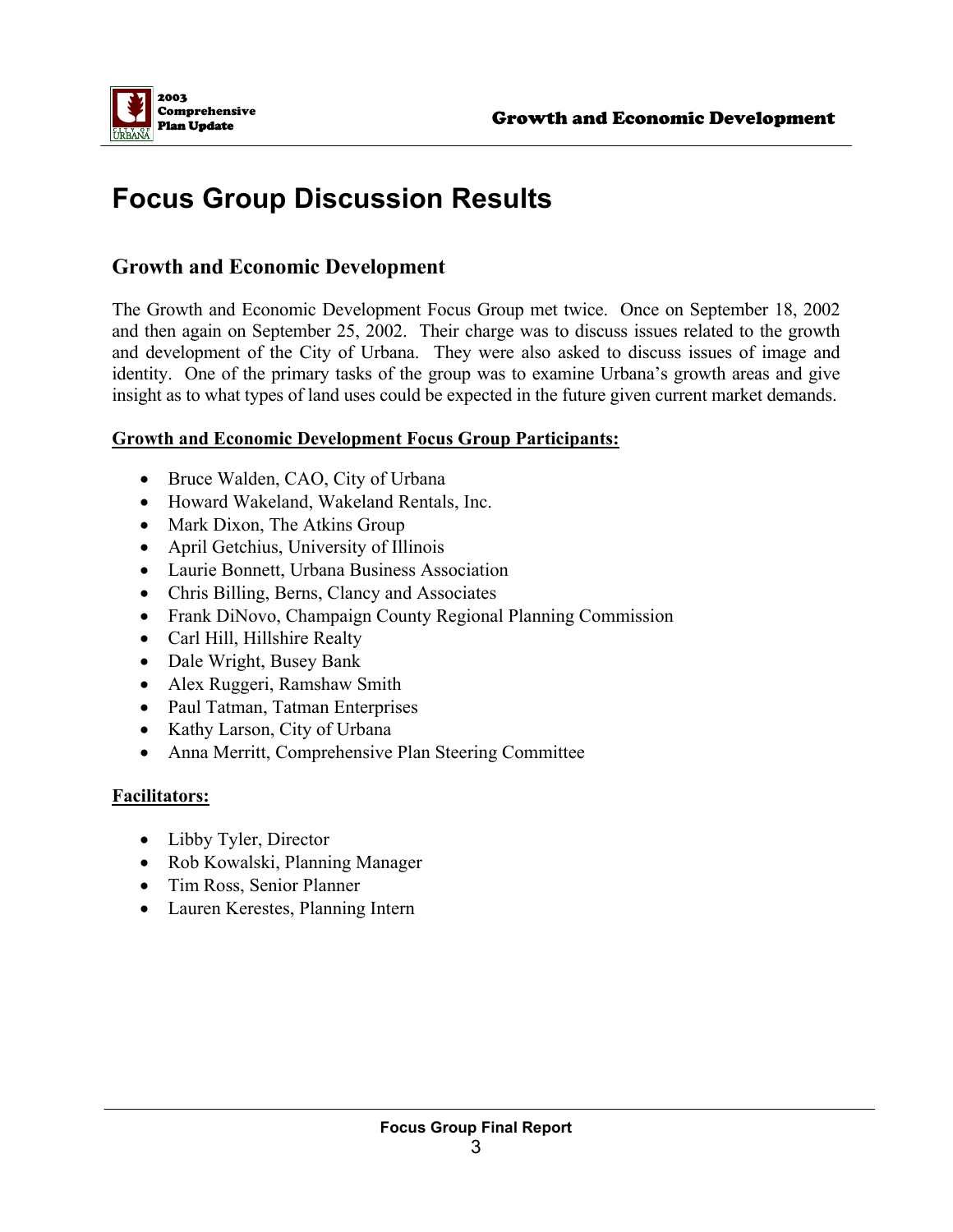

#### **General Questions Considered:**

#### *Growth and Development*

- What are realistic market forces in the region now and in the future?
- What land uses does Urbana need more of and why?
- What locations would be appropriate for new development (commercial, industrial, residential)?
- What infrastructure deficiencies exist that will prohibit growth?
- How can Urbana's downtown best be redeveloped to encourage new and expanded uses and to increase vitality?
- What would encourage more neighborhood businesses?
- What existing policies or plans encourage (or discourage) growth? What new policies could be implemented?
- How can Urbana's commercial centers be revitalized?

#### *Image & Identity*

- What should Urbana's image be to developers?
- What kind of identity do the industrial and commercial areas of Urbana have? How easy are they to market for new business? What kind of planning and other special consideration needs to be given in order for these areas to succeed?
- How should the City and development community best promote business and industry in Urbana?

#### *Economy*

- Why is economic development important?
- What is the current and projected state of the economy for Urbana and the region as a whole?
- What can be done to bring livable-wage paying jobs to Urbana?
- What can be done to equalize tax rates in the region?
- What can be done to retain and expand Urbana's retail tax generators?
- How can the University be encouraged to provide tax relief, encourage replacement of property lost to the tax rolls, and replace lost business areas?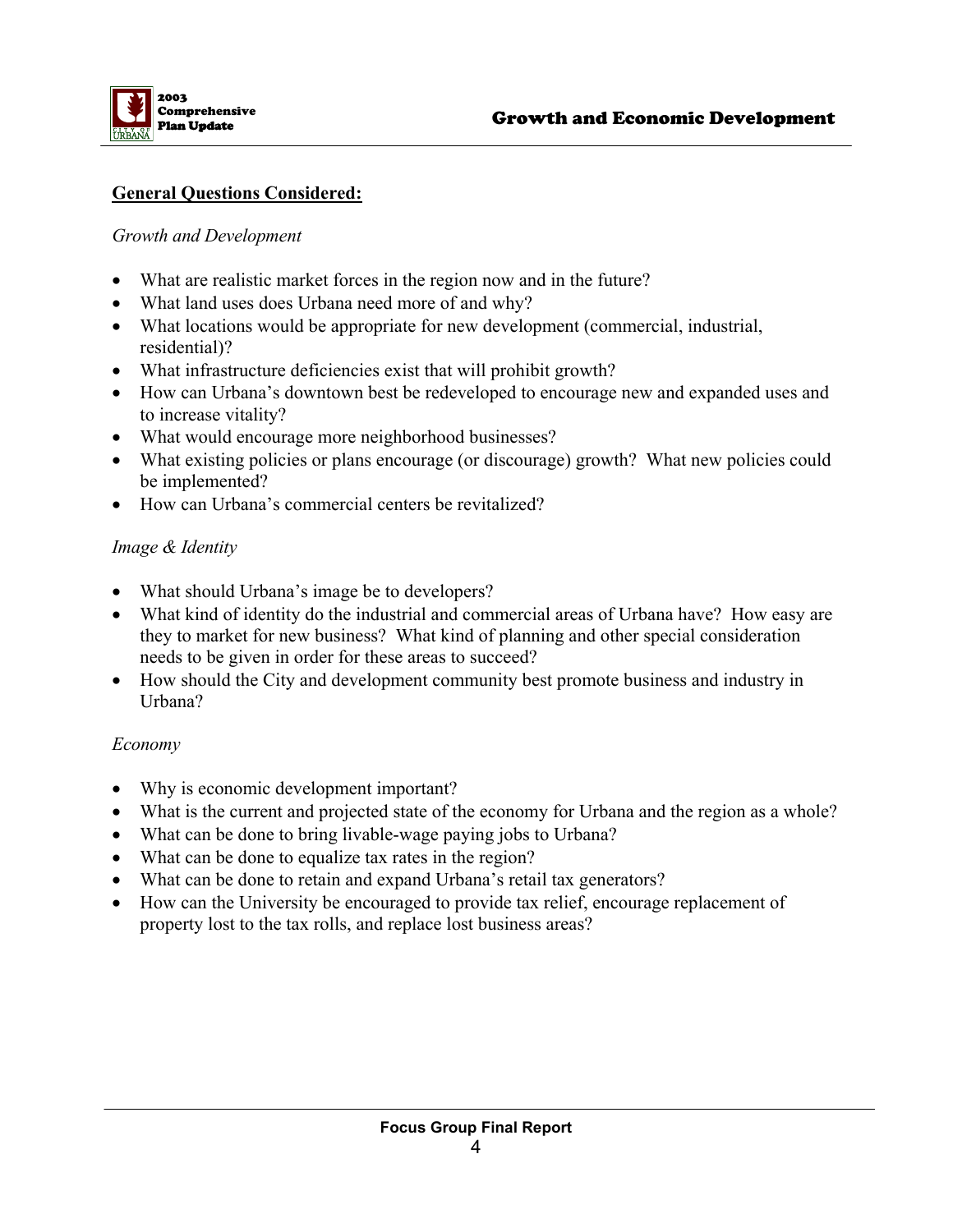

#### **Summary of Discussion**

The following offer an overview of general statements and discussion presented at the focus group. The summary does not represent exact quotes of individuals and may not necessarily represent the views of all participants.

#### *Growth and Development*

- 1. More and more municipal services are being required to serve the population and community. If we want to maintain what we currently provide, the tax base needs to expand by four percent a year. The City of Urbana cannot simply be satisfied and stay where we are unless we expect either a rise in taxes or a reduction in services.
- 2. There was discussion and concern that the University of Illinois' plans along Curtis Road will significantly limit Urbana's growth potential to the south. It was noted that Lincoln Avenue would not be extended from Windsor to Curtis. The University and developers should work together to come up with a development plan for that area.
- 3. The University of Illinois and the City of Urbana need to master plan the north campus area from Harvey to Lincoln and include taxable development.
- 4. West Urbana needs to be able to grow to serve the University population. There should be more high density, mixed-use development along the Lincoln Avenue corridor.
- 5. There will be a strong market for a variety of housing types needed to serve an aging "baby-boomer" population. There are currently multi-year waiting lists at various assisted living facilities.
- 6. There needs to be better utilization of existing vacant buildings within the city. The majority of economic development comes from the expansion of existing businesses in the community.
- 7. The market for offices is always fluctuating. In order to attract a strong market for offices, "Class A" office space needs to be built and available. Tenants need to be able to inspect potential spaces before deciding to lease. All necessary infrastructure, such as fiber optics, need to be in place. The North Cunningham area along the interstate would be a good location for new office development.
- 8. There needs to be more industrial uses planned north of the Interstate and along Route 130. Regional detention could help create more buildable area on North Lincoln Avenue.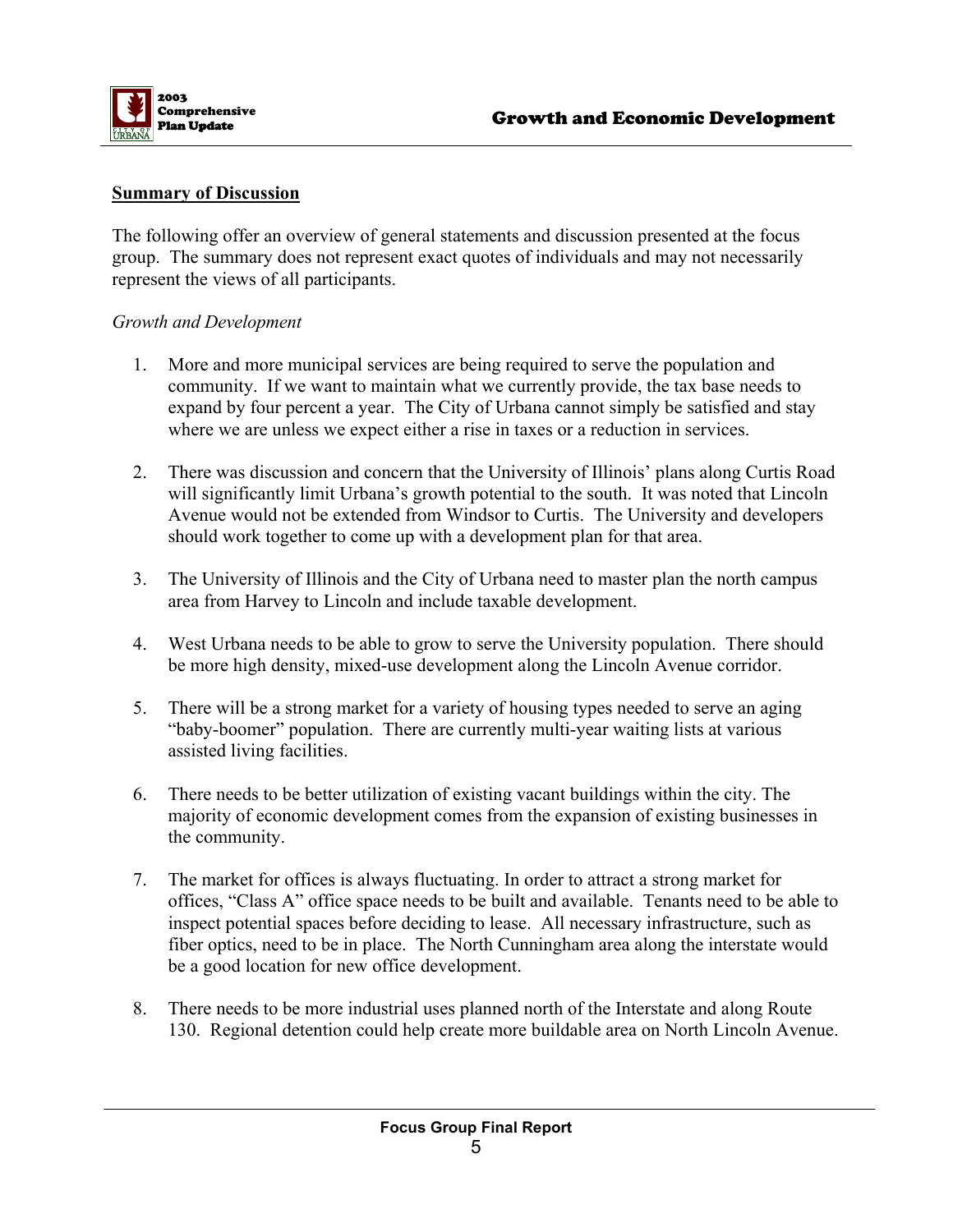

- 9. In terms of retail, Urbana is shy of many basic retail services. North Cunningham should offer additional opportunities for commercial growth. Current land use plans and maps show commercial development too far north. The general rule is that commercial should not extend beyond two miles from the interstate interchange.
- 10. A major problem with growth and development is that the city staff appointed Commissioners and the elected officials are not always in "step" together. In many cases, elected officials are far more concerned with the preservation of existing neighborhoods rather than new development.
- 11. Even though Urbana has a perceived reputation of not wanting development, the City Council has traditionally approved major development proposals such as Stone Creek, the Meijer development, Farm and Fleet, Schnucks and others.
- 12. Land use policies are more critical than the future land use map. The policies need to be flexible so they do not become obsolete as conditions in the community change. Plans and policies need to be used to educate people on the direction the community has decided to take.
- 13. The one-and-one-half mile extraterritorial jurisdictional area needs to be planned for in a clear and concise way so potential developers know exactly what the city desires in that area.
- 14. Although concepts of New Urbanism and neo-traditional development are very popular across the country. It should not be the sole emphasis in planning for growth and development. The market shows that many residents still prefer to drive to goods and services. For this reason, new growth should strive to accommodate both auto and nonauto trips. Focusing on only one would be shortsighted. There are many examples of how to design development in a way that accommodates both motorists and pedestrians. North Prospect is a poor example.
- 15. Downtown Urbana is prime for more residential development similar to what downtown Champaign is currently experiencing. The biggest opportunity for residential expansion is Lincoln Square Mall.
- 16. An interchange connection in the I-74 / High Cross Road area is necessary for both transportation and development needs. One of the reasons Urbana has not developed consistently with Champaign is that Urbana does not have a sufficient north-south roadway network. There needs to be a through-road system that links all of Urbana.
- 17. If a spur connection is made at I-74 and High Cross road, the area should not be planned solely for residential.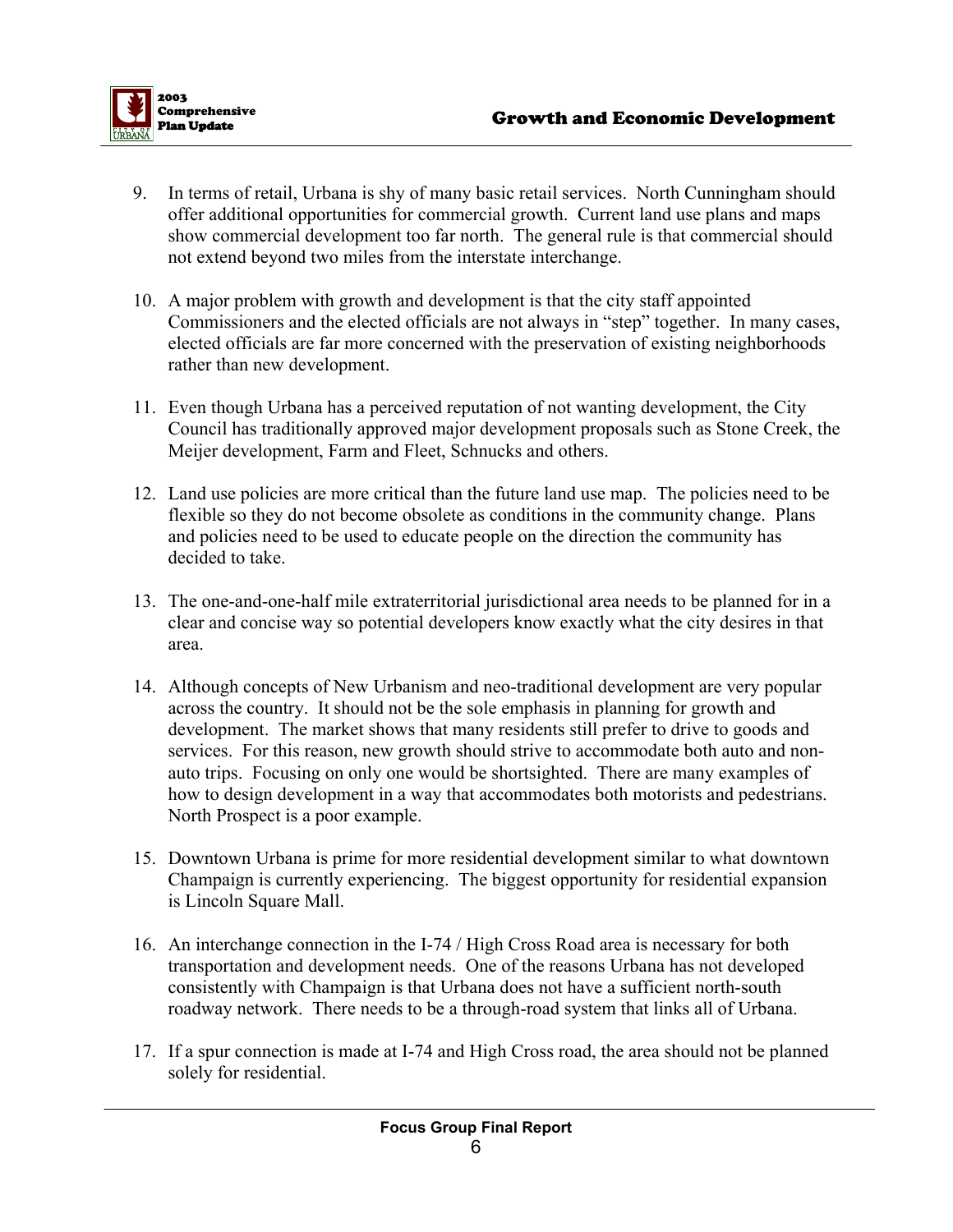

- 18. There is commercial potential along Windsor Road. Also, an agricultural-business corridor is evolving on Windsor Road.
- 19. There needs to be beautification of North Lincoln Avenue in order to try and attract new industrial development. Light industrial development may also be appropriate at Route 150 and Route 130.

#### *Image and Identity*

- 1. Urbana needs to better exploit all the positive aspects of the City. Perception quickly becomes reality. There needs to be a high quality report to show how Urbana ranks in different areas such as schools, parks, and housing. Right now the perception for many is that there are few housing choices, taxes are tremendously higher, and the schools and parks are not good. The tax rebate program is an excellent example of how Urbana is working to turn around perceptions and encourage people to choose to live in the community. The "Build Urbana" program should be extended to commercial and industrial development as well.
- 2. The appointed Commissions and elected officials need to be more sensitive to the issues of growth and development. If it is perceived by developers that the review of development proposals will be an arduous and lengthy task, they will likely choose other communities to do their business.
- 3. There needs to be a toolbox of reports and plans that make it very clear to investors and developers about what Urbana is planning for and what they want to encourage in the community. Without this clear message, the development process is more risky.
- 4. Urbana is ready to take off and bust out. For years Urbana did not have a variety of new housing choices. Now, thanks to "Build Urbana," people are choosing to live here. The commercial development needs to follow so people don't continue to view Urbana as a nice place to live while Champaign is the only place to shop.
- 5. The City needs to foster a more positive public relations campaign. Too many good things are happening that are not heard by the community.
- 6. The City should strongly consider a full-time person dedicated to promoting and exploiting the positive image of Urbana. This would include coordinating press releases, public events, and the advertisement of special programs designed to promote Urbana.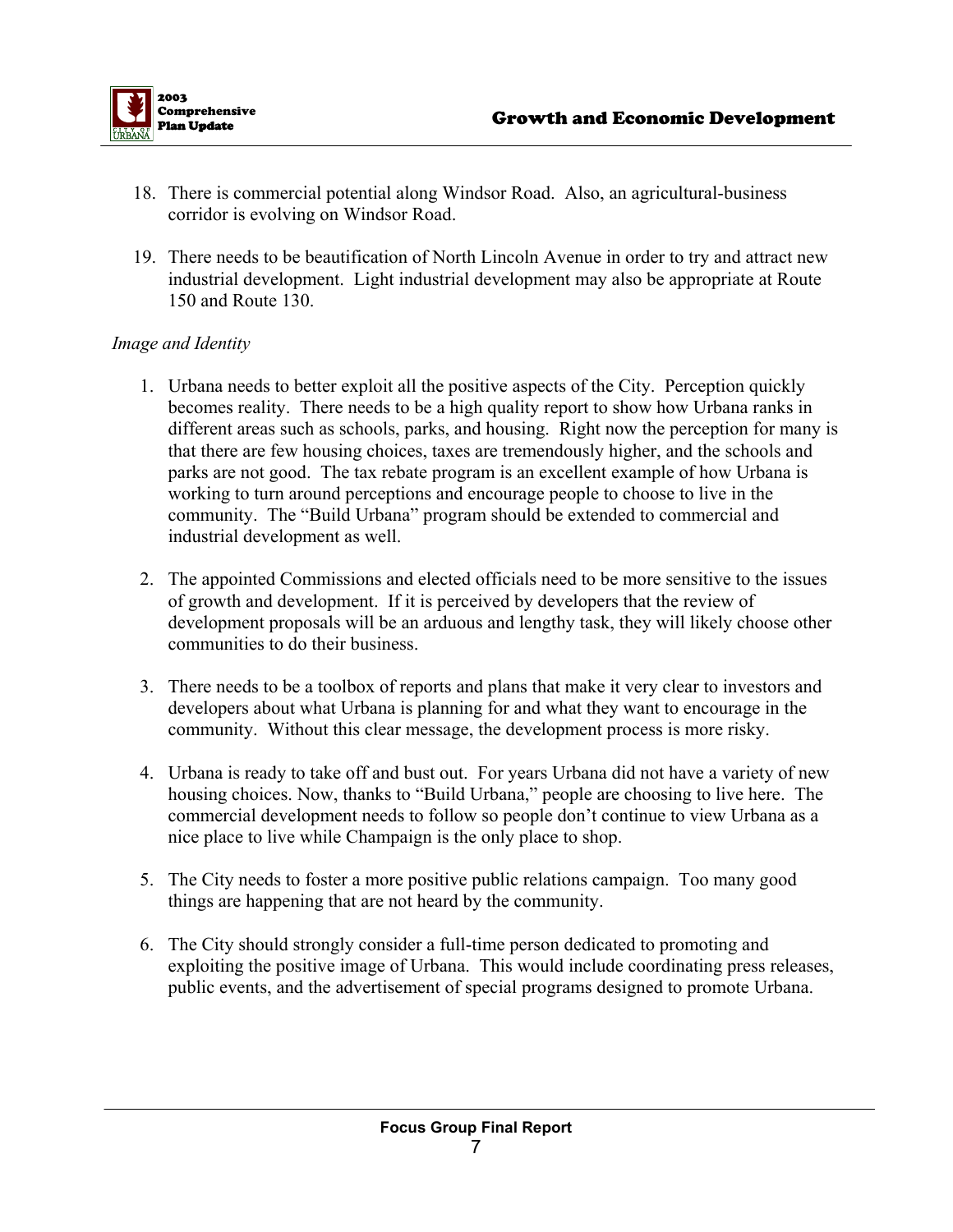- 7. There needs to be more promotion of Urbana to the business community. This would include information in development trade magazines and regular information regarding what is happening in Urbana and why the development community should continue to invest in the community.
- 8. The public perception is that the taxes are so much higher in Urbana yet the average person probably does not know by how much and what they actually get for that money. The difference should be demonstrated so that the perception is not unrealistic. Tax rate equalization programs like "Build Urbana" need to be continued and expanded to other development.
- 9. Urbana's fiscal responsibility should be highly promoted. People will feel proud to live in a community that is wisely spending revenues and working to keep taxes as low as possible.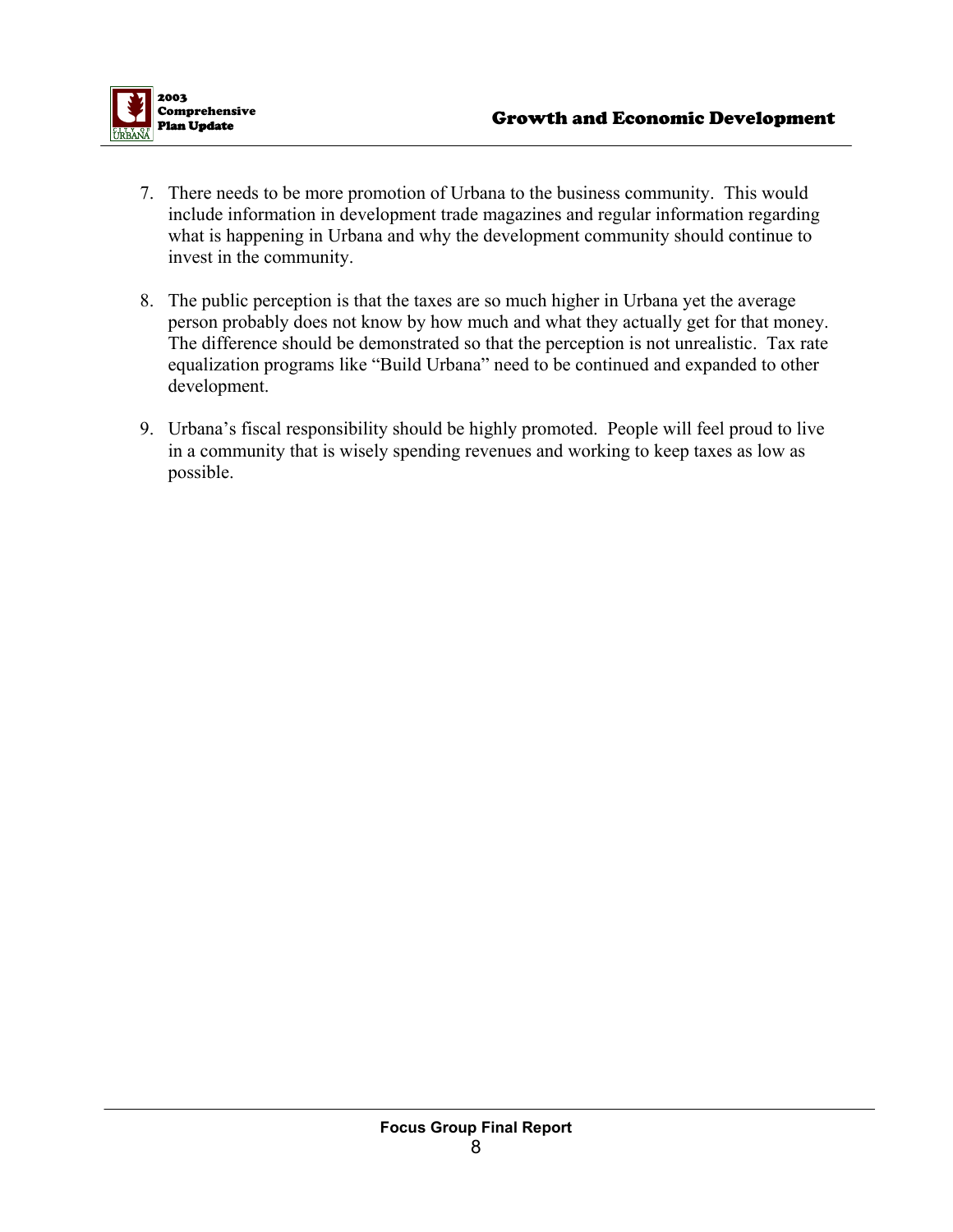

# **Public Services**

The Public Services Focus Group met twice. Once on September 18, 2002 and then again on September 25, 2002. The participants represented agencies providing fire, police, school, parks and library services to the community. The primary task of this group was to review their current level of service and discuss how those services would be affected as Urbana grows.

#### **Focus Group Participants:**

- Robin Hall, Urbana Park District
- Tim Bartlett, Urbana Park District
- Preston Williams, Urbana School District #116
- Chief Eddie Adair, Urbana Police Department
- Chief Rex Mundt, Urbana Fire Department
- Fred Schlipf, Urbana Free Library

#### **Facilitators:**

- Rob Kowalski, Planning Manager
- Michaela Bell, Planner
- Tim Ross, Senior Planner
- Lauren Kerestes, Planning Intern

#### **Questions Considered:**

- What are the deficiencies of Urbana schools, parks, and other services?
- How will new development affect demand for schools, parks, and other services? Where is there development capacity?
- How can the City and the community-at-large assist the Park District in achieving its comprehensive plan goals and its master plans for improvements?
- Is the library expansion consistent with the growth and development in Urbana and surrounding communities? Is it adequate to serve future needs?
- How can the Urbana Fire Department retain and improve upon its excellent insurance services rating for fire protection? Will relocation of a fire station be necessary, or possible addition of a new fire station?
- How can the Urbana Fire Department best work with surrounding fire protection districts to ensure a high level of protection for improvements in the planning area?
- What can the Urbana Police Department do to continue and strengthen its community policing efforts? To encourage the continued decline of crime in our community?
- How can the continuation of a high level of emergency response best be encouraged? How can Urbana continue to be well prepared for disaster events?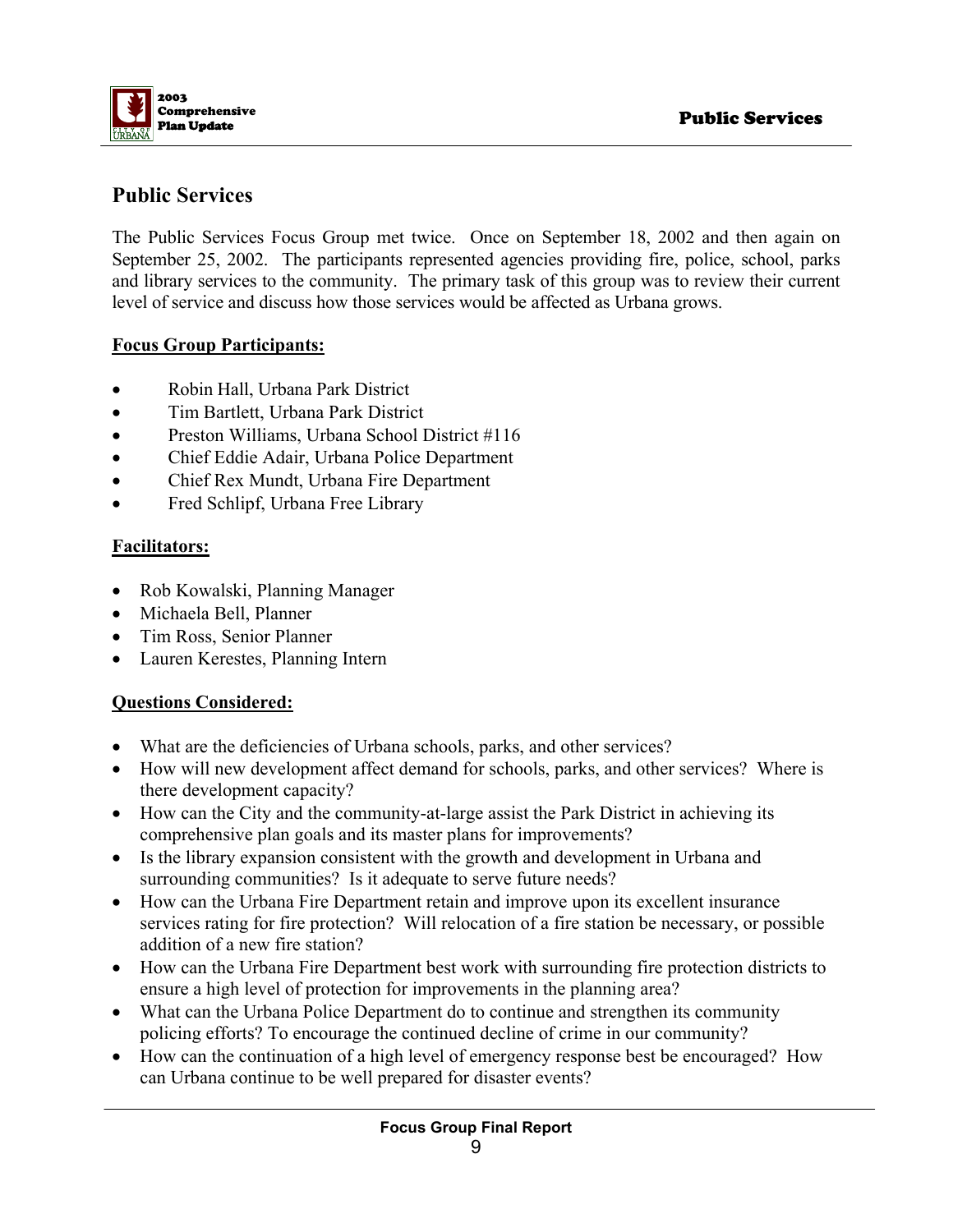

- What will the long-term solid waste collection and disposal needs be for the City of Urbana? Can we continue to transport our solid waste out of the area?
- What can be done to further encourage recycling efforts?

#### **Summary of Discussion:**

The following offer an overview of general statements and discussion presented at the focus group. They do not represent exact quotes of individuals and may not necessarily represent the views of all participants.

#### *Urbana School District*

- 1. The Urbana School District currently consists of 23,000 students. Class sizes are expected to increase to a ratio of one teacher per 22 students.
- 2. One of the greatest facility deficiencies currently facing the schools is the lack of green space for recreation and athletics, particularly at Leal School, the middle school and high school sites. Parking is and will continue to be an issue for students, faculty and visitors, as more and more students drive to school and as parking areas are converted for athletic and recreation use. More green space will also be needed if sports and athletic opportunities expand to the junior high level.
- 3. The school district continues to work with the park district in coordinating afterschool intramural activities and both expect this cooperation to increase.
- 4. The school district has adequate internal space to accommodate the current number of students and staff. The high school could accommodate approximately 1700 students, approximately 1350 students currently attend. There are 1100 students at the middle school, this number is fairly close to the maximum for that building. The student population of the elementary schools has been on the decline, facilities are expected to be adequate for the next 5-10 years, despite any influx in student population resulting from new residential developments.
- 5. In terms of existing facilities, there is question about what to do with a possible expansion of King School.
- 6. Thomas Paine, Yankee Ridge, and Prairie school could accommodate any future development that may occur in the Northeast portion of Urbana's growth area; No new school building should be needed for the time being.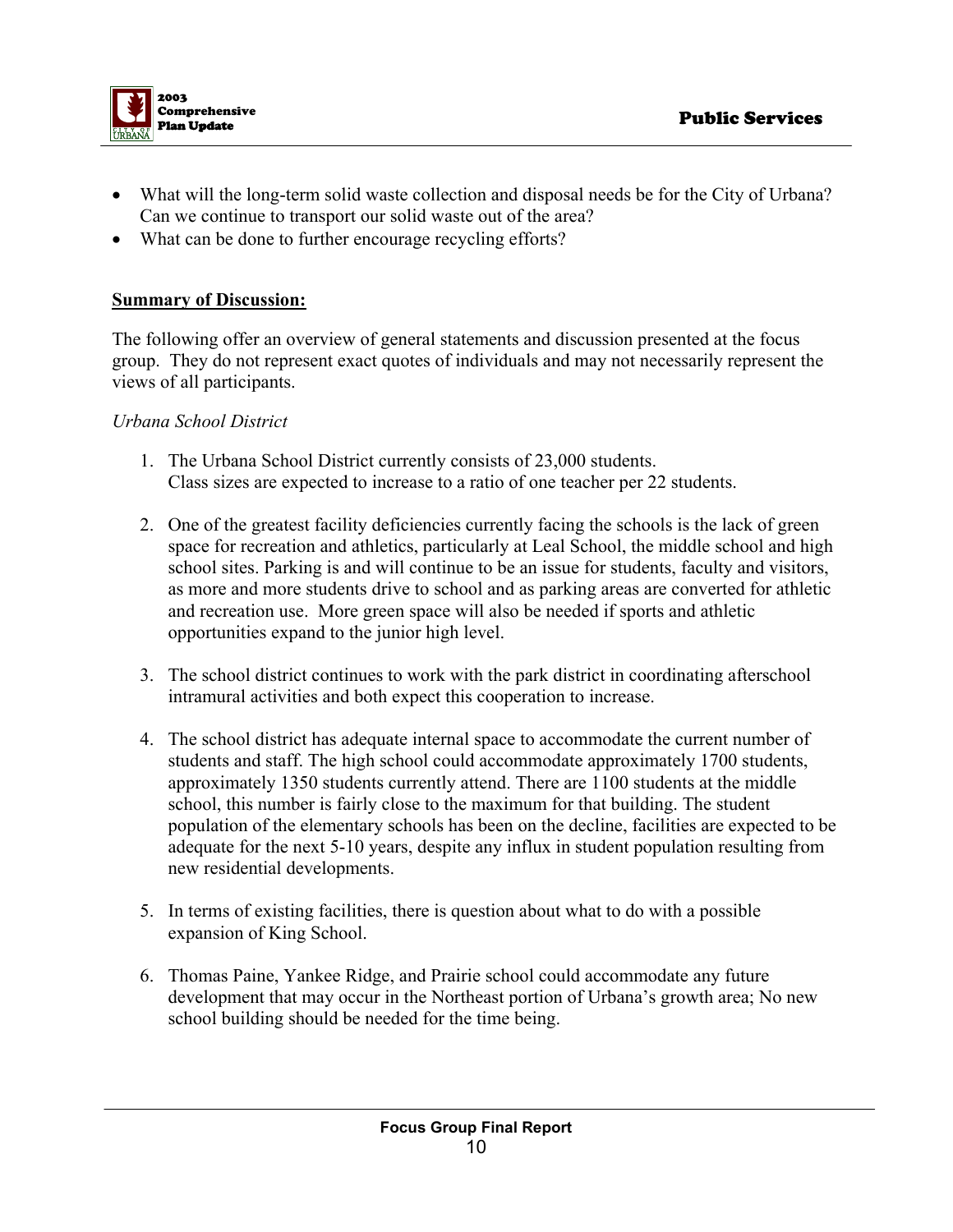

7. Development and growth in East Urbana should not pose any problems for the school district, however there is always a concern about achieving a distributed diversity of students.

#### *Urbana Park District*

- 1. Acquiring adequate park space within new developments is a primary concern for the Park District. Recent development in East Urbana is creating a shortage of adequate open space in that area. The proposed mini-park in Savannah Green will not adequately serve the population of that development. Consideration needs to be given to parkland dedication when subdivisions are approved.
- 2. There was discussion about the benefit of Destination Parks versus Neighborhood Parks. Current social trends suggest that more and more people are utilizing larger parks over neighborhood parks, which may explain the success of both Crystal Lake and Meadowbrook Park. While in some communities there is a trend to avoid small neighborhood parks in new development, the Park District encourages adequate, useable open space in new development.
- 3. The Park District is currently acquiring 60 acres immediately north of Prairie School to Main Street. There will be a new 10-acre Dog Park that will provide an exception to the leash ordinance that pertains to other area parks.
- 4. The current trend for athletic accommodations in parks is for less baseball space and more soccer and basketball space.
- 5. There is a possible need for a Skate Park to centralize skate boarders that are using various parking lots and sites within city. The Park District is waiting to see if and when Champaign will build a similar facility.
- 6. It is important to determine what types of parks are needed in the different areas of the community. For this reason it is important for the Park District to work closely with the School District to study the demographics of the community.
- 7. There is a need to renovate the pool and bathhouse at Crystal Lake Park.
- 8. East Urbana annexations and expansions should not be a problem for the district and would create more revenue for the proposed 60-acre park.
- 9. There is concern and interest about the future of the Pomology property east of Meadowbrook Park and how it might be developed.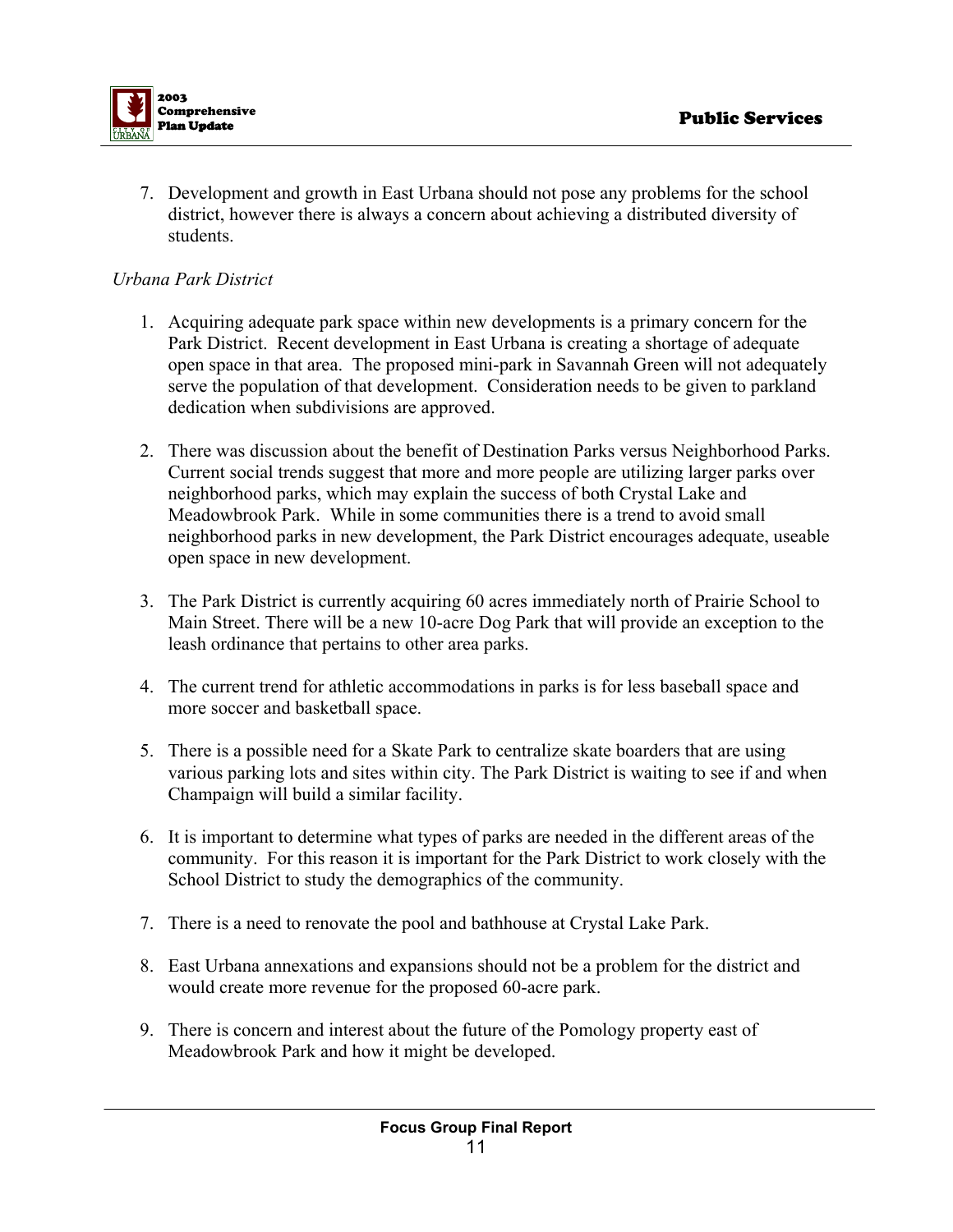

- 10. There is a need for a teen center however there are concerns about funding and problems typically associated with these facilities.
- 11. There is a need to carefully look at properties and land surrounding Urbana, as Urbana continues to grow. We need to preserve and maintain many of these areas as open space/wildlife/farming. Other parks in the community should be designed and operated according to the passive and active recreational needs of that area. The city's prodevelopment aim is positive, but it should not override the need to set land aside for preservation, conservation purposes. Both the City and Park District need to be proactive and designate open space far out in the future growth areas. This is how some of our most treasured parks were created many years ago.

#### *Urbana Free Library*

- 1. The Urbana Free Library is currently in the top 1% of libraries nationwide in terms of usage.
- 2. Plans are underway to double the size of the library from 25,000 sq. ft. to 50,000 sq. ft. Anytime the city grows and adds population, library usage increases. The increased square-footage will help alleviate some of the space burdens within the library and better accommodate visitors. While this planned expansion is positive, in terms of added library space, the expansion will further decrease the size of the library's already inadequate parking area.
- 3. As funds allow, the library would eventually like to acquire and occupy the entire block to accommodate residents, but since expansion is cost-driven, doubling the squarefootage is all that is feasible now. The current expansion will have a "knockout wall" to the west.
- 4. Growth in northeast Urbana is cause for concern. Many residents from this peripheral area may not be served as efficiently as someone within west Urbana (mainly because they are more likely to be auto-dependent and because on-site parking is a particularly troublesome issue).
- 5. Creation of a bookmobile or branch libraries to service hard-to-access areas is not usually considered until a city population reaches 50,000. The library is committed to offering the best possible service to all residents and feels that keeping its resources at the main library would be best. As the city continues to annex property and development beyond its current borders, the library needs to consider how well those new residents can be served. Branch libraries and bookmobiles are expensive.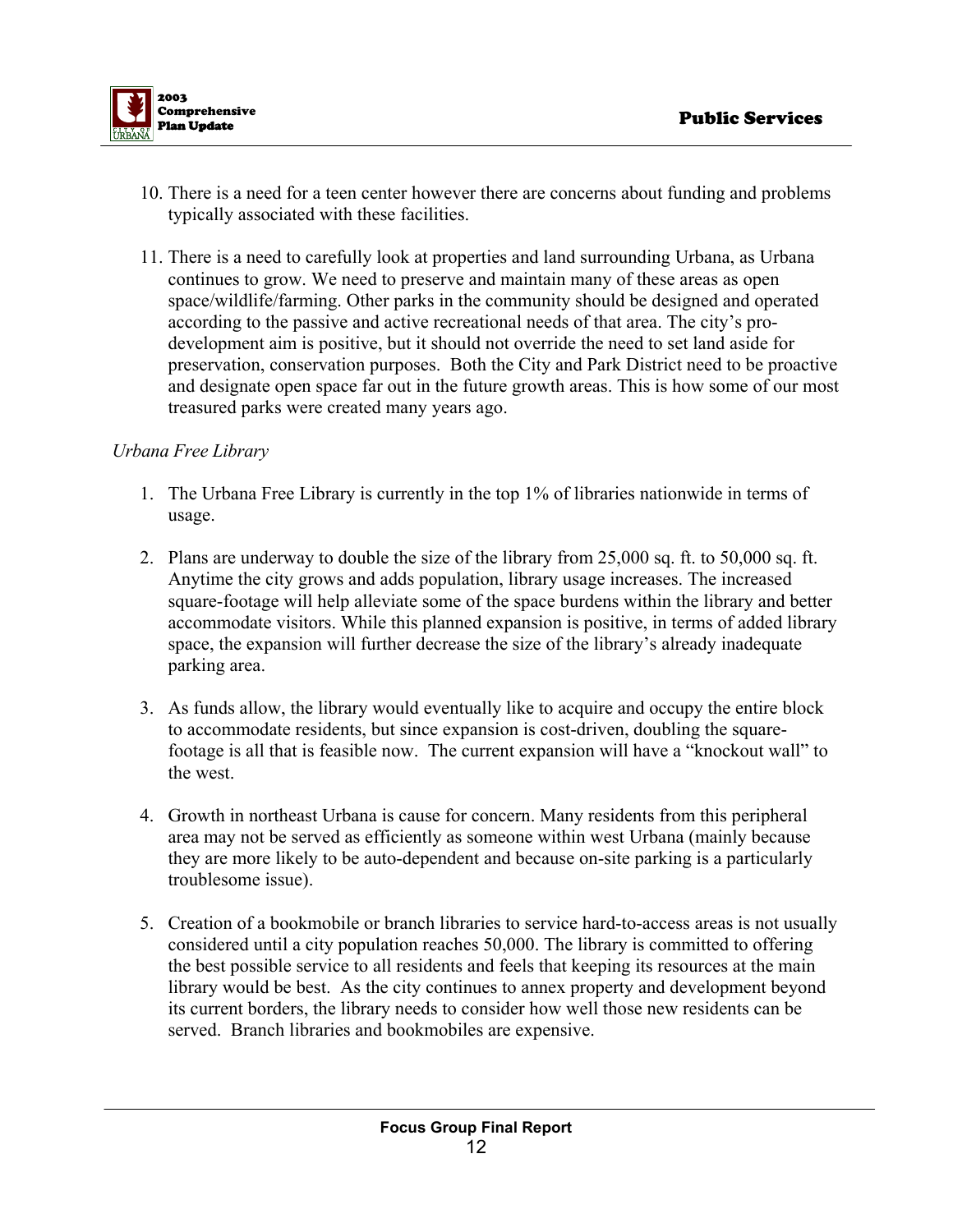

- 6. Annexing additional property in East or North Urbana should not present a problem for the Park District. The additional tax revenues would generate more money for the parks.
- 7. Social and cultural trends need to be understood and addressed. There is currently a need to expand language materials.
- 8. The function and safety of the library is always a concern. Location of the facility is very fragile since the library is open to the general public and has limited security. It is imperative that library facilities are not located in close proximity to other land uses that will encourage the library as a place to loiter.
- 9. East Urbana annexations and expansions should not be a problem for the library. The increase in tax base would help with the increase in library use.

#### *Police Department*

- 1. Building space is adequate for staff, at least for the next five years. Space and employee demands will increase, incrementally, as the City acquires land, expands, and builds.
- 2. Lower income areas are typically higher service areas for the police. The greater the demand for service, the greater the need for more police officers and incremental growth of the department. Particular high response and burden areas include the Sunnycrest II Apartments at Philo and Colorado Avenues.
- 3. Homeland security is the main priority of the department at present. As a result, police are educating the public on heightened security awareness, updating emergency response plans, and focusing on the smaller, local acts of crime that they believe break down a community's perception about security.
- 4. The Department has concerns about development in the Savannah Green area. Concentrations of lower-income housing require a greater demand for services (not just from police and emergency response teams, but also from schools, parks, and library).
- 5. East Urbana annexations and expansions should not be a problem for the department, because it is an area already serviced by police (Scottswood, Edgewood).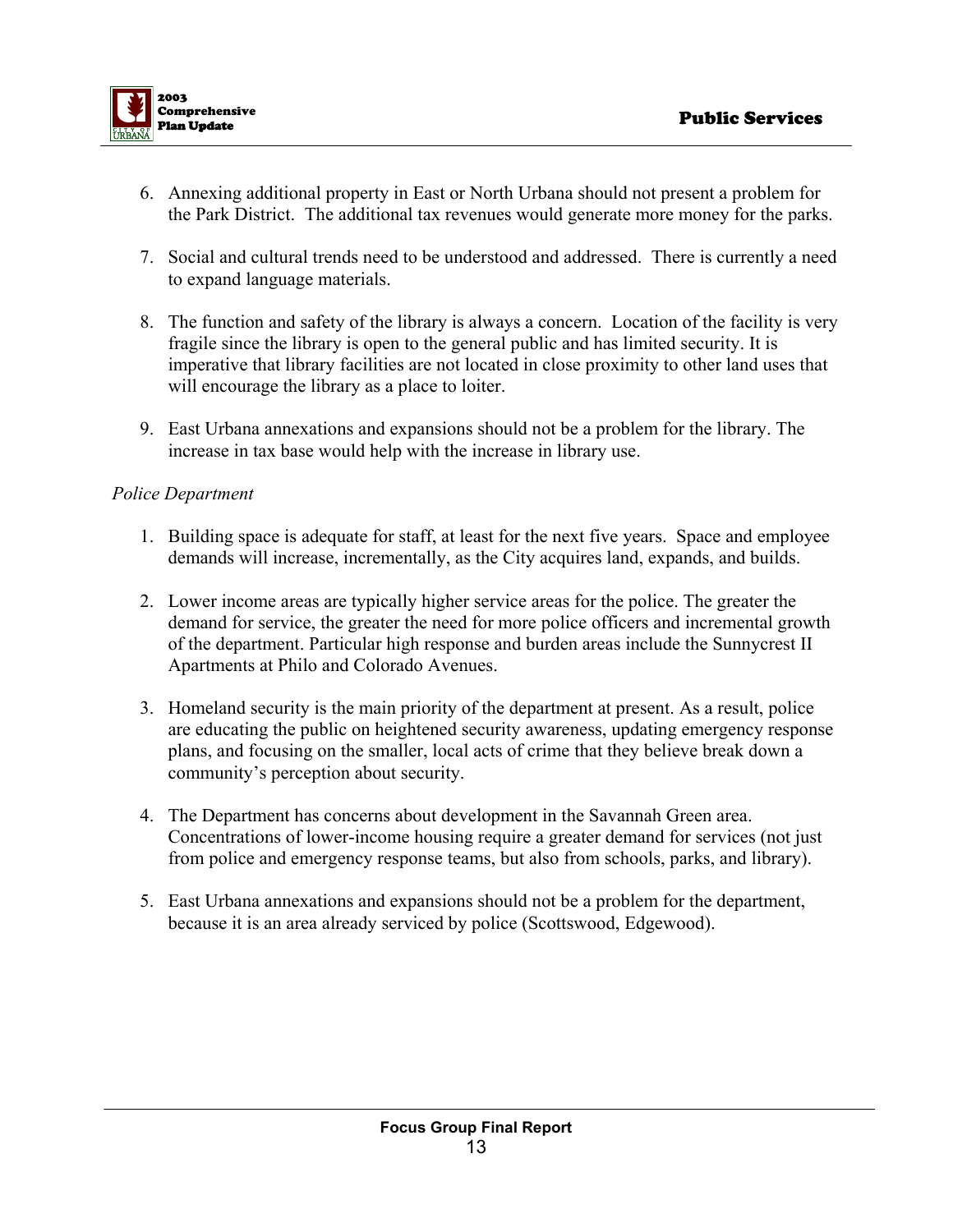

#### *Fire Department*

- 1. The Department receives about 4,000 calls per year, 60% of which are emergency response calls.
- 2. The current Insurance Service Office (ISO) rating is ISO3. [Note: this rating was upgraded to ISO2 subsequent to the Focus Group meetings]. The Fire Department has improved this rating since 1989. The ISO rating is determined by three factors: 1) communication systems; 2) water supply; and 3) fire response. There are three components relating to fire response. These are station location, equipment, and personnel and training.
- 3. Space is tight for the Fire Department at the main Vine Street station location, but equipment is in good condition and is adequate for needs.
- 4. The north and campus fire station sites have plenty of space.
- 5. The fourth fire station on campus is an asset because it improves fire response rates. The new station does not really help the City in its fire rating.
- 6. The department has upgraded its response rates to include three engines, one ladder, and a command car at every call. This has added four fire fighters per call to the scene.
- 7. The department has a track record of good record keeping, this continues to be a longterm goal.
- 8. The training program is very systematic and well managed, although they don't receive ISO credit for public education and community involvement.
- 9. PRO and ARROW are the two emergency response providers at the City. One of the two is always stationed in the main firehouse. Fire-based emergency response is the best approach although there will be a need for more coordination down the road.
- 10. There is concern about how the City expands since this may have a negative impact on ISO ratings. The presence of adequate water hydrants is also a concern that results from City expansion. Everything north of I-74 is currently outside of the fire response district.
- 11. The department is being asked to provide automatic aid to back other fire departments with little offered in return, this has caused some friction between career and volunteer fire departments. There is a need to work with the City of Champaign and the University of Illinois to make cooperative trades that benefit all communities.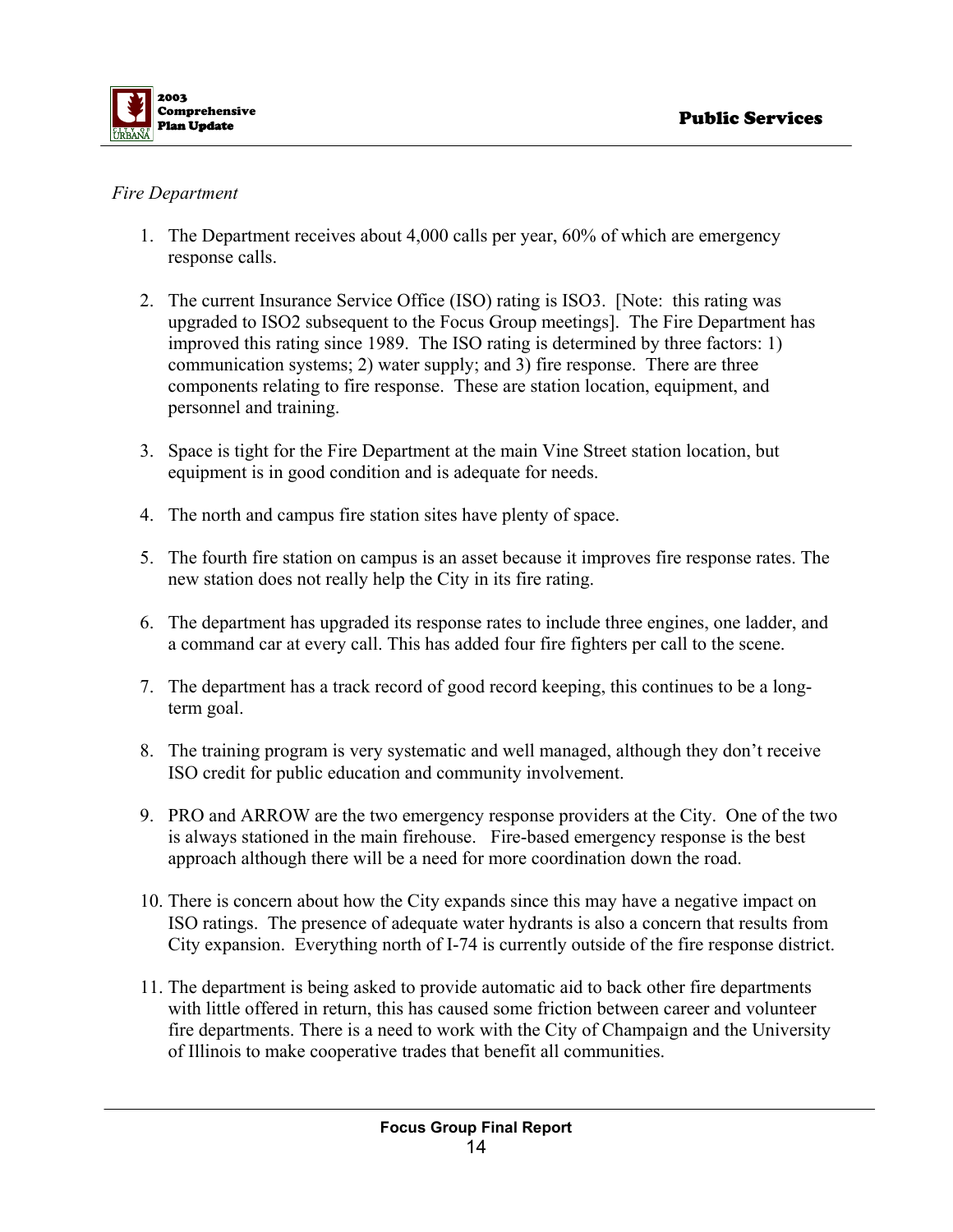

- 12. Increased economic development means increased number of buildings for the fire department to regulate, inspect, and administer code enforcement.
- 13. As the City expands, the department will need more space for housing, conference rooms, training rooms, etc. They are currently operating with very limited facilities.
- 14. Preventative Public Education can always be improved upon to further strengthen the department's efforts.
- 15. East Urbana annexations and expansions should not be a problem for the department, as areas such as Scottswood and Edgewood are already being serviced.
- 16. There will be a demand for more training facilities in the City. The department currently uses the City of Champaign's training facility, but there is the possibility it will be moving 3 to 5 miles south of its current location at Windsor and Neil.
- 17. Serious consideration should be given to requiring that sprinkler systems be installed during the construction/remodeling phase of properties, including residential. Incentives could be offered for the installation of fire protection systems.
- 18. Currently there is a need to improve the frequency of fire inspections in rental units.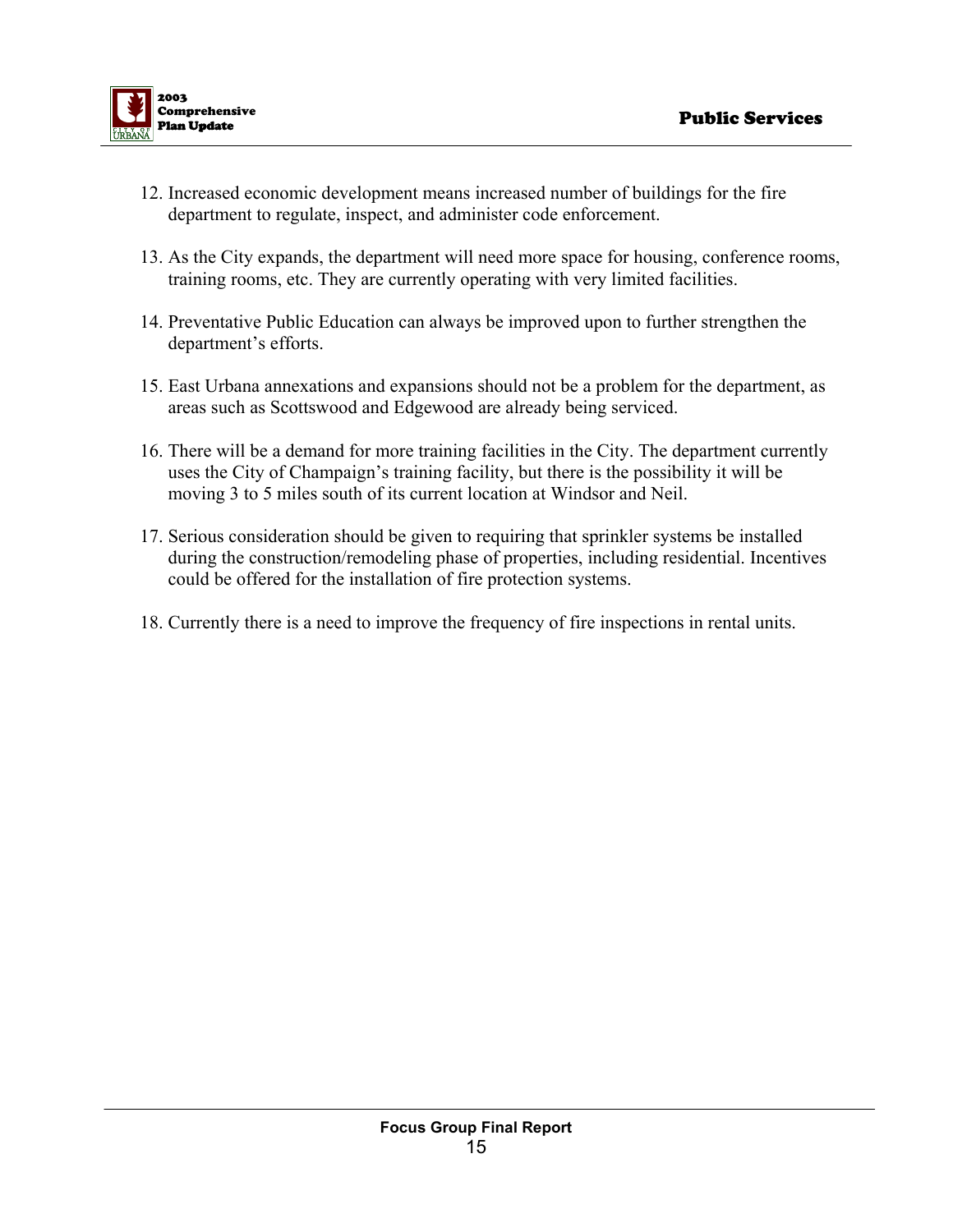# **Transportation**

The Transportation Focus Group met on September 20, 2002 and then again on October 4, 2002. The charge for the group was to discuss local issues associated with various modes of transportation and the interaction between these modes. Another important issue for the group was the interaction between transportation routes and development, including redevelopment. Discussion from the focus group will be used as input to the Transportation Plan component of the updated Comprehensive Plan.

# **Focus Group Members:**

- Aimee Johansen Alnet, local bicycle and pedestrian advocate
- William Gray, City Engineer, City of Urbana
- Cynthia Hoyle, Transit Planning Consultant, Champaign-Urbana Metropolitan Transportation **District**
- C. Elaine McCoy, Director, Institute of Aviation, U of I-Willard Airport
- Anna Merritt, Chair, Urbana Comprehensive Plan Steering Committee
- Rita Morocoima-Black, Transportation Planner, Champaign-Urbana Urbanized Transportation Study (CUUATS)
- Barb Pritchard, People Assuming Control of their Environment (PACE) (submitted written communication)
- Joe Smith, Senior Civil Engineer, City of Urbana

### **Facilitators:**

- Tim Ross, Senior Planner, Community Development Services
- Libby Tyler, Director, Community Development Services
- Rob Kowalski, Planning Manager, Community Development Services
- Michaela Bell, Planner, Community Development Services

### **Questions to Consider:**

### *Roadway Planning*

- Are the current functional roadway classifications in the Comprehensive Plan adequate or should they be modified or updated?
- What changes should be made to the roadway plan to more accurately reflect existing and planned development?
- What major roadway and highway improvements will be necessary during the planning horizon?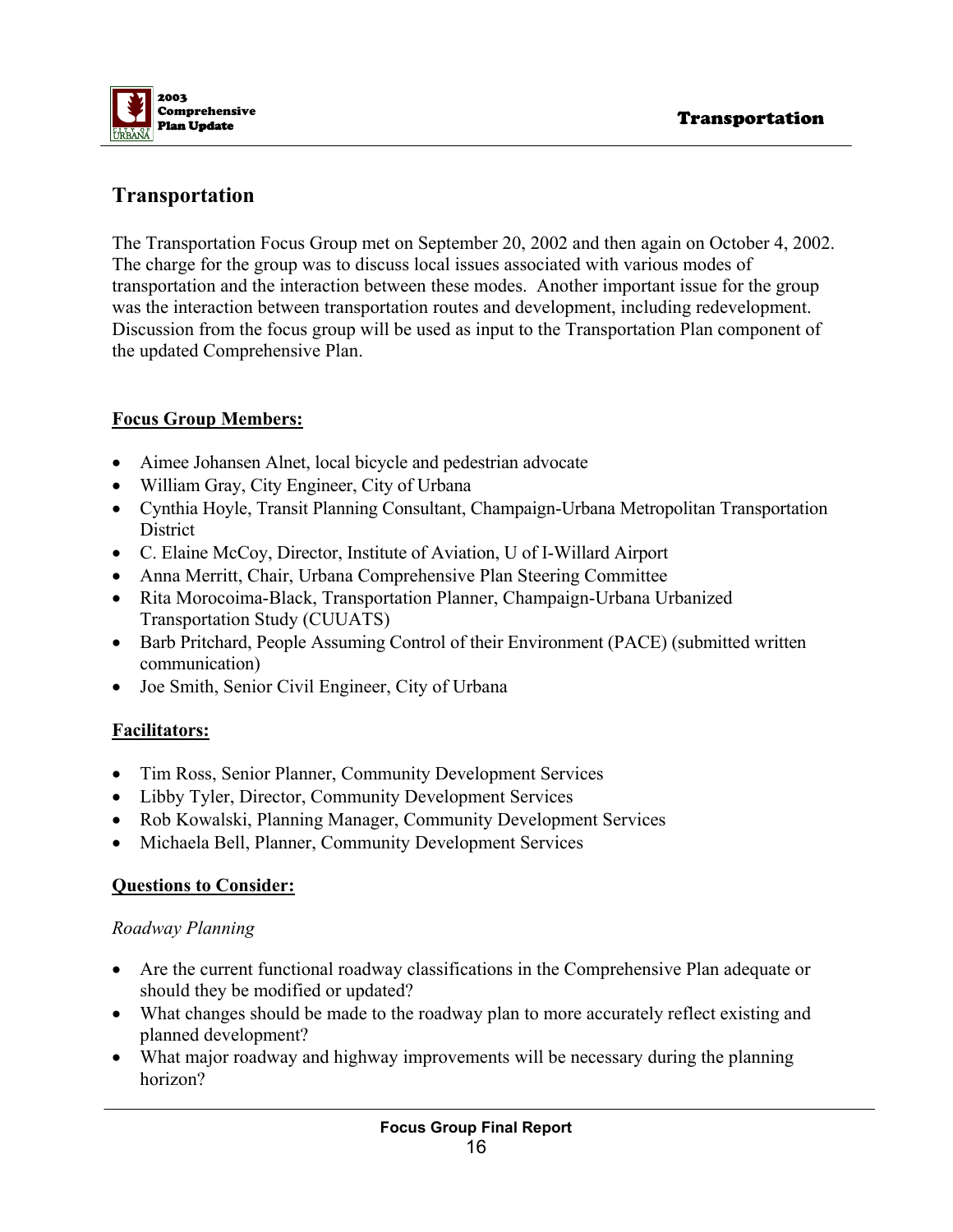

- Should the Subdivision and Land Development Code be modified to clarify the developer's responsibility for roadway improvements that may be necessary due to new development?
- Should modifications to the roadway plan and Subdivision and Land Development Code be made to encourage new or differing styles of development and circulation patterns?
- How can the Transportation Element of the Comprehensive Plan best incorporate CUUATS studies and plans, including the Campus Area Transportation Study (CATS) and C-U in 2030?
- How can major roadway improvements best be funded? Should arterial improvements be funded by a local-share motor fuel tax source?

#### *Functional issues*

- What, if any, forms of traffic calming should be encouraged and in what locations?
- What access management guidelines are appropriate?
- Should the City adopt access control parameters? If so, will these standards promote the ease of transfer of goods and services along major arterials?
- Are changes necessary to current traffic impact assessment guidelines?
- Is the City committed to arranging agreements with IDOT to ensure land use objectives of the Comprehensive Plan along state controlled right-of-ways?
- Are current sidewalk construction requirements adequate?
- What is the best mechanism for construction of sidewalks in pedestrian locations that currently lack them?
- How can connections between schools, parks, and recreational facilities best be provided?
- Can linear corridors be developed to serve circulation, environmental, and recreational needs? If so, where? What are appropriate funding mechanisms?

#### *Transit and alternative modes*

- How can alternative modes of travel, such as walking, bicycling, and use of transit, best be encouraged?
- How can pedestrian and bicycle safety be enhanced?
- What changes might be necessary to the Natureways, Bikeways, and Trails Plan to reflect current and projected development in Urbana?
- How can bicycle pathway improvements best be funded?
- How important is the continuation of passenger rail service to and from Champaign-Urbana? Are sufficient industrial sites provided adjacent to freight lines? How can rail service be improved to better provide freight and passenger needs?
- Should light rail be pursued for connecting the downtowns of Champaign and Urbana and the University district?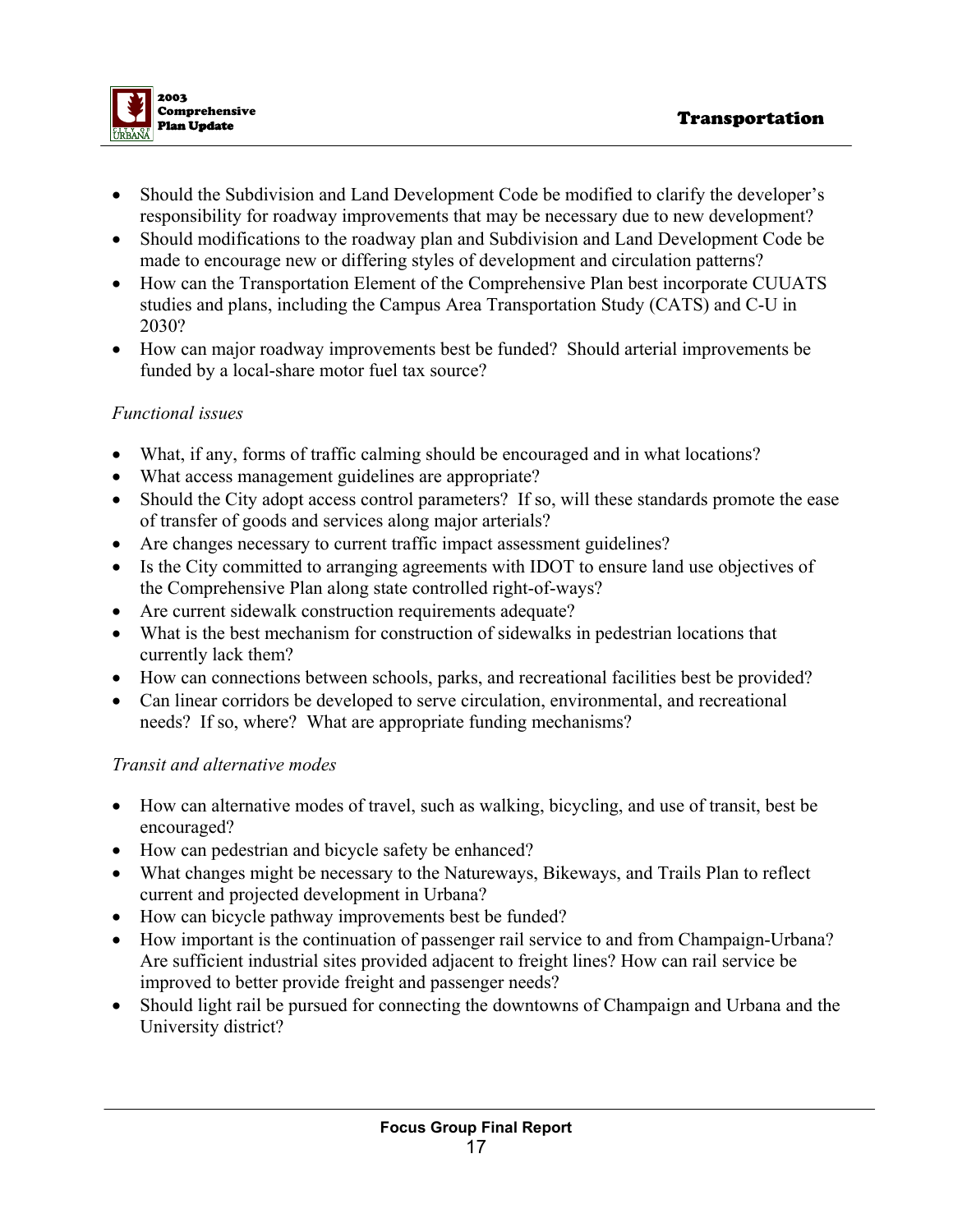

- How can the Willard and Frasca Airports best be improved and expanded to serve commercial and individual air travel needs? What are the economic development implications? How can nearby residences be protected?
- How can the increased use of transit be encouraged so as to achieve specified transit usage goals?
- What is the best means of incorporating Transit District plans into the Comprehensive Plan?
- Can MTD or non-vehicular transit bodies provide design parameters that the City can consider for alternative transportation planning?

#### **Summary of Discussion:**

The following offer an overview of general statements and discussion presented at the focus group. They do not represent exact quotes of individuals and may not necessarily represent the views of all participants.

#### *Air*

- 1. Willard Airport has visited Delta and ComAir about possible jet service.
- 2. Before and after 9/11 Willard has hosted 16 flights a day, but that quantity has been higher in past.
- 3. Willard has added a new general aviation runway.
- 4. FlightStar is a tenant who operates charter planes and other commercial flights at Willard. There are no major freight carriers.
- 5. Willard is working with the Transit District to run a bus line to and from the airport to serve both passengers and employees.
- 6. The airport has no taxing authority to offer free parking.
- 7. The airport has expanded to the south and west with no major neighborhood complaints.
- 8. Frasca is a general aviation airport. It is a distinct operation from Willard and the two airports are not in competition. Sometimes there are flights between airports.

#### *Fixed-Guideway System*

1. There is a study underway by Champaign-Urbana Mass Transit District to consider some kind of rail service in the campus area with a link to downtown Urbana and downtown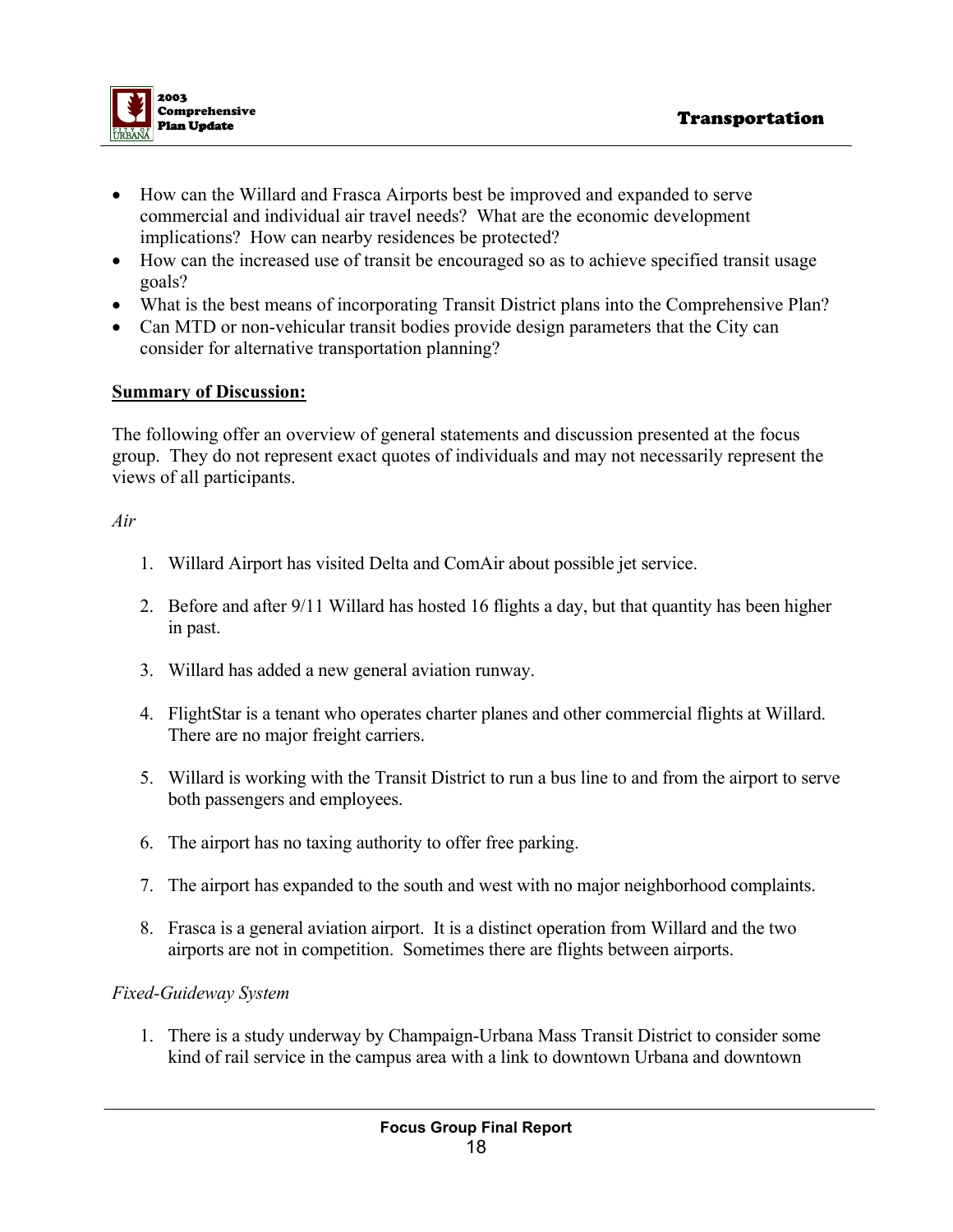

Champaign. Many questions remain about the streetcar proposals, including funding and infrastructure requirements.

#### *Roadway Plan*

- 1. Roadway classifications follow the Illinois Department of Transportation (IDOT) standards, and are usually consistent with Average Daily Traffic count classifications. This is important for many reasons, especially funding and design.
- 2. A simpler roadway classification of arterial, collector, and local may be better but may be limited by IDOT standards.
- 3. Approximately \$860,000 per year for roads is allocated for Champaign-Urbana-Savoy in federal funding.
- 4. The Motor Fuel Tax is \$29 per person living in the community. Currently that provides over \$1 million in revenue, but it is used to fund a variety of capital improvements.
- 5. The City's Engineering Staff will work with the Champaign Urbana Urbanized Area Transportation Study (CUUATS) to propose a roadway plan update for review.
- 6. Curtis Road should be left as an arterial designation.
- 7. Urbana needs to plan for roadways outside the 1½-mile Extra Territorial Jurisdiction Area (ETJA).
- 8. CUUATS is creating a Long Range Transportation Plan and is putting together a committee to help on the update.
- 9. The transportation portion of Urbana's Comprehensive Plan should correlate with CUUATS' CU-2035 Plan. The functional classifications will likely be different but the planned roadway improvements should be consistent.
- 10. Currently there are no regulations for access management, only guidelines. The Comprehensive Plan needs to incorporate goals and objectives related to access management standards.
- 11. There are broad guidelines in the Subdivision Code about the need to conduct Traffic Impact Analysis (TIA). The volume horizon should consider a 20-year full build out. Turning volumes are a critical component of a TIA.
- 12. The City would welcome a review of the TIA from CUUATS.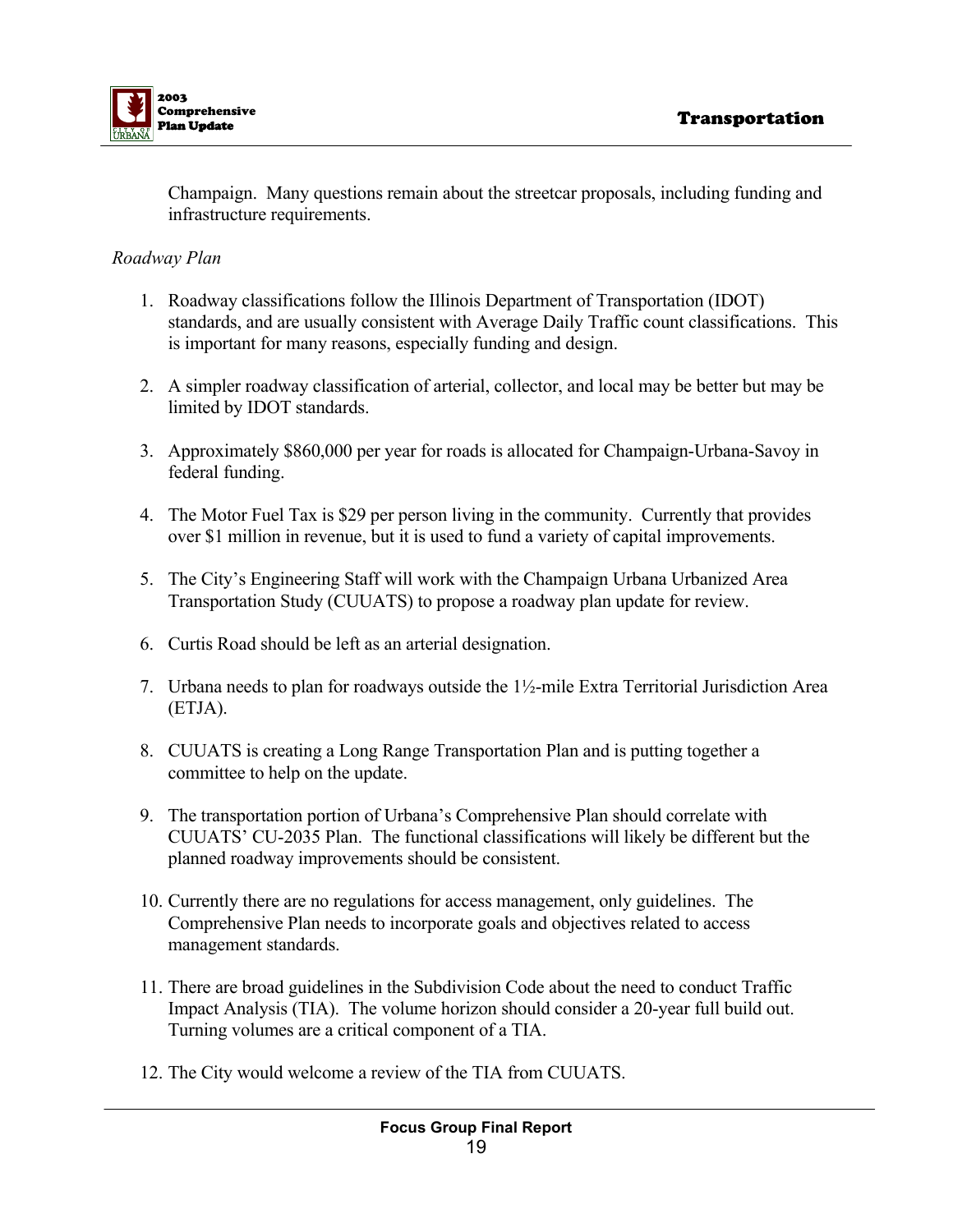

- 13. Urbana should apply traffic calming ideas and concepts in new design and construction of roadways where appropriate, especially for local roads.
- 14. Communication with IDOT is important and should continue.
- 15. CUUATS is coordinating a Greenways Plan update through an intergovernmental committee.

#### *High Cross Road/I-74 possible interchange*

1. While an extension of the University Avenue interchange should be considered, a new interchange at I-74 and High Cross Road (Route 130) is unrealistic considering the close proximity of Beringer Commons and other subdivisions.

#### *Sidewalks*

- 1. Three things would make walking a better alternative to other transportation modes:
	- $\triangleright$  Adding more street lighting for pedestrian safety. There is a lack of street lighting in Urbana.
	- $\triangleright$  Having longer walk signals. The perception is that the duration is too short.
	- $\triangleright$  Keeping sidewalks in good repair. Some sidewalks are problematic.
- 2. From the City's perspective, walk times are adequate for the majority of pedestrians and the City has implemented innovative improvements to crosswalks that have been used as a model by IDOT. Sidewalks are generally in good repair. The maintenance of brick sidewalks is improving.
- 3. Urbana needs to have a goal or requirement that sidewalks must connect from the street to the development.
- 4. The priority system for installation of new sidewalks is based on use. Schools, parks, etc. receive top priority. Funding sidewalk improvements can be challenging.
- 5. The City could look at sidewalk width standards. There are no standards for commercial that are different that of residential.

#### *Bicycle/Pedestrian/Transit*

1. Transportation planning has historically revolved around roads.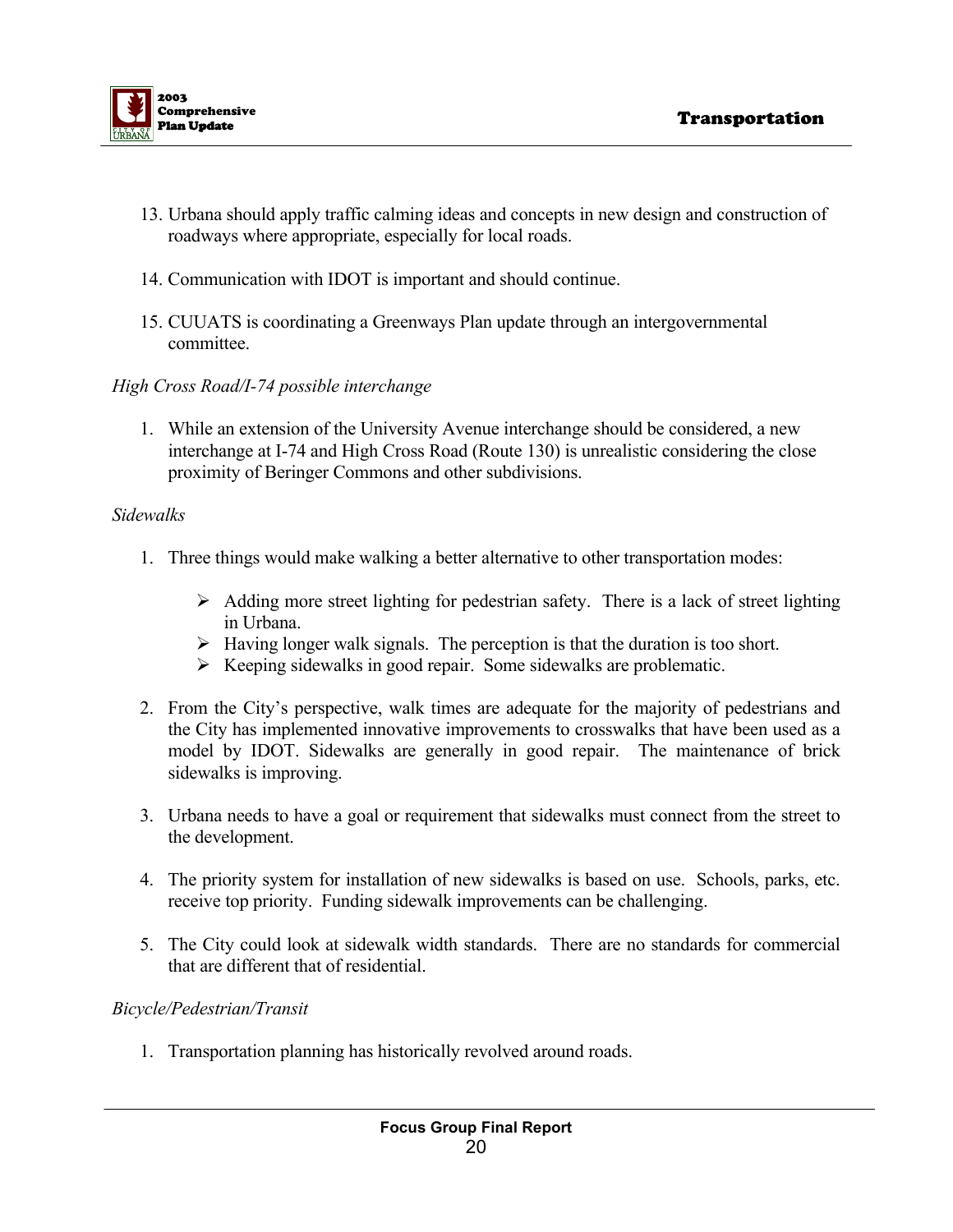

- 2. The existing Comprehensive Plan lacks sufficient emphasis on other transportation modes. The new Comprehensive Plan will include a multi-modal perspective.
- 3. Future MTD routes change and are dependent on development. We need to increase the consideration of transit in the design of new development.
- 4. Getting people to use transit is a challenge in an auto-oriented culture. Two blocks is generally considered the maximum distance someone will walk to catch a bus.
- 5. The City should consider transit overlay district standards.
- 6. The Comprehensive Plan should include a goal to develop a bike and pedestrian plan for Urbana. We need more information about pedestrian/bike issues and we need to develop design standards. The effort underway at the Regional Planning Commission will serve as a starting point.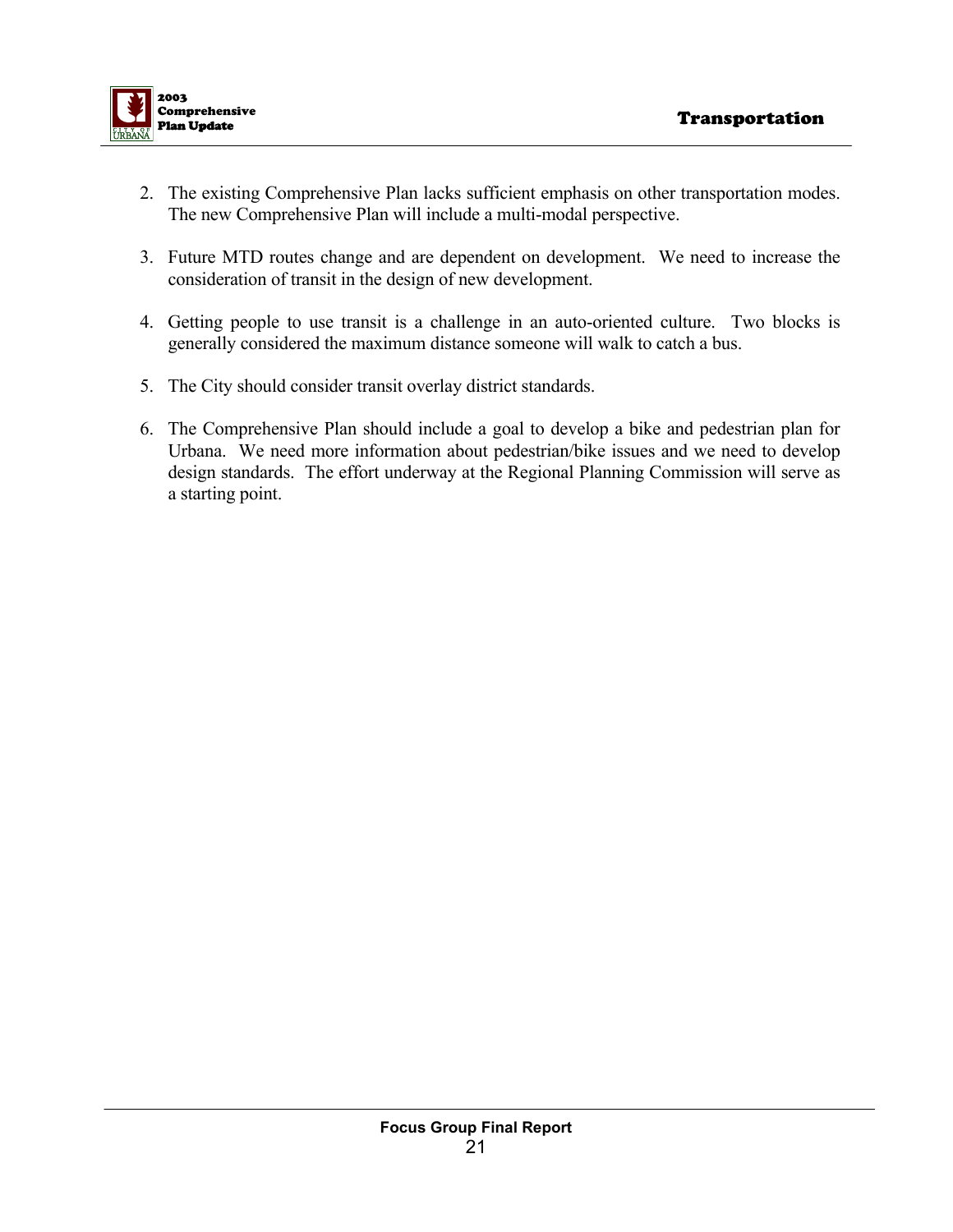

## **Infrastructure**

The Infrastructure Focus Group met twice. Once on September 24, 2002 and then again on October 3, 2002. The participants represented agencies generally providing utility services to the community. The primary task of this group was to review their current level of service and discuss how those services and utilities would be affected as Urbana grows.

#### **Focus Group Participants:**

- Bill Gray, Urbana Public Works Department
- Alex Nagy, Urbana Public Works Department
- Mike Little, Urbana-Champaign Sanitary District
- Brent O'Neill, Illinois American Water Company
- Don Wauthier, St. Joseph Drainage District
- Denise Harrison, Illinois Power
- Keith Erickson, University of Illinois

#### **Facilitators:**

- Libby Tyler, Director
- Rob Kowalski, Planning Manager
- Tim Ross, Senior Planner
- Michaela Bell, Planner

#### **Questions Considered:**

- What are the growth limitations and opportunities posed by the Urbana and Champaign Sanitary District's Long Range Facility Plan? How should these be reflected in the Comprehensive Plan?
- What are the growth limitations that might be imposed by the availability of water service lines? How can these be rectified?
- What capital improvement needs for roads and infrastructure are not planned for?
- Should impact fees be imposed to pay for major infrastructure improvements?
- What infrastructure deficiencies exist that will prohibit growth?
- What types of development patterns best promote the conservation of energy and water?
- What improvements are needed to storm sewers, detention basins, and applicable regulations?
- What can be done to promote improved water quality in Urbana?
- Do adequate regional detention opportunities exist?
- How can drainage ways in Urbana be protected and improved?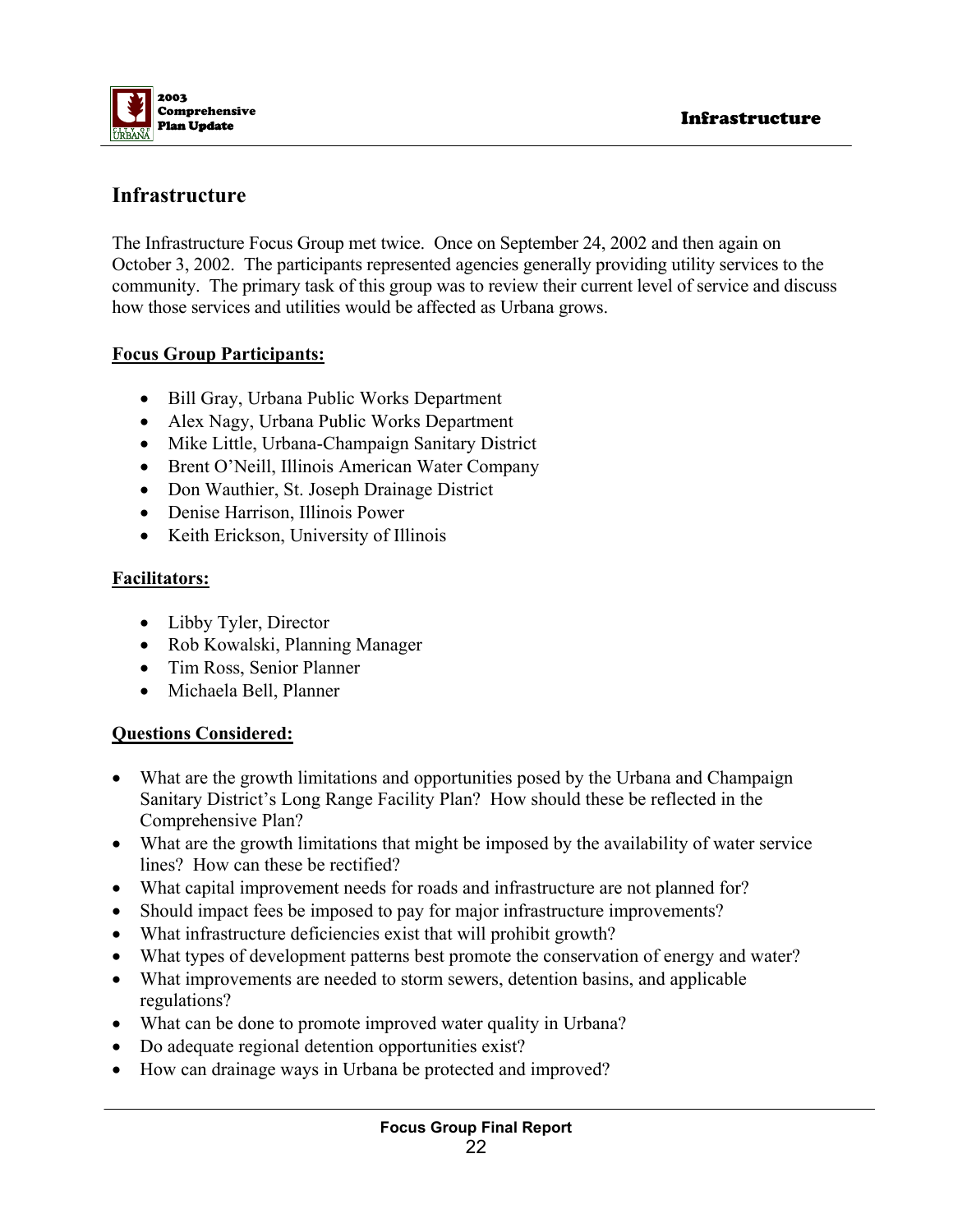

- What changes are necessary with respect to utility easements and placement?
- What special needs exist for telecommunications infrastructure? How can these be provided?
- What effects will utility deregulation have on Urbana?
- Should the City undertake special service areas to place utilities underground in certain area?
- What areas are currently being served by telecommunications companies? Where will future investment be needed?

#### **Summary of Points Discussed:**

#### *Water*

- 1. The Illinois American Water Company is currently updating their five-year plan. Their next major push will be water lines serving Curtis Road from Staley to High Cross Road.
- 2. The Water Company is generally able to keep up with the pace of development and supply water and development expands. Developers typically install their own mains.
- 3. Urbana is currently well served with water mains along Airport Road, High Cross Road, Windsor Road and Cunningham Avenue.
- 4. Currently approximately 33 million gallons of water are treated annually. Currently, there is capacity to accommodate up to 41.2 million gallons.
- 5. There are currently two plants; one on Mattis Road and one in Urbana. A new 10-20 million gallon plant will be built to the west in the next 3-5 years.
- 6. The years 2010 to 2015 are projected to be dates when the water company will need expansion and improvements system-wide.
- 7. Well-heads on Bradley are low producing.
- 8. In general, the water company is always concerned about development near well-heads. There is always a potential for spills or unauthorized dumping of materials into wellheads.
- 9. The new main on Airport Road could serve development in Northeast Urbana very well. The main on High Cross Road is 16 inches in diameter.

#### *Power*

1. The supply of gas and power needs to be in range of current substations and mains. The closer the development is to the substations, the cheaper the cost will be to serve that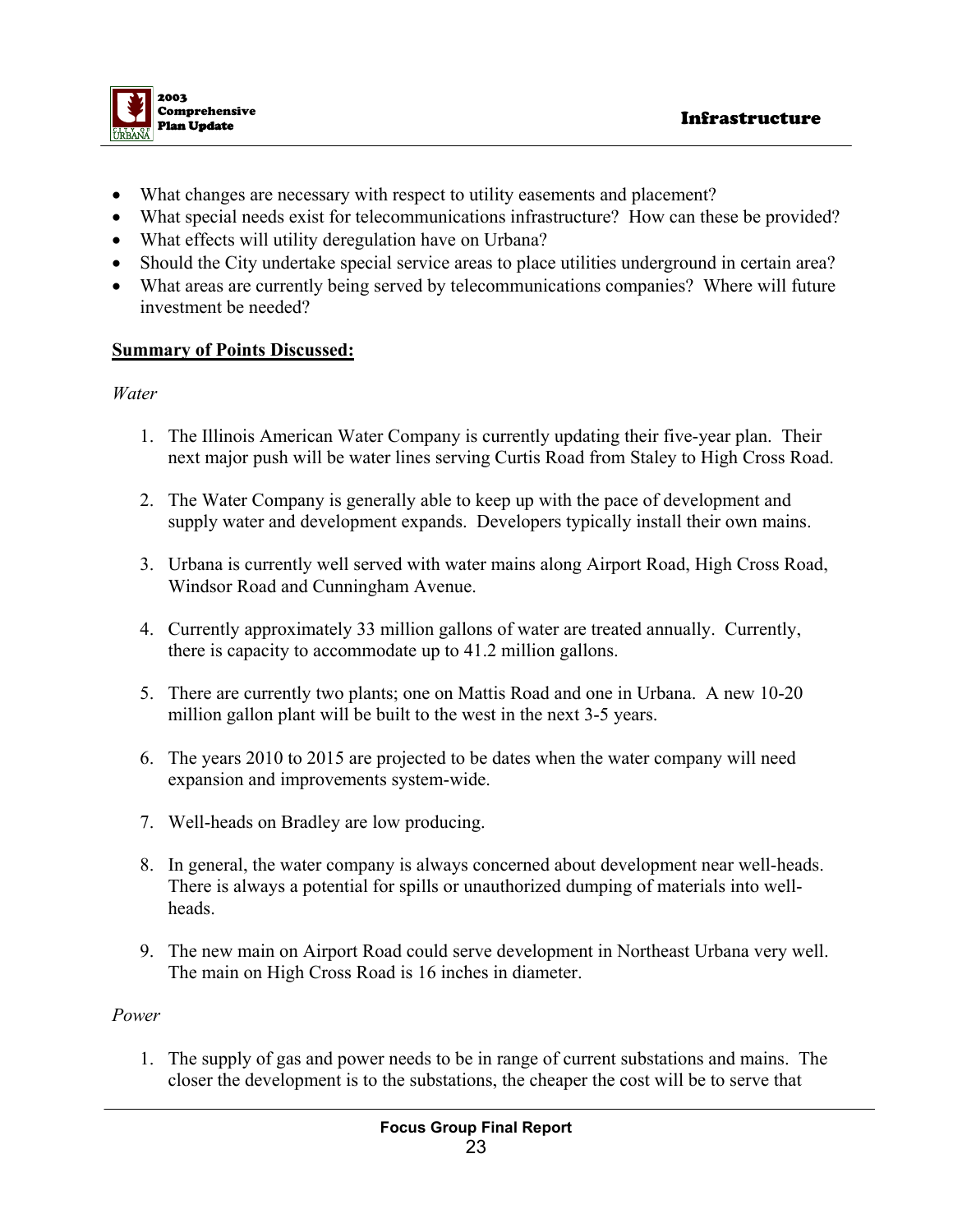

development. Substations are checked yearly. It is uncertain whether any overhauls of substations are planned in the short term.

- 2. It is not anticipated that Illinois Power would have any problem serving new development in Urbana.
- 3. Illinois Power maintains an 87% reliability rating.
- 4. Illinois Power does not own and operate any power plants but they purchase power agreements.
- 5. Because of de-regulation, Illinois Power has become an Independent Distribution Company rather than a Functional Utility Company. The difference between the two relates to the type of service. Illinois Power no longer provides heavy service incentives with development; they essentially provide the pipes and wires.

#### *Sanitary Sewers*

- 1. The U-C Sanitary District recently completed their long-range plan which can be used in the Comprehensive Plan effort.
- 2. Currently, the District is concentrating on a major interceptor project that affects the University. The project will provide an interceptor from the Southwest treatment plant to the South Campus Research Park.
- 3. There are two phases of interceptor work for Windsor Road and Curtis Road.
- 4. The UCSD anticipates plant projects in 2005, 2010, and 2015. An expansion of the Southwest plant is scheduled in 2005 while improvements to the Northeast plant are scheduled in 2010 and 2015.
- 5. There are no plans for a Southeast treatment plant through 2019. All development in this part of Urbana will be centered on the Myra Pump Station.
- 6. In general, the UCSD can easily accommodate growth to the North and Northeast. Growth to the south and southeast will need to be pumped.
- 7. Development east of High Cross Road can be accommodated for on a limited scale but consideration will need to be given for the next ring of interceptors.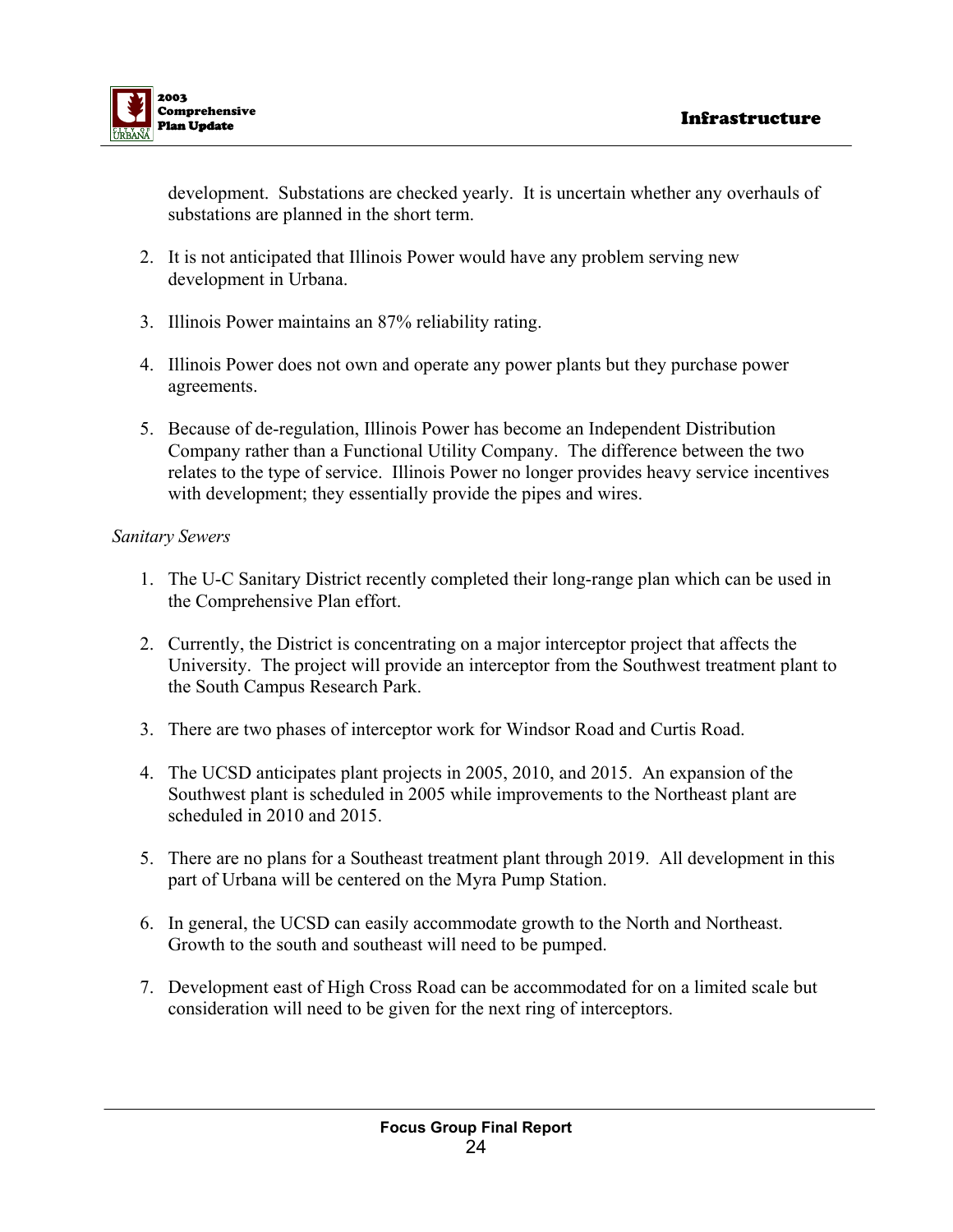

#### *Drainage*

- 1. The City continues to make progress in rehabbing its sanitary sewers to reduce inflowinfiltration problems.
- 2. Greeley/Hanson outlined Urbana's storm sewer improvements in a study in 1982. This study still provides guidance for necessary improvements.
- 3. The City is undertaking a joint project with Champaign County and with Urbana Township to address drainage deficiencies in the Scottswood Subdivision area. This involves televising and cleaning of existing storm sewers and the future construction of a detention basin and new storm sewers to serve the area.
- 4. Urbana is working with other local and regional governments and with the University of Illinois on a Phase II Stormwater Plan to reduce non-point source pollution. Over the next five years, this plan will result in amendments to our local ordinances to incorporate best management practices, the need for improved public education and public involvement, and other implementing actions, such as improved development and postdevelopment erosion control measures and general housekeeping measures within Public Works.
- 5. Phase II implementation will result in some cost increases. A storm water impact fee may be considered to help offset these costs.
- 6. Urbana continues to monitor flows on the Boneyard Creek pursuant to recently constructed improvements upstream. A joint floodplain-remapping project will be undertaken after 2003. Overall, these improvements have yielded a 10- to 25-year level of protection within the Boneyard Creek Floodplain.
- 7. Additional study should be considered to determine if detention basins are operating optimally in reducing local flooding. Hydraulic modeling of a watershed is necessary to evaluate current basins and to determine where and if additional regional detention basins are necessary.
- 8. Impacts on rural drainage districts are a concern in that drain tile systems are not suited to handling urban flows. This can require adjustment of jurisdictional boundaries or payment of outlet fees.
- 9. There is additional design and planning considerations needed to balance between the goals of flood protection and water quality.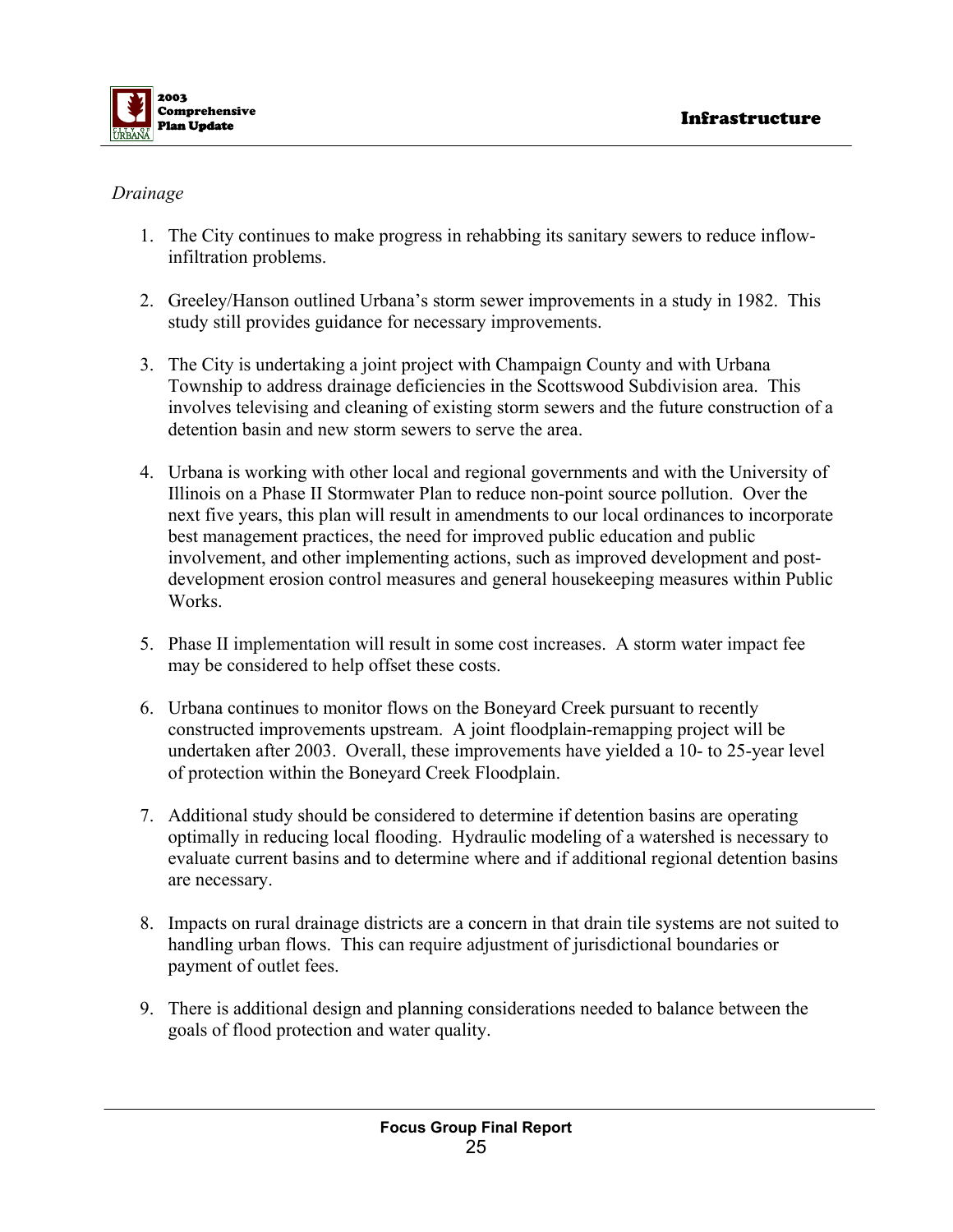

10. The greenway potential of the Saline Branch and the Boneyard Creek can be enhanced through use of grass filter strips and other erosion control measures within their respective floodplains.

#### *University Utilities*

- 1. The University continues to complete its major utility upgrade projects, including that to their chilled water plant.
- 2. The University emphasizes energy conservation through LEED certification of its buildings.
- 3. The University coordinates with the Cities on stormwater detention requirements for new developments.
- 4. The University has coordinated with the Cities on upgrade of the Boneyard Creek.
- 5. Major utility extensions to the South Campus Research Park will be necessary.
- 6. There is a plan to irrigate the South Farms with nonpotable water for sustainability purposes.
- 7. The University is coordinating with Champaign, Savoy, and the UCSD on the Curtis Road sanitary sewer interceptor project to benefit the South Campus Research Park.
- 8. The University is creating new right-of-way ordinances to address the increase in license agreements for telecommunications. The goal is to manage utilities located in a right-ofway and reduce disruption of service.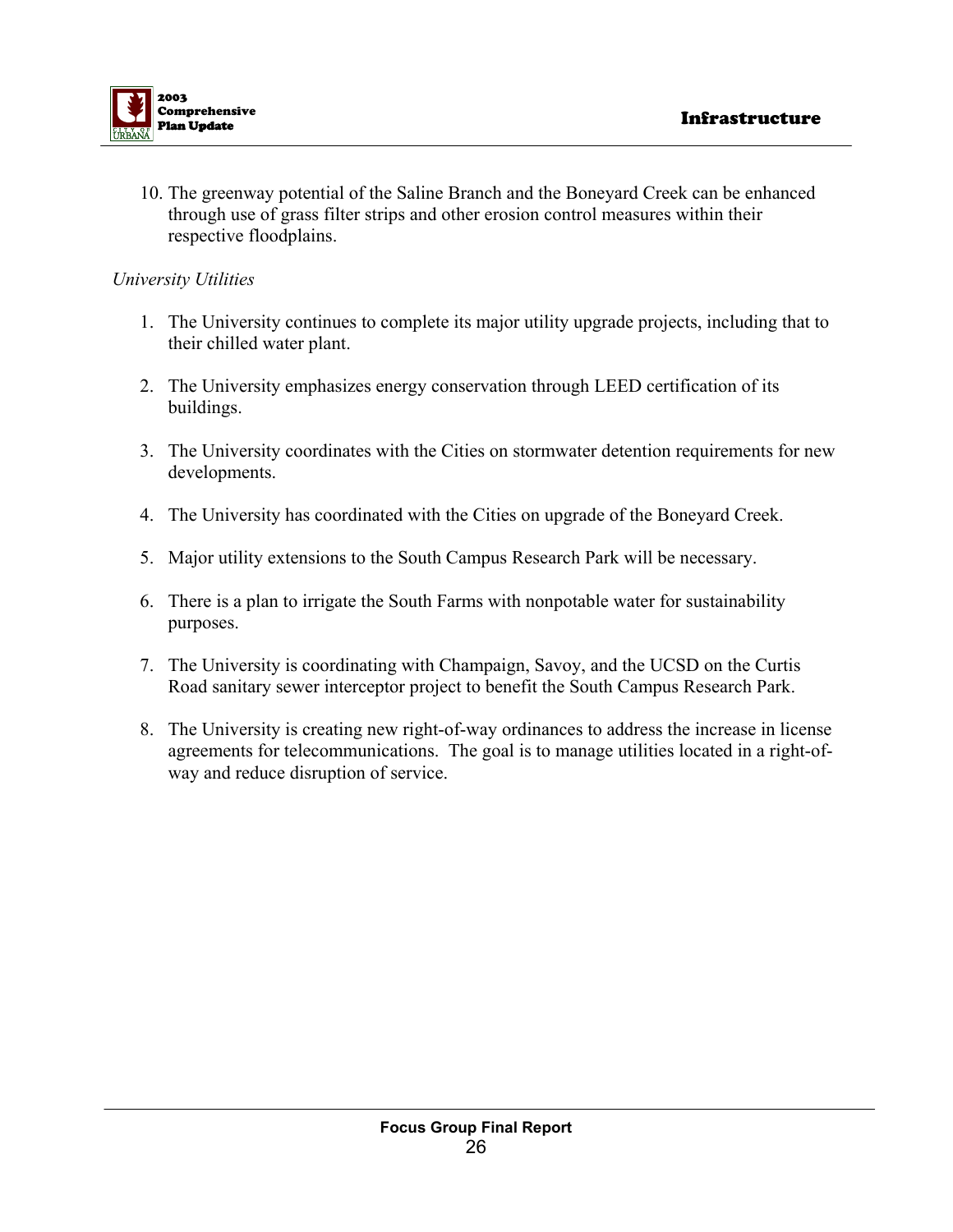

# **Human Services**

The Human Services Focus Group met twice, once on September 19, 2002 and then again on September 26, 2002. Their task was to discuss issues related to human services in the community. They were also asked to discuss issues from service distribution to perceived demographic trends. One of the primary tasks of the group was to examine Urbana's human service situation and provide insight into how to improve coordination to meet future needs.

#### **Focus Group Participants:**

- Lynne Barnes, Executive Director, Carle Hospital
- Steve Clark, Executive Director, Housing Authority of Champaign County
- Vacellia Clark, Interim Personnel Manager, City of Urbana
- Carol Elliott, Cunningham Township
- Judi Jones, Urban League
- Bob Grewe, Grants Manager, City of Urbana
- Darlene Kloeppel, Champaign County Regional Planning Commission
- Josha LeSure, Housing Authority of Champaign County
- Robert E. Lewis, Community Development Commission
- Anna Merritt, Chair, Comprehensive Plan Steering Committee
- John Muirhead, Adult Education, Urbana School District
- Karen Rasmussen, Grants Coordinator, City of Urbana
- Libby Tyler, Community Development Director, City of Urbana

#### **Facilitators:**

- Michaela Bell, Planner
- Rob Kowalski, Planning Manager
- Tim Ross, Senior Planner

#### **Questions Considered:**

- What is the human service situation today? What is on the horizon?
- Does Urbana currently provide an adequate supply of affordable housing?
- How should existing public housing developments be redeveloped?
- How can existing housing programs in Urbana be improved?
- Is Urbana equipped to meet the changing needs of a diversifying population? What important issues/needs should be addressed for the future?
- How will new housing developments affect other city services and the quality of life for the remainder of Urbana residents?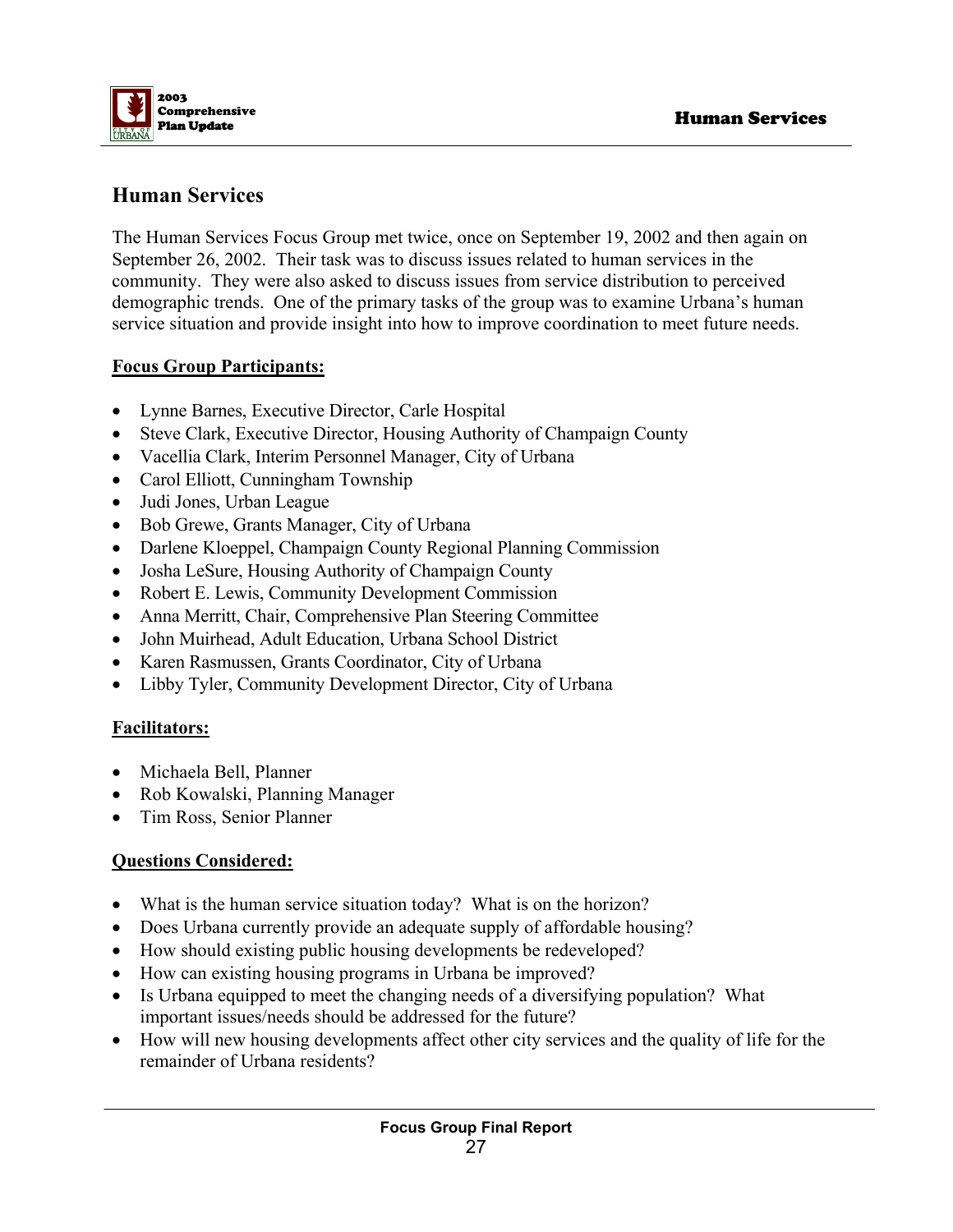

- How can the provision of human services be strengthened? What populations and neighborhoods require expanded or different services?
- How can we encourage the most efficient distribution of human services in terms of location and facility placement?
- How can we encourage land use patterns that ensure adequate transportation to jobs and housing?
- What can be done to encourage new job creation and job training programs in Urbana?
- Should Urbana consider a citywide neighborhood wellness initiative? If so, what should be the goals of such a program?
- What are Urbana's future daycare needs?

#### **Summary of Points Discussed:**

#### *Demographic Changes/Trends*

- 1. The 2000 Census shows that Champaign and Urbana have experienced the following demographic trends:
	- $\triangleright$  Change in family composition i.e. more single-parent households
	- $\triangleright$  Increase in low-income populations with felony convictions
	- $\triangleright$  Increase in low-income populations from other Illinois communities who are displaced by eliminated public housing projects
	- $\triangleright$  Increase in senior population
	- $\triangleright$  Increase in minority populations
	- $\triangleright$  Increase in populations where English is a second language
	- $\triangleright$  Increase in cases of HIV and AIDS
	- $\triangleright$  Increase in the "working poor"
	- $\triangleright$  Decrease in workforce population with job-readiness skills

#### *Support*

- 1. There is a need to identify the "basic needs" of those living in the community. Efforts should be made towards meeting those identified needs through a focused coordination of programs.
- 2. Services should be offered with conditions that encourage self-sufficiency.
- 3. There is a need to continue to serve the current populations while planning for others.
- 4. There is a need to secure new locations that provide necessary services such as educational programs.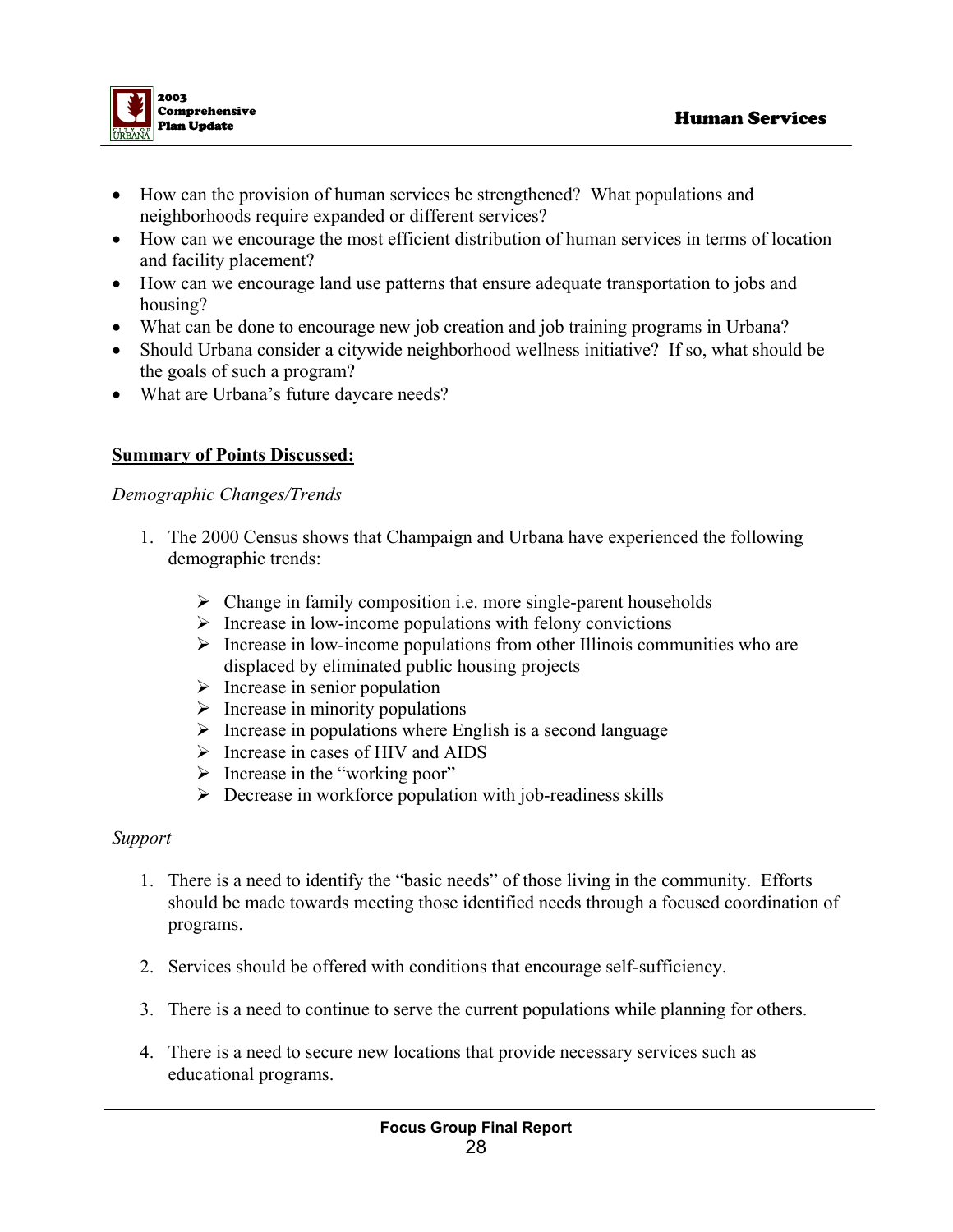

- 5. It should be a goal to provide safe neighborhood centers for various outreach programs.
- 6. Urbana Public Television (UPTV) should be used as an information dissemination tool.

#### *Housing*

- 1. There is a need for comprehensive education about the lack of affordable housing options.
- 2. Emergency shelters are running over capacity.
- 3. More information needs to be provided about low income tax credits and what they entail.
- 4. The City of Urbana should be more aggressive in educating developers about the various incentives and grants available for businesses.
- 5. Service providers and local governments need a map of income versus housing stock to assess affordable housing options.
- 6. There is a need to provide more permanent housing options.
- 7. Those with felony convictions cannot acquire housing, this is an important issue to consider.
- 8. A future increase in the senior population may demand the need for an assisted-living campus.

#### *Public Housing*

- 1. Public housing policy needs to focus on lowering the concentration of poverty.
- 2. There is a need to identify areas in Urbana for future public housing opportunities.
- 3. Housing should be linked with other human services.
- 4. The Federal Government is downsizing public housing and HUD is looking to get out of the business.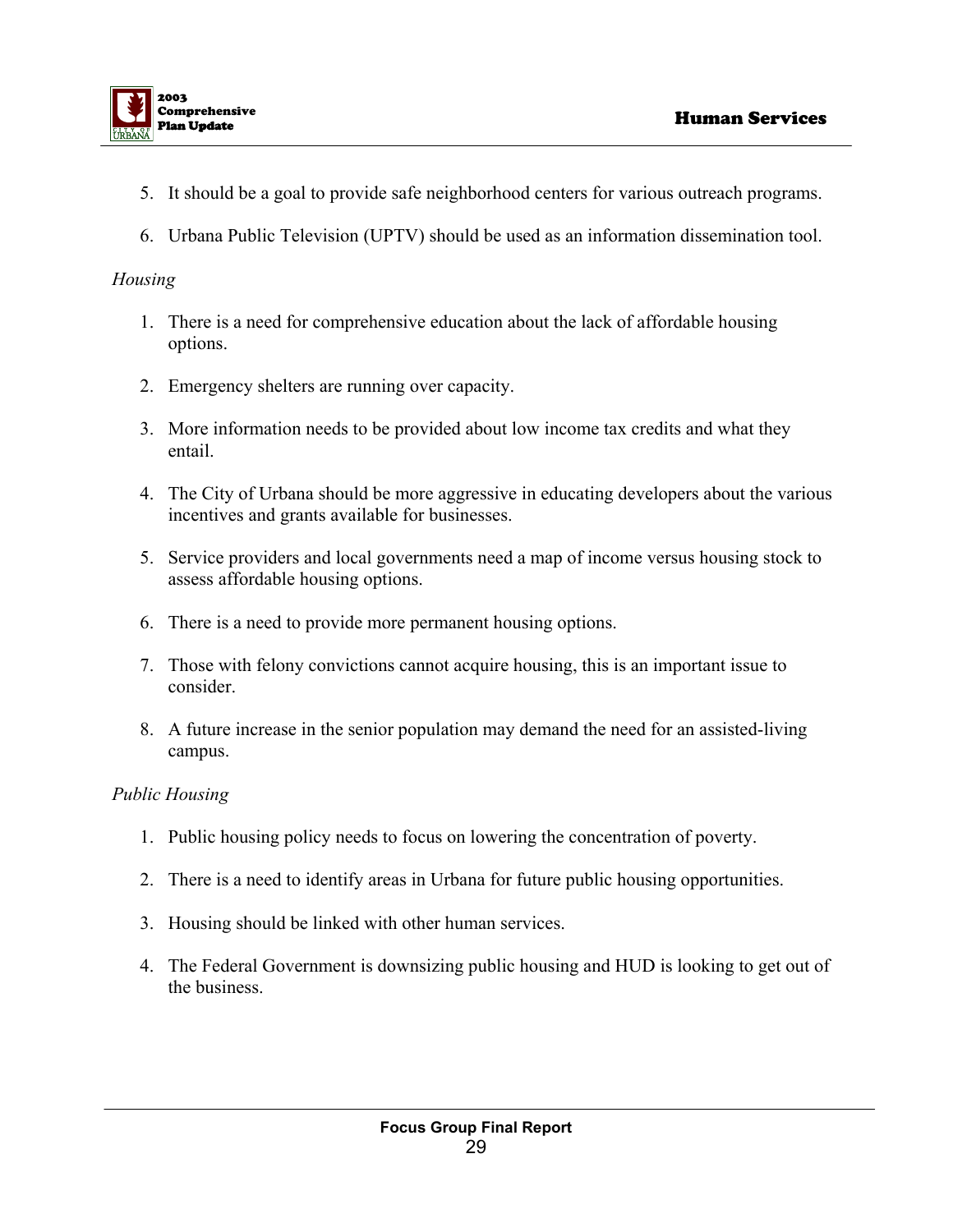

#### *Partnerships*

- 1. There is a need for a referral office/resource center in a central location. Lincoln Square may be an ideal place for a central office location.
- 2. A grant is needed to fund a study that explores various service delivery models.
- 3. The community should continue to analyze changing trends and new challenges.
- 4. Service providers should encourage programs that provide intervention and long-term support models.
- 5. Services are fragmented in the community. Providers should build on Carle's efforts to centralize services.
- 6. Subsidize transportation for seniors.
- 7. Faith-based organizations will play an increasing role in Human Service distribution, partnerships need to be established.
- 8. There is a need to make public transportation in Urbana more user-friendly and easier to understand.

#### *Employment*

- 1. There is a need to get low-income persons into the Urbana workforce.
- 2. Encourage private sector to address their employees' human needs.
- 3. There is a need to identify the transportation issues that limit access to jobs.
- 4. Improve life-skills education and job retention programs that educate people about how to maintain a job and function successfully in the workforce culture.
- 5. The community would benefit from more diversity in workforce, provide a community job-mentoring program.
- 6. There is a need to focus on Urbana's economic development efforts towards bringing in businesses that provide living-wage jobs.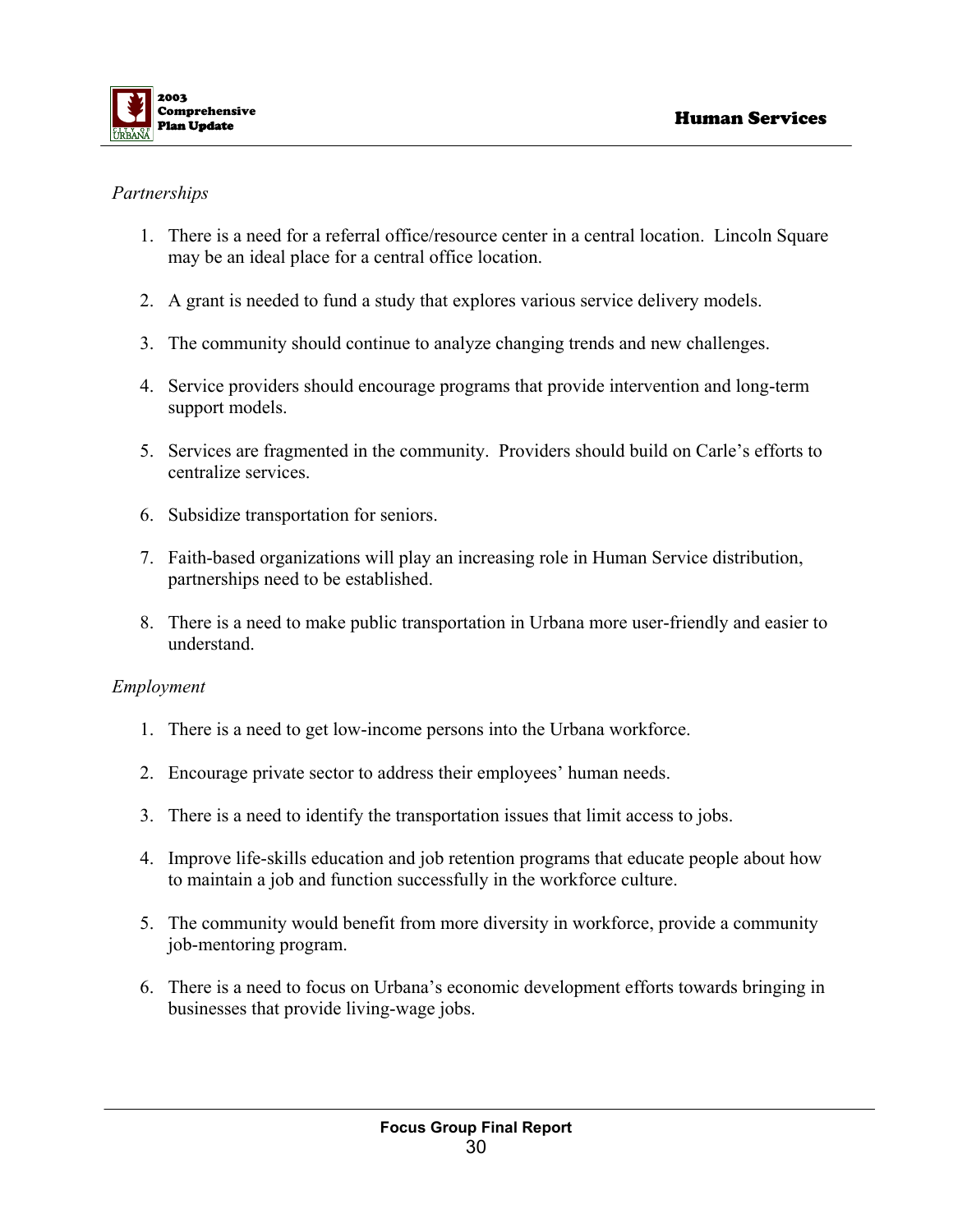

# **Environmental Focus Group**

The Environment Focus Group met twice, once on September 20, 2002 and then again on October 4, 2002. Its charge was to discuss the impacts of development on the environment in Urbana and the outlying area, as well as to discuss ways in which local environmental resources can be preserved, enhanced, and created.

#### **Focus Group Participants:**

- Tim Bartlett, Planner, Urbana Park District
- Mike Brunk, Arborist, City of Urbana
- Rod Fletcher, Environmental Manager, City of Urbana
- Anna Merritt, Chair, Urbana Comprehensive Plan Steering Committee
- Dave Monk, local environmentalist
- Bob Stickers, Champaign County Soil and Water Conservation District
- Libby Tyler, Community Development Director, City of Urbana
- Bob Wendt, Manager, Champaign County Farm Bureau
- Charlie Wunder, Planning and Zoning Director, Champaign County Regional Planning **Commission**

#### **Facilitators:**

- Tim Ross, Senior Planner
- Rob Kowalski, Planning Manager
- Michaela Bell, Planner

#### **Questions Considered:**

- What are the most significant natural features of Urbana and its surrounding area?
- What natural features of Urbana need to be preserved or improved? How could this be done?
- What impacts do new and existing developments have on the natural environment?
- How can local water quality be better protected?
- Are there appropriate stormwater management policies in place to control flooding? How can they be improved?
- Where are the significant wooded areas in Urbana and the surrounding area?
- Are existing wooded areas being adequately protected?
- Is there an appropriate level of support for our arbor program? Are we committed to maintaining the Tree City USA designation?
- Where do opportunities exist for the creation of future natureways and greenways, especially for the purposes of pollution prevention and environmental preservation?
- What specific conservation measures should be enacted?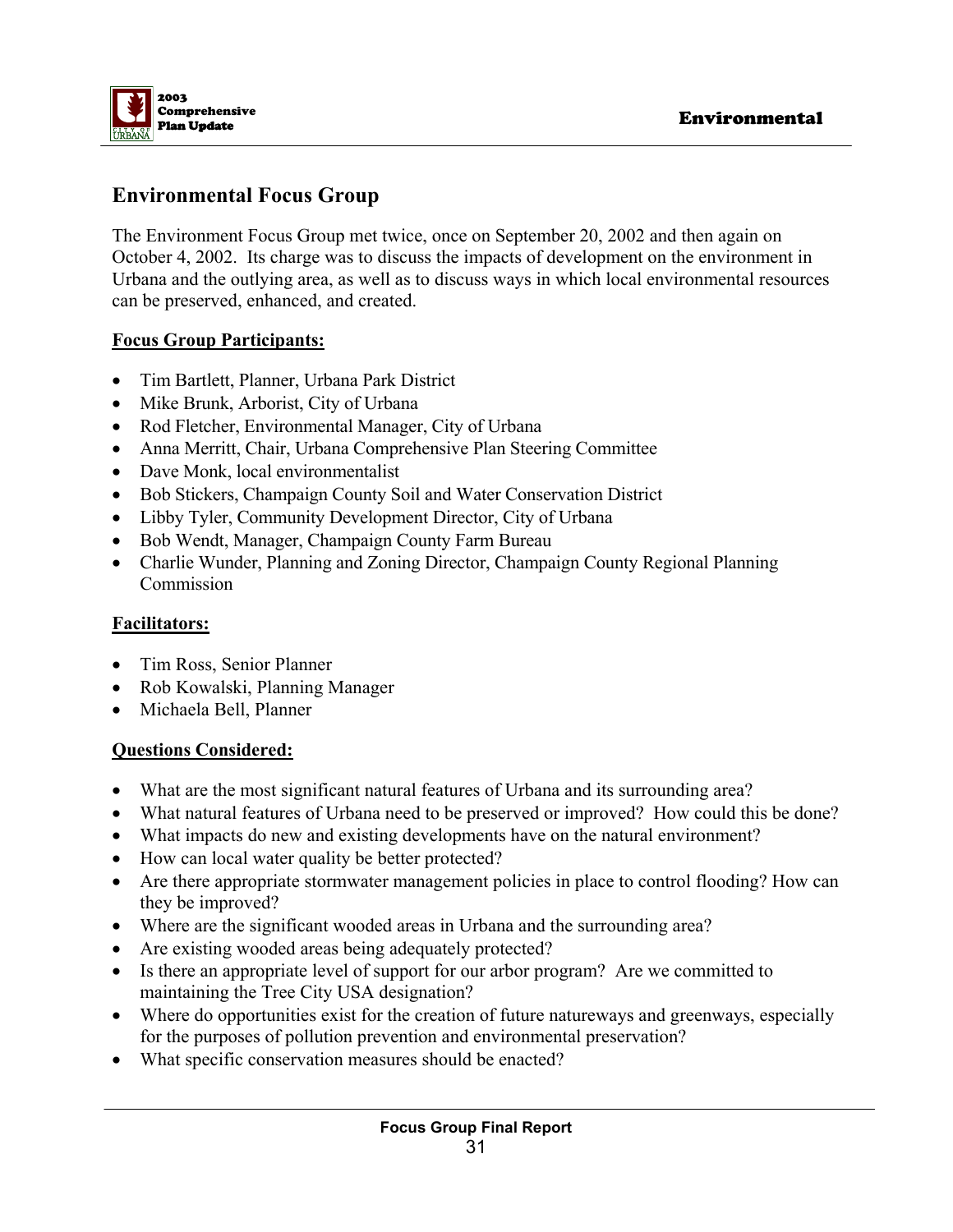

- Is there an appropriate level of support for the U-Cycle recycling program?
- How can U-Cycle be improved?
- How can farmland best be preserved? Where should this occur?
- Can we expand on the success of the Project Impact program?
- What policy changes should be made to better protect the natural environment?
- What will the long-term solid waste collection and disposal needs be for the City of Urbana? Can we continue to transport our solid waste out of the area?
- What can be done to further encourage recycling efforts?

#### **Summary of Points Discussed**

The following offer an overview of general statements and discussion presented at the focus group. They do not represent exact quotes of individuals and may not necessarily represent the views of all participants.

#### *Amenities to Preserve*

- 1. The following were listed as local environmental features that are considered worthy of preservation and/or conservation (items are in no particular order):
	- Prime farmland
	- Wetland areas
	- Drainage ways
	- Urban Trees
	- Open space in undeveloped areas
	- Crystal Lake Park, Meadowbrook Park and other parks
	- Busey Woods, Brownfield Woods, Trelease Woods
	- Stream corridors Embarras, Saline Branch, Boneyard, McCullough Creek, etc.
	- Farms with wooded areas
	- Moraine corridor northeast of Urbana
	- Greenspace
	- Topsoil

#### *Farmland preservation*

- 1. Farmland is a valuable resource.
- 2. Grant programs are available for farmland and greenspace preservation.
- 3. Champaign County is working towards an Exclusive Agricultural zone.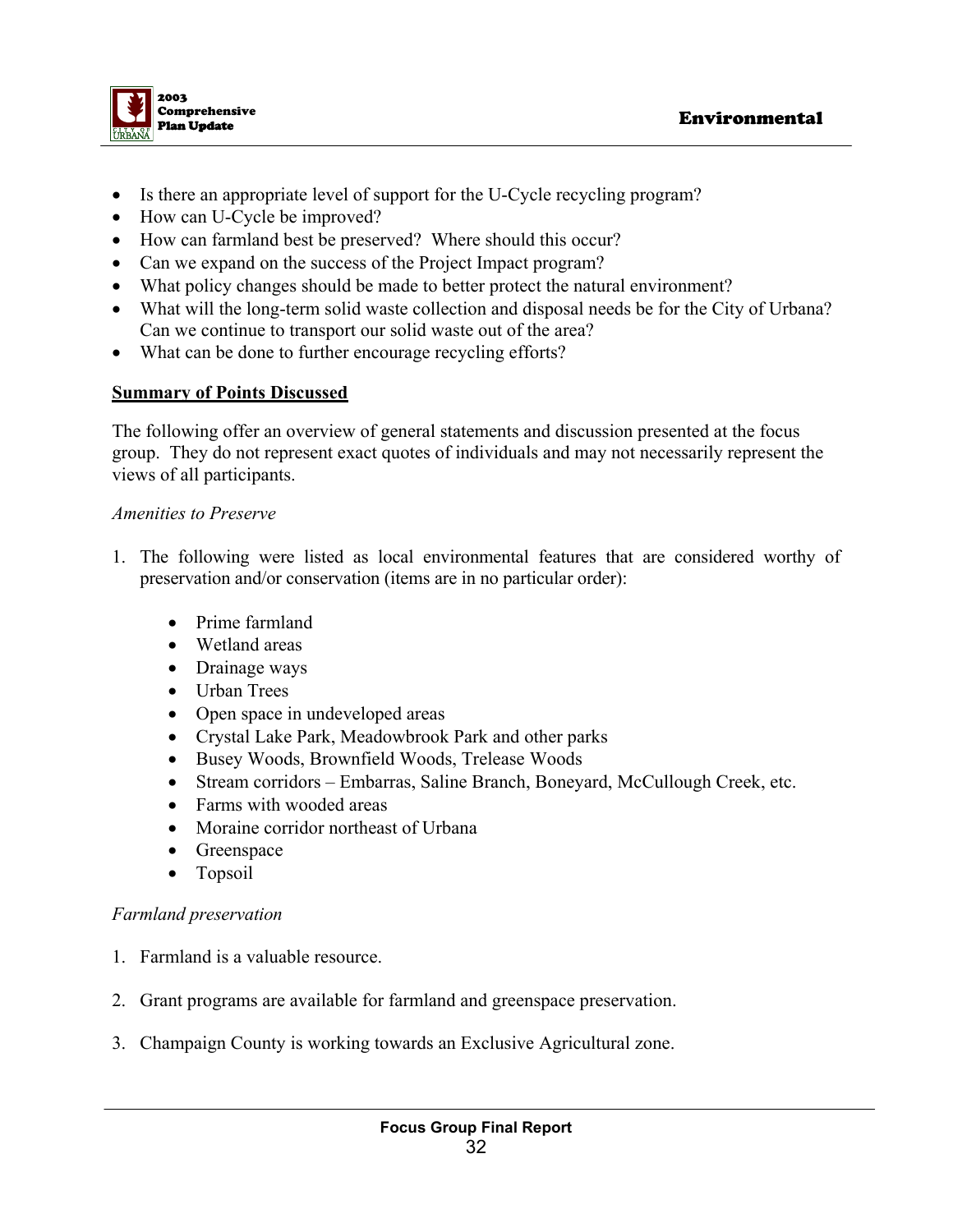

- 4. Large lot rural subdivisions may promote leapfrog development. Development should be compact and contiguous.
- 5. The agreement with the Sanitary District requiring annexation or annexation agreements prior to sanitary connection promotes compact and contiguous development.
- 6. Urban sprawl is a concern in terms of density, pace, and quality of development.
- 7. Urbana is not a true example of a sprawling community perhaps the term "Urban Crawl" more closely resembles the recent growth pattern.

#### *Open Space/Greenspace*

- 1. Connections between "open space" areas are important. A map designating all existing greenways would be a useful tool.
- 2. Open space needs to be defined as something more than parks and recreational space. It should be usable and could include drainage ways. Connections could be pedestrian ways.
- 3. Covering the Boneyard Creek was not productive.
- 4. Urbana should consider a park dedication requirement. The Park District and the City need to work with developers to preserve open space. This needs to be a concerted effort, because once a developer begins considering property, it quickly gets too expensive for Park District acquisition.
- 5. We need neighborhood parks and we need to consider creating linear parks.
- 6. More combined (regional) detention basins are needed. They are amenities but are sometimes designed poorly.
- 7. Wetlands are a component of the new dog park and need to be constructed properly. Recent cases of the West Nile Virus bring greater concern about areas that serve as habitat for mosquitoes. Restored wetlands serve to bring back part of our environmental heritage.
- 8. The Regional Planning Commission is coordinating an update of the regional greenways plan. The plan will provide guidance about potential new areas for greenway and trail development.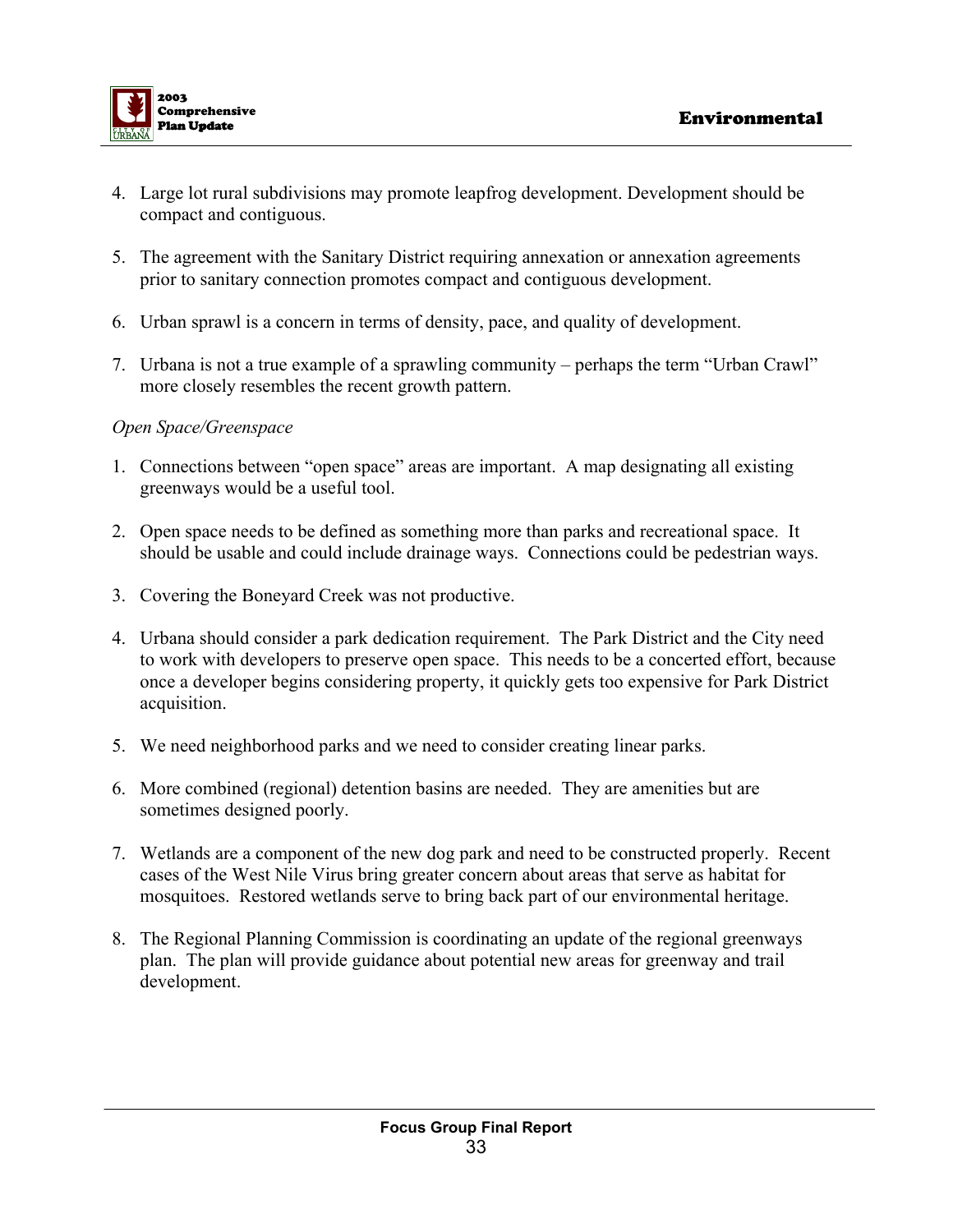

#### *Development and the built environment*

- 1. Development should be designed differently. Currently residential areas have been stripped of topsoil and are compacted, making it difficult to grow vegetation, create urban forestry and preserve virgin soils. Developers should consider compacting just the roadways and not the internal development.
- 2. How can we acquire greenspace in our existing built-up areas? There can be newly created open space areas in existing developments on lots much larger than they need to be, i.e. Kmart parking lot, Sunnycrest lot. Recent zoning amendments allow for a reduction in parking on large commercial parcels. Putting new greenspace in existing developments may be costprohibitive in many cases.
- 3. The "Fox boxes" on Fox Drive in Champaign is a good example of development which respects the natural environment; Old Farm is another good model of new retail development.
- 4. An important step in maintaining or improving natural areas is for governmental bodies to acquire land for conservation/preservation and lease it with conditions.
- 5. Access corridors should be provided into a conservation district.
- 6. Urbana needs to coordinate with County zoning in planning the mile-and-a-half area and beyond.
- 7. A funding vehicle geared towards preservation should be identified in the Comprehensive Plan.
- 8. There is a lack of really good plans that support compact and contiguous development.
- 9. There is a need for land cache and transfer of development rights ordinances at the state level.
- 10. Contractors should be encouraged to ameliorate recycled soils composting is difficult due to compaction.
- 11. The City needs to encourage more "green" buildings through local ordinances.
- 12. The Project Impact program should specifically consider the issue of flood protection.
- 13. Inter-urban rail would be good for environmental preservation. However, the burden to adjacent landowners is significant.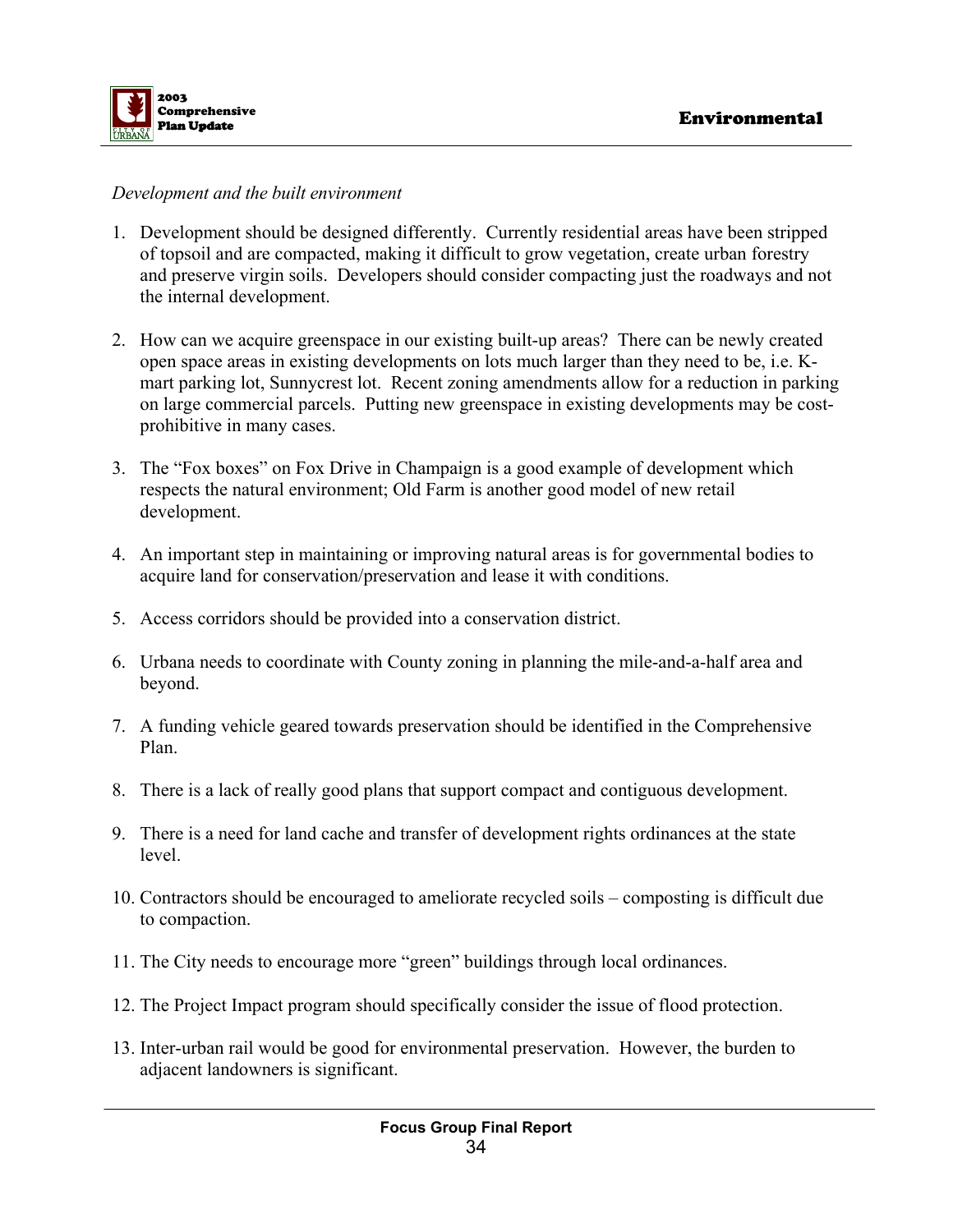

#### *Trees/Forestry*

- 1. There needs to be tree preservation on private property.
- 2. The City should require a minimum of one street tree per developed lot, and should plan for maintenance.
- 3. A Heritage Tree program would be appropriate for Urbana, based on the unique and international trees that have been imported and grown here. Under such a program, the City would get points for unique trees that have been established for several years.
- 4. It would be useful to know how the Forest Preserve District obtains and maintains land.

#### *Water quality/Stormwater management*

- 1. Riparian filter strips would improve and/or preserve water quality. Establishing them is sometimes challenging because streams frequently run through industrial areas, i.e. the Saline Branch.
- 2. Septic areas should be designed and maintained to preserve water quality.
- 3. Rainwater should be managed and absorbed where it falls if possible. Pervious surface should be maximized and trees should be utilized so water recharges into the ground.
- 4. Drainage Districts were often originally designed for rural land uses, and urban development strains these systems.
- 5. The Mahomet Aquifer study will address the status of regional water supply; we know it is declining.

#### *Potential interchange at I-74*

- 1. We need to be realistic that I-74 is prime for some commercial zoning and uses.
- 2. The area should be left agricultural. It does not need to develop.
- 3. Construction of the High Cross interchange may reduce or eliminate the need for expanding the current interchange at University. The Interchange would require higher intensity land use than residential.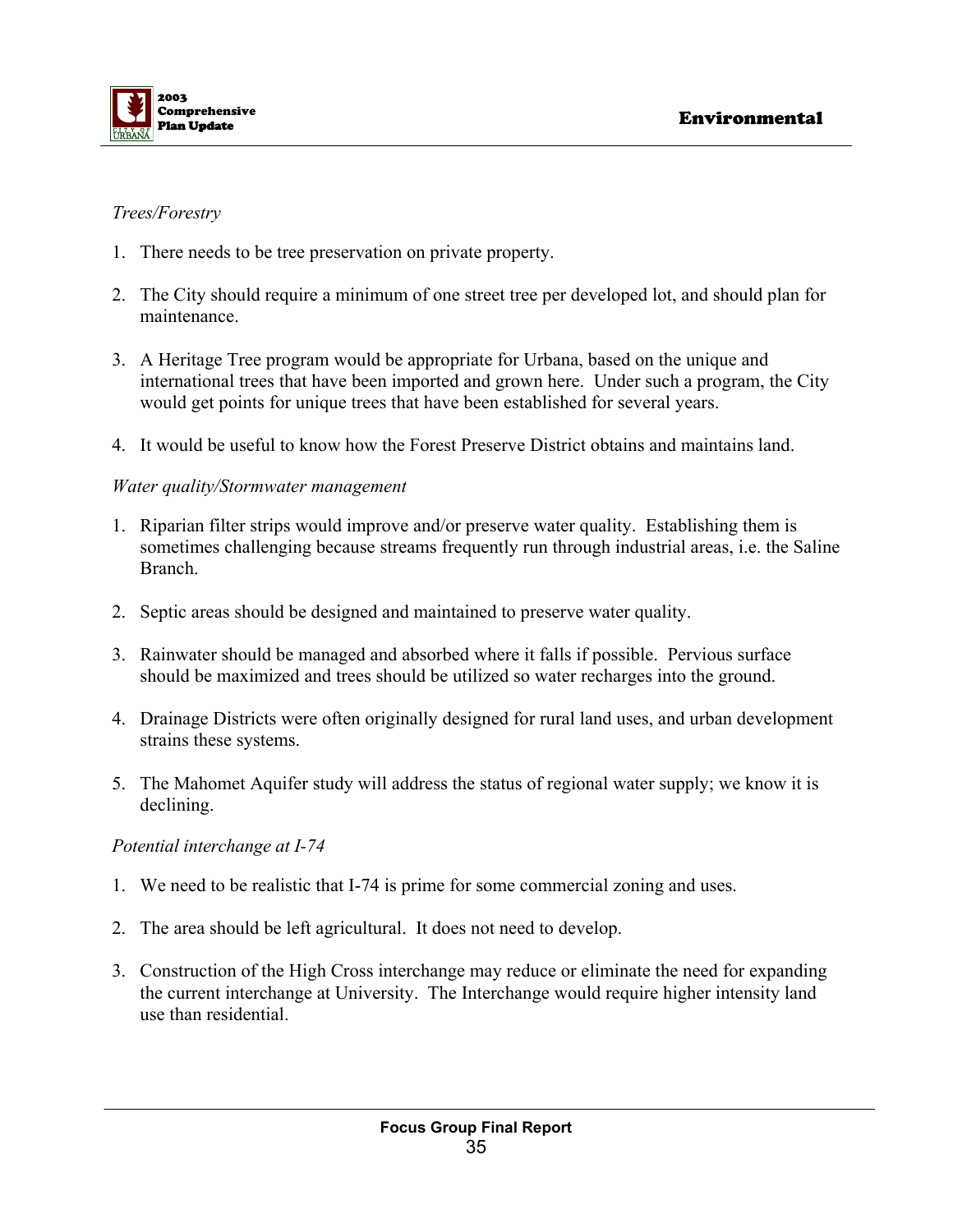

#### *Solid Waste/Recycling*

- 1. Educational recycling programs are beneficial.
- 2. Recycling is a market-driven industry.
- 3. Litter of plastic bags is a problem in areas outside commercial areas i.e., North Market Street.
- 4. The new transfer station will mostly consolidate solid waste, and possibly provide limited recycling.
- 5. Solid waste management is a global problem. We are likely to see trucks hauling garbage over long distances to regional facilities.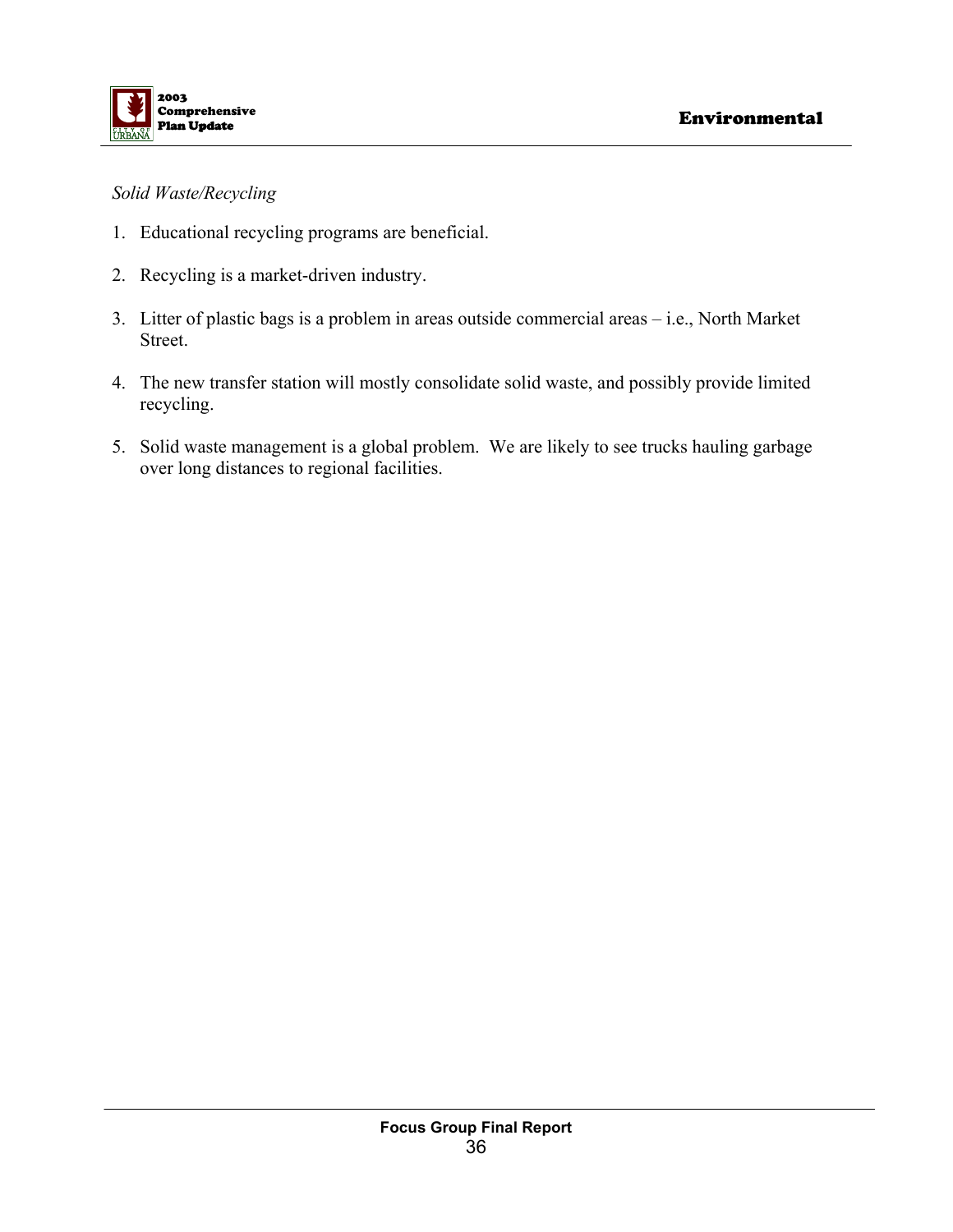

# **Community Heritage / Urban Design**

The Community Heritage/Urban Design Focus Group met twice, once on September 24, 2002 and then again on October 1, 2002. Their charge was to discuss issues related to community heritage, historic preservation, and urban design. Because all of the subjects were so interrelated, the group examined how efforts could be combined to meet community goals.

#### Focus Group Participants:

- Tony Endress, Professor, University of Illinois
- April Getchius, Assistant Director and Campus Planner, University of Illinois
- Laurie Goscha, Architect, Isaksen-Glerum, Incorporated
- Kevin Hunsigner, Local Developer, Hunsinger Enterprises
- Alice Novak, Chair, Urbana Historic Preservation Commission
- Megan Wolf, Interim Director, Champaign County Arts, Entertainment and Culture Council

#### **Facilitators:**

- Michaela Bell, Planner
- Rob Kowalski, Planning Manager
- Tim Ross, Senior Planner

#### **Questions Considered:**

#### *Community Heritage*

- How can the history of Urbana be better recognized in the future development and preservation of the community?
- What should be the city's role in the preservation of historic buildings?
- In addition to historic preservation, what other innovative approaches can be made for neighborhood conservation?
- What types of programs should the city consider to help implement historic preservation efforts in the community?
- What cultural diversity attributes are found in Urbana? What should the city do to celebrate this diversity?

#### *Urban Design*

- What are the important issues of urban design? What elements are found in Urbana?
- How can urban design improve the quality of life for citizens of Urbana?
- To what extent should Urbana address urban design? On a voluntary, incentive-based, or regulatory basis?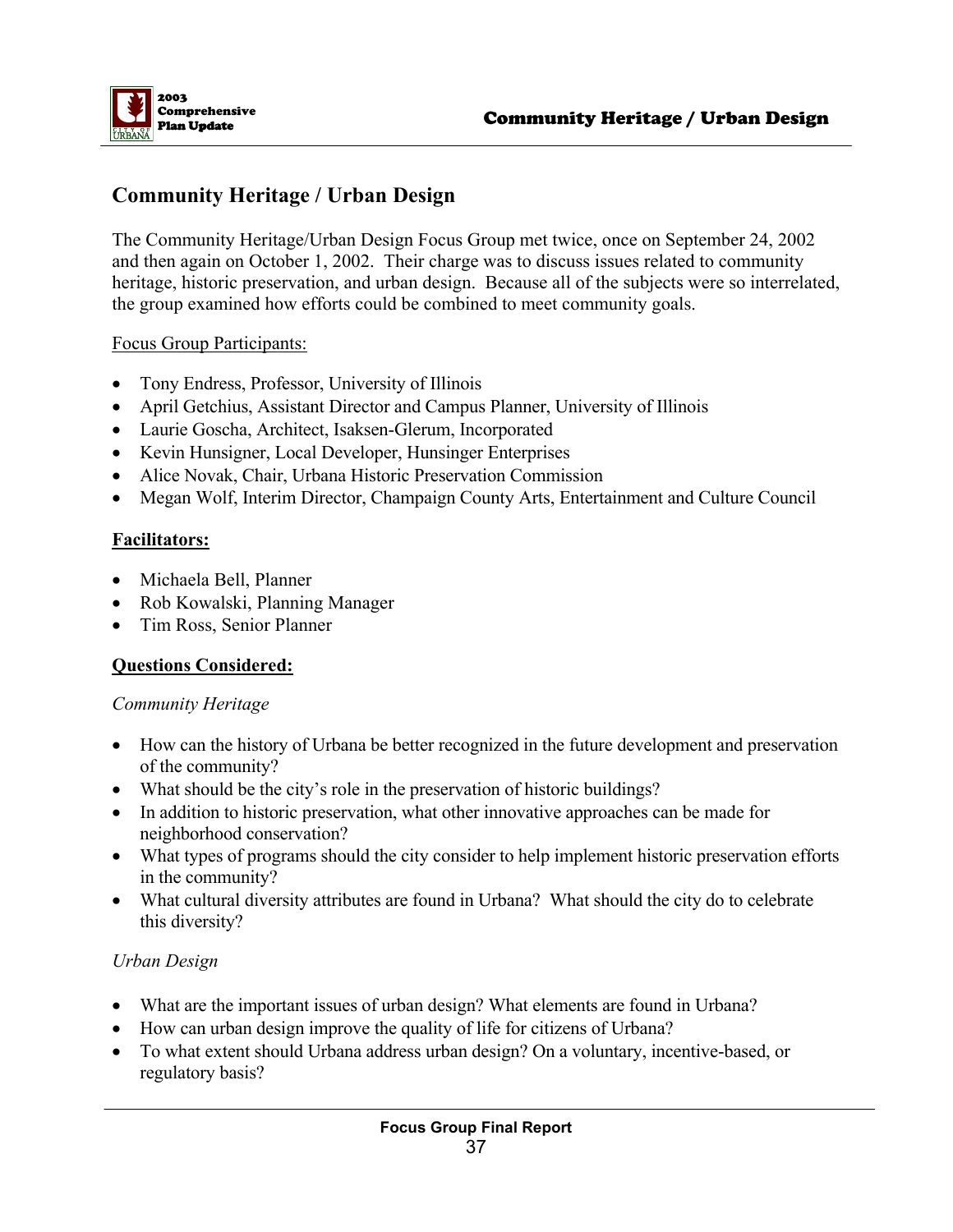

- How can urban design contribute to the downtown image initiative?
- How can Urbana institute "Smart Growth" principles through urban design?
- What type of community educational workshop about design would be beneficial for Urbana?
- How can local artists and muralists contribute to the design and heritage of Urbana?
- Would an awards program that honors "good design" for a restoration project, innovative design or model development be a tool for promoting design principles?

#### **Summary of Discussion:**

The following offer an overview of general statements and discussion presented at the focus group. They do not represent exact quotes of individuals and may not necessarily represent the views of all participants.

#### *Historic Preservation*

- 1. Urbana's built environment is an important community asset.
- 2. The history of Urbana and efforts for promoting it are important to the community.
- 3. The Historic Preservation Commission should increase investments in public education.
- 4. Historic preservation efforts should be a combination of incentives and regulations.
- 5. There is a need to preserve historical buildings and those with significant quality and integrity.
- 6. Economic incentives should be available to all socio-economic classes.

#### *Zoning*

- 1. Neighborhood businesses and B-1 Districts may benefit from improved regulations. Use regulations for B-1 may include: height requirements, parking maximums, roof pitch and landscaping requirements.
- 2. Urbana has the opportunity to be more creative in improving sustainability by encouraging the use of recycled materials and porous paving in new developments.
- 3. Infill development is stifled by the lack of a zoning district buffers, establish an improved buffer zone between Duplex and Multi-family zoning districts.
- 4. The City should continue investing in green space throughout Urbana.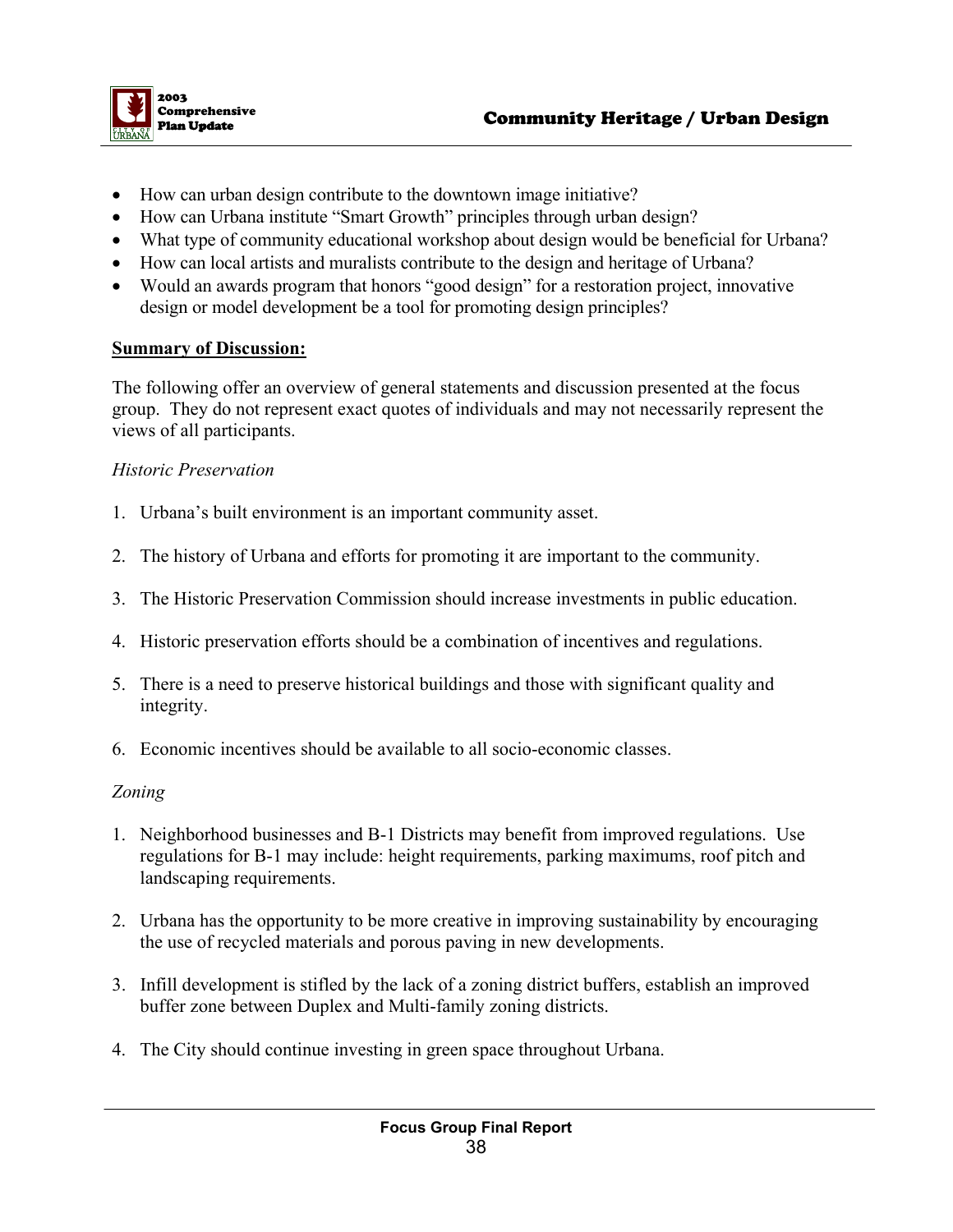

- 5. The City should continue improving commercial corridors such as Cunningham Avenue.
- 6. The City should continue re-examining the MOR, Mixed Office Residential Zoning District, to identify ways of improving the regulations associated within the district.

#### *Community Heritage*

- 1. It is important to improve various gateways into the City of Urbana.
- 2. The urban tree canopy is a distinctive part of Urbana's heritage.
- 3. Historic preservation provides various benefits to the community both economic and cultural.
- 4. Promote public art.
- 5. Urbana lacks the civic/public space found in other communities, this contradicts the community interaction that residents value.
- 6. Urbana should support cooperative efforts to fund neighborhood groups that wish to hold cultural/heritage celebrations.
- 7. Urbana groups should coordinate efforts with Champaign County Arts Council in supporting an increase in community outreach programs such as workshops, walking tours and festivals that focus on the theme of "Celebrating Urbana". This would encourage positive attitudes towards celebrating Urbana artists.
- 8. Urbana should continue to encourage neighborhood identity and organization.

#### *Urban Design*

- 1. The Community should recognize Urbana's diversity and efforts towards sustainability.
- 2. The City of Urbana should provide a "Design Guide" or workshops to aid local developers in meeting city goals.
- 3. The City of Urbana may consider encouraging the use of recycled materials and porous surface designs for parking areas. Provide incentives for developers to get creative with their building designs.
- 4. The City of Urbana should encourage compatible land uses specifically in Urbana neighborhoods.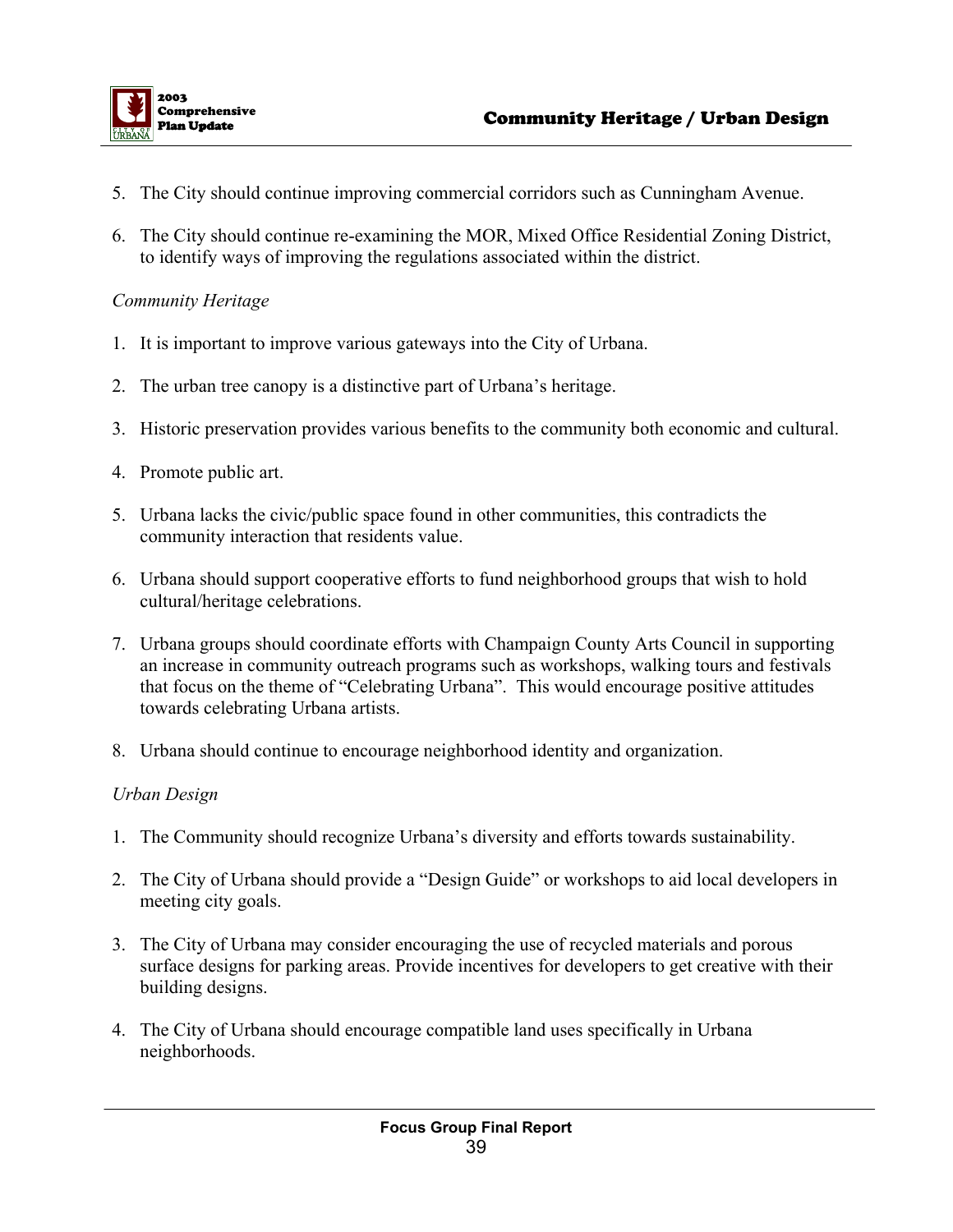

- 5. Continue to strive for a central node in the downtown area to make it a destination-location.
- 6. Incorporate more art in the downtown area.
- 7. Continue to improve the quality of life in Urbana.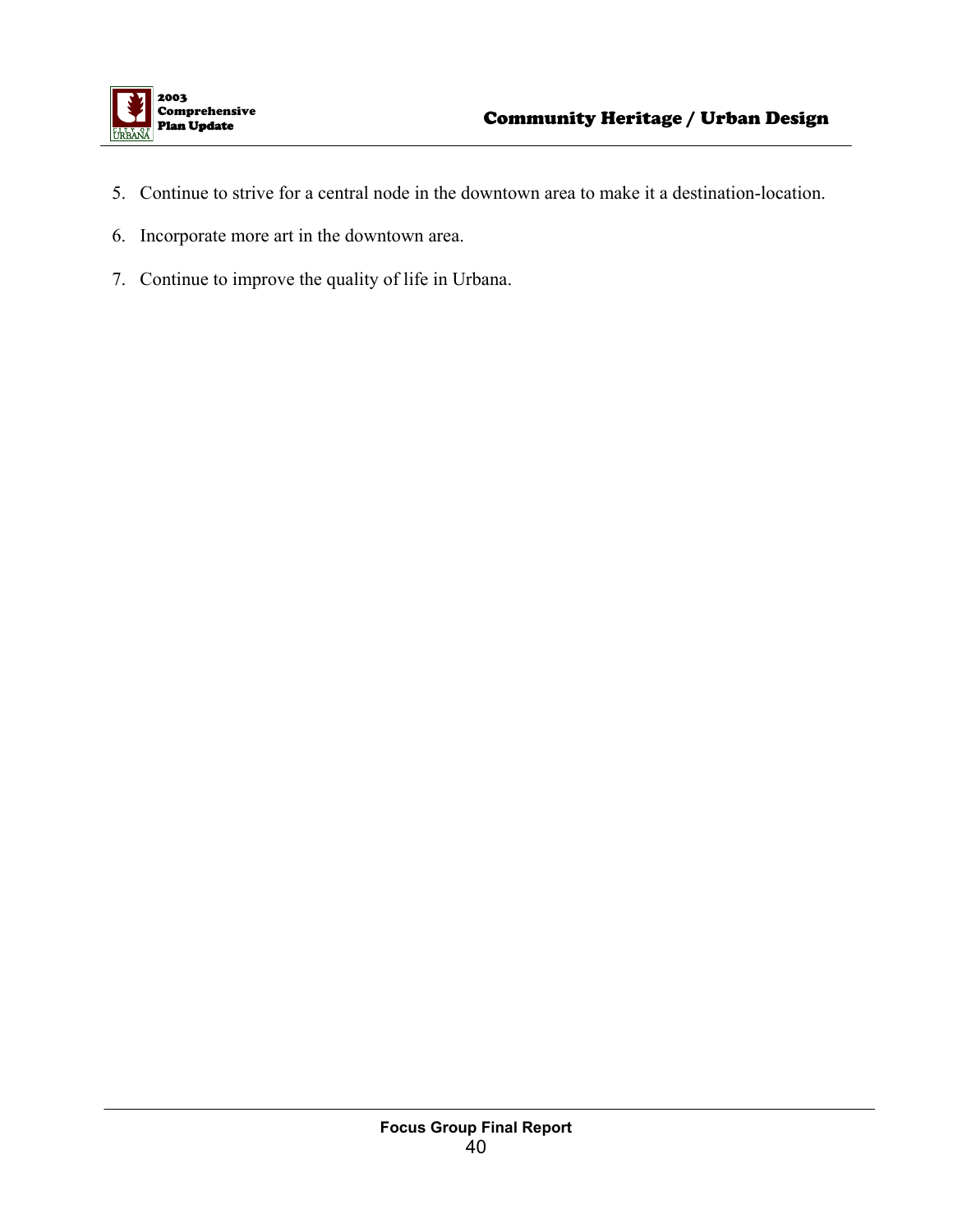

# **Summary of Staff Findings**

The following staff findings were generated as a result of the discussions at the various focus group meetings.

# **Growth and Economic Development Staff Findings**

- 1. Revitalizing downtown should be a primary focus for growth and development of the city. Redevelopment of the downtown area offers the best opportunity to create new dense housing and new commercial opportunities that would be in close proximity to many residents. With the existing infrastructure and services in place, redevelopment of downtown offers the most cost effective way to provide new businesses, offices and living opportunities. It also encourages more pedestrian and transit activity while reducing dependence on the automobile, contributing to a higher quality of life for residents. A fixedguideway system can help link downtown Urbana to campus and downtown Champaign creating an even stronger market for residential and commercial redevelopment downtown.
- 2. High density housing development should be encouraged in the downtown area. There could be a strong market for young professionals and graduate students who desire to live in an urban setting close to services and the University.
- 3. Business retention and expansion is just as critical as attracting new businesses to the city. Long range planning and infrastructure improvements need to be planned for existing commercial and industrial areas such as the Sunnycrest commercial area and the North Lincoln Avenue industrial area.
- 4. Urbana lacks many basic retail services such as stores for appliances, electronics, and apparel. Aggressive business attraction and expansion efforts are needed to fill these needs. This should be a top priority.
- 5. The University of Illinois' plans to relocate the South Farms to the area south of Windsor Road will severely limit growth and development opportunities for Urbana. The long range plans by the University to expand into this area with non-taxable uses essentially eliminates the tax revenue potential for the area.
- 6. Curtis Road should be improved to be a four lane major arterial roadway becoming part of a beltway system around Champaign-Urbana and Savoy. The improvement of Curtis Road will make south Urbana more desirable for development.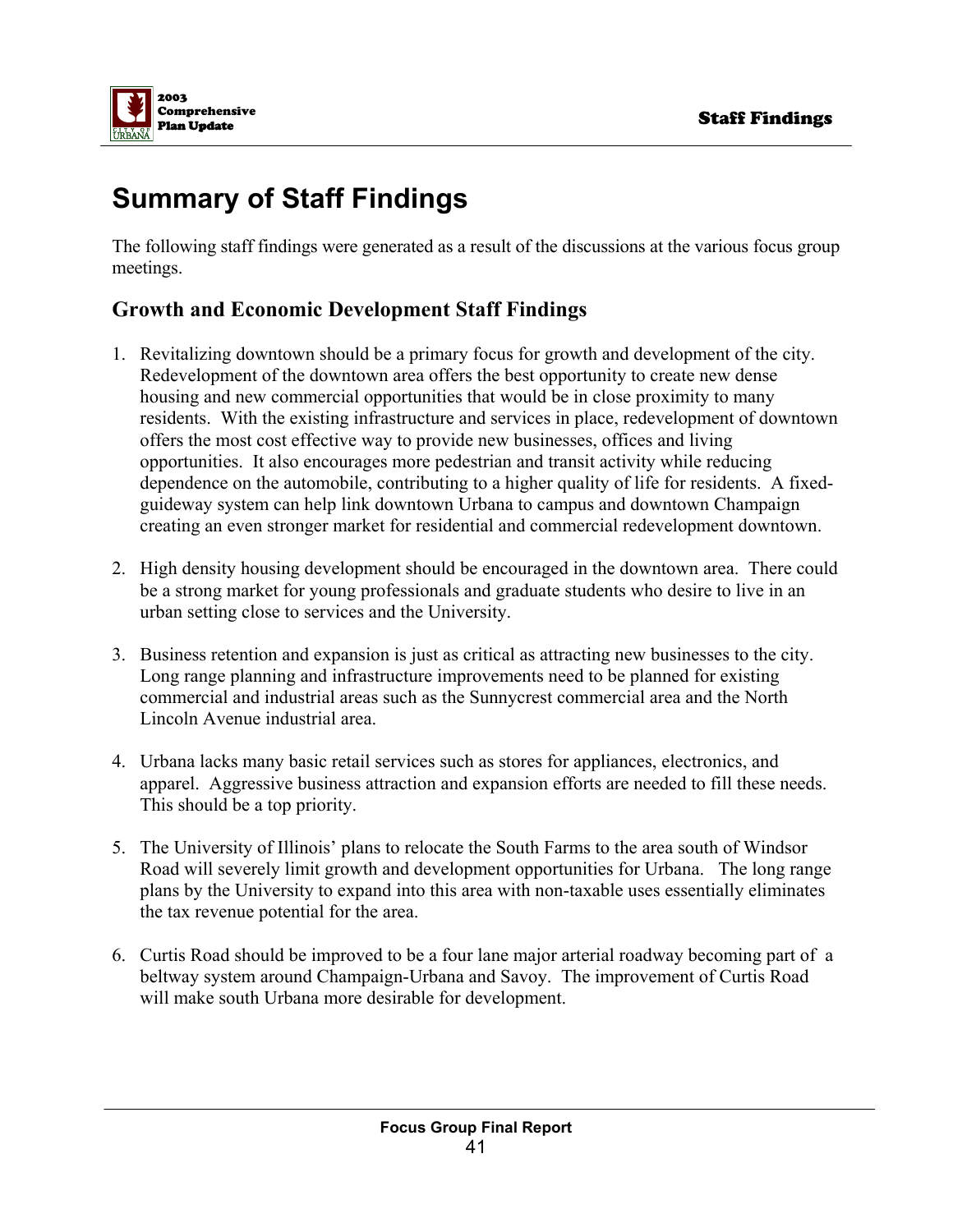

- 7. Growth and expansion to the south of Windsor Road and east of Philo Road is currently limited due to existing sanitary sewer capacity limitations. Significant infrastructure improvements will be needed to open this area for more development.
- 8. The future land use map needs to clearly identify areas that are appropriate for industrial development. The Comprehensive Plan should explicitly identify infrastructure improvements to be provided and strategies for annexing industrial properties in the City. One area most appropriate for industrial development is North Lincoln Avenue north of the Interstate. This area needs to be annexed into the city and cleaned-up in order to be marketable for new development. Regional detention should be considered in order to create more buildable space.
- 9. There needs to be better access to Interstate 74 in the area of Route 130. Current improvement plans include an access road from the existing spur from Interstate 74 up to High Cross Road. The current Comprehensive Plan also shows Interstate 74 and High Cross Road to be a future interchange. Given the close proximity of High Cross Road to University Avenue, it is unlikely that an interchange at both University and High Cross will be feasible. For this reason, consideration should be given to completing the interchange at University Avenue up to High Cross Road and the long-term planning for a new interchange at Cottonwood Road.
- 10. The area north of the Interstate 74 and University Avenue interchange should be developed in a manner that capitalizes on the opportunity of the interchange yet preserves the unique natural features in that area.
- 11. There needs to be a more coordinated effort for marketing and promotion of the City and its economic development efforts. Detailed reports should be generated and distributed to the development community offering the facts about the community regarding city services, the school and park districts, and demographics.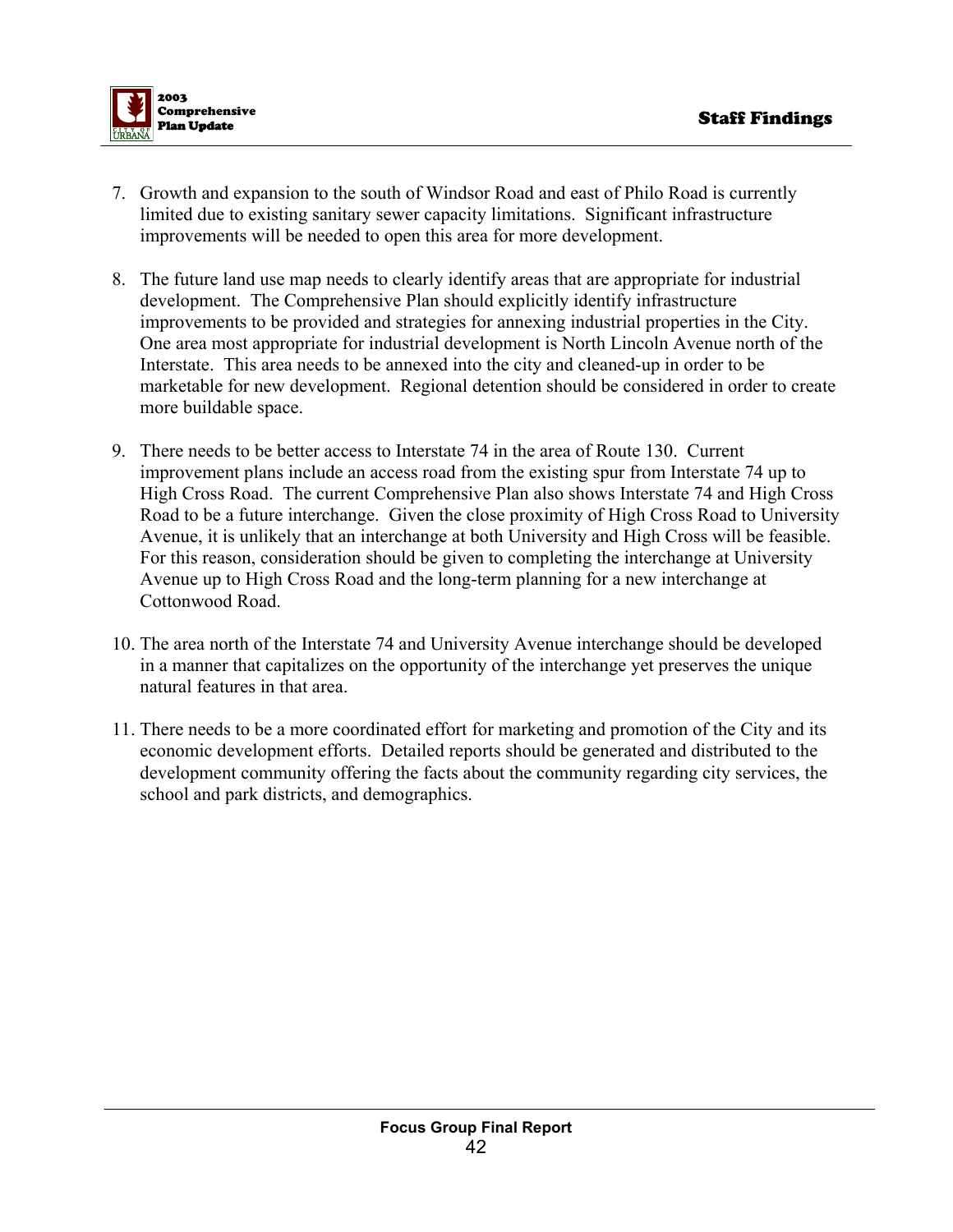

# **Public Services Staff Findings**

- 1. Considering current development trends and the decline in the student population at the elementary school level, an additional school facility is not an immediate need for Urbana.
- 2. Because Urbana High School is built in an urban setting in the center of Urbana, there is a shortfall of space for outdoor recreational facilities on the campus to meet today's standards for athletic activities. The Comprehensive Plan should recognize these needs and assist in planning for the appropriate location of needed facilities.
- 3. The Urbana School District currently has capacity to accommodate additional students as Urbana develops.
- 4. The Comprehensive Plan needs to identify opportunities for open space within Urbana's future growth areas. The northeast area contains natural amenities that are very unique to the Champaign-Urbana area. There should be advanced planning that preserves these features and incorporates them into conservation / recreational areas.
- 5. Residential development in east Urbana is creating the need for more park space in close proximity to those new neighborhoods.
- 6. When designating areas appropriate for future park space, consideration must be given to the type of park needed in that area.
- 7. The Urbana Free Library is one of the community's most successful institutions and a major draw for downtown Urbana. Although a major expansion is currently underway to double the current size of the facility, consideration still needs to be given about future space needs.
- 8. Continued growth and development will not have a detrimental effect on library services unless development is so intense that services such as bookmobiles and satellite facilities are needed.
- 9. The Urbana Police Department currently responds to many calls in areas located outside the city limits to the north and east. Annexation of existing nearby developments such as Scottswood and new development in this area should not pose a service problem for the Department.
- 10. Developments that concentrate low to moderate-income persons will typically result in more service requirements for the Police Department.
- 11. The expansion of the city limits will impact on the services of the Urbana Fire Department and could possibly affect the current ISO rating. The location of existing fire stations and the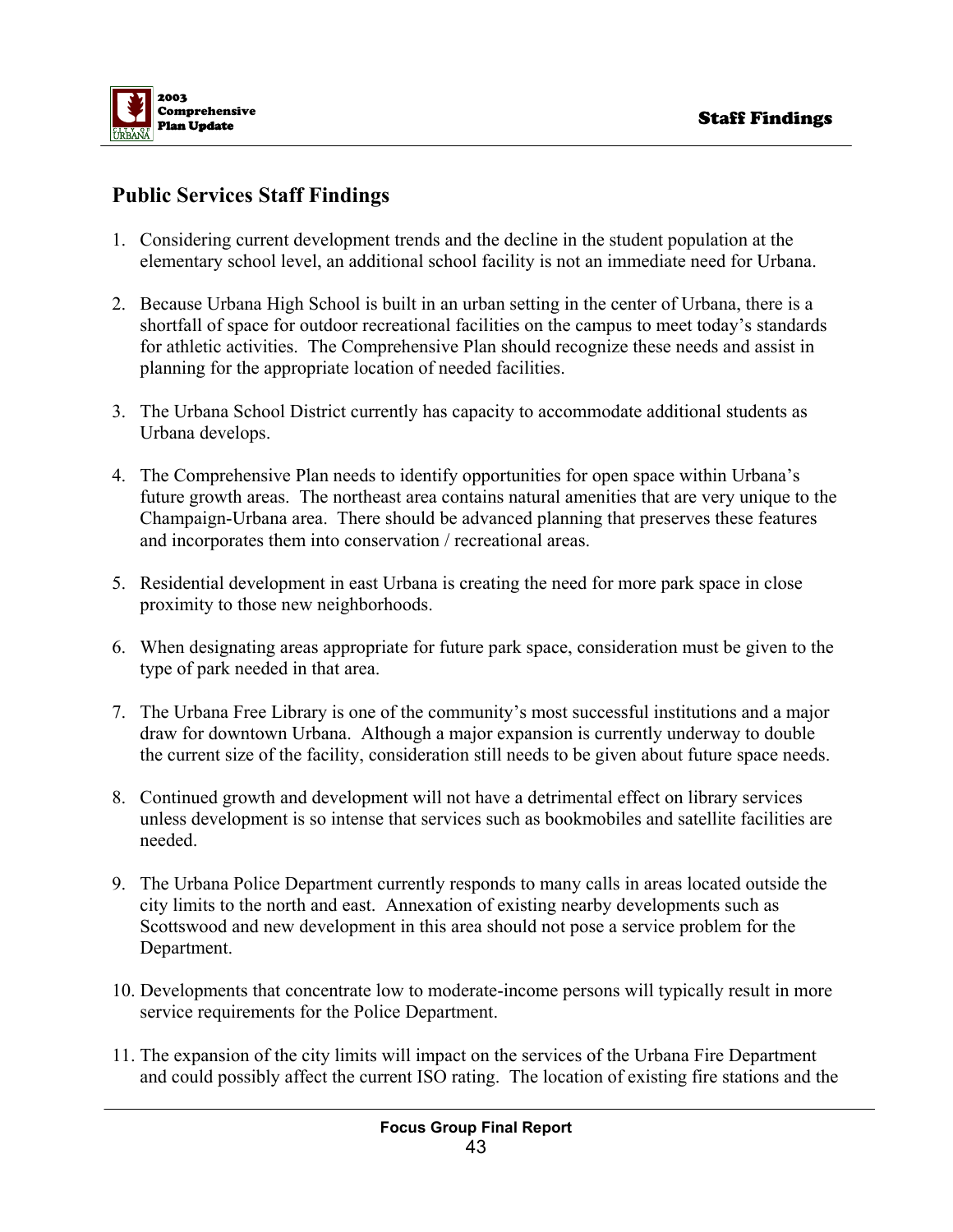

existing roadway network allows areas in the south to be more efficiently served than new development in the northeast.

12. There needs to be advance planning for adequate training facilities for the Fire Department. Training facilities need to be in close proximity to the city to be able to effectively respond to calls during training.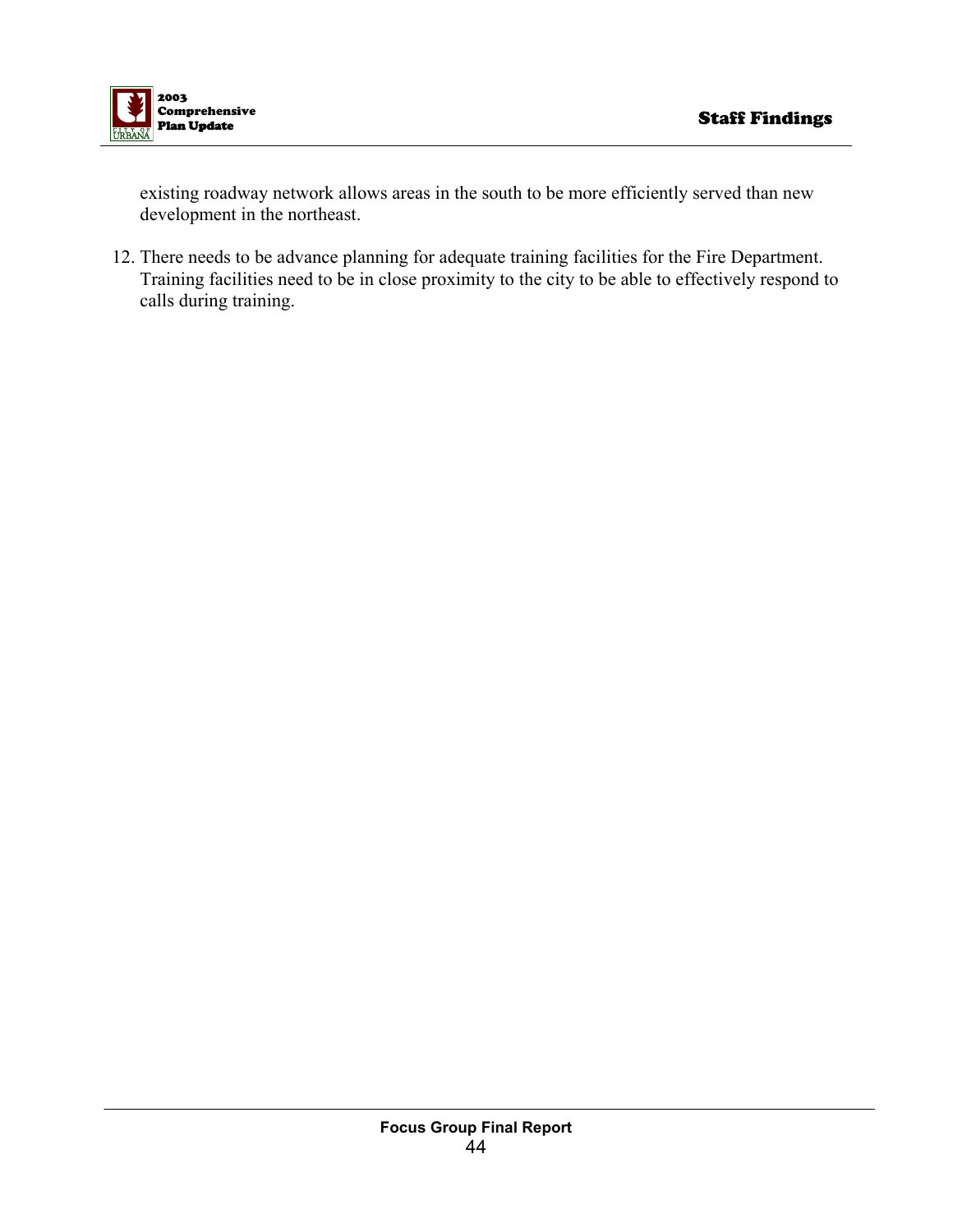

# **Transportation Staff Findings**

- 1. The Transportation Plan should be updated to reflect multi-modal usage, especially including a greater emphasis on the transit, bicycle, and pedestrian components. Standards for roadway classifications should be consistent with the CUUATS Long-Range Plan.
- 2. A bicycle and pedestrian plan should be developed for the City that will provide a greater opportunity for recreation and alternative transportation modes.
- 3. Street lighting should be enhanced to improve safety
- 4. New and existing developments should optimize access and connectivity for transit, bicycle, and pedestrian users
- 5. Along state and federal routes, unnecessary curb cuts should be closed upon redevelopment to improve safety and access management. The City could consider assisting landowners with funding through Tax Increment Financing or other resources.
- 6. The City should carefully consider the feasibility of the streetcar proposals to decrease the congestion caused by use of buses near campus and to attract visitors to downtown Urbana.
- 7. Where feasible, sidewalks should be added to existing developments to improve pedestrian access
- 8. The Comprehensive Plan needs to incorporate goals and objectives related to access management standards.
- 9. Urbana should apply traffic calming ideas and concepts in new design and construction of roadways where appropriate, especially for local roads.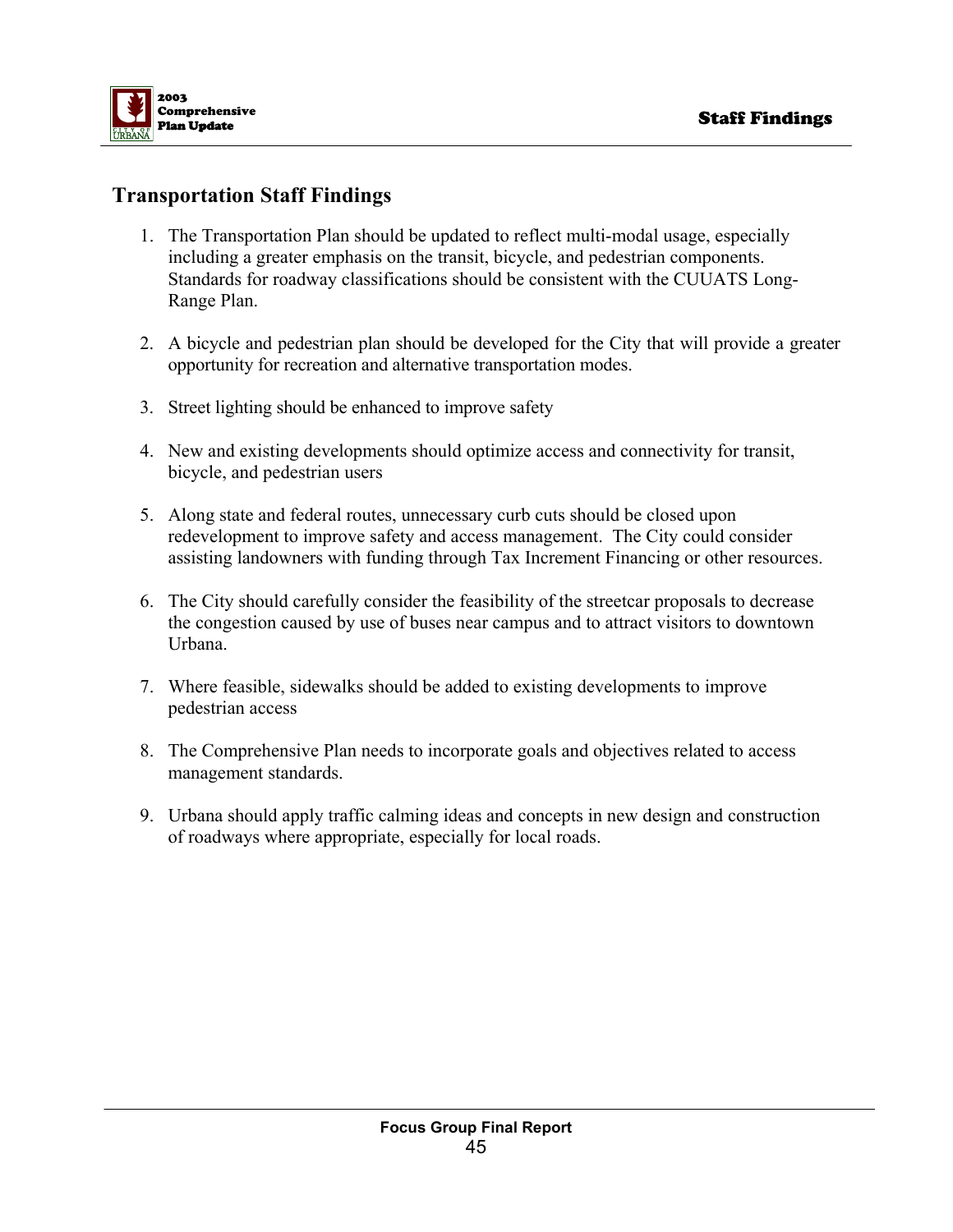

# **Infrastructure Staff Findings**

- 1. There appear to be adequate water supplies and distribution networks to serve existing and future development in Urbana. The City should continue to work closely with the water company on respective long-term planning efforts to ensure that this continues to be the case.
- 2. The City should continue to review wellhead protection zones in evaluating new development proposals and should continue to coordinate with the water company to protect these zones from land uses that could impact upon them.
- 3. Illinois Power needs to consider future roadway plans as they extend utility lines to ensure that these are kept out of potential rights-of-way areas. The City will continue to coordinate with Illinois Power and other utility companies to help make this happen.
- 4. Some industrial and commercial users are dissatisfied with the level of service provided by Illinois Power. This situation seems to have been exacerbated by deregulation and by the status of Illinois Power as a Distribution Company only. The City should work with the power companies and other municipalities and interested entities to ensure that adequate power service is provided despite regulatory obstacles.
- 5. The City's Comprehensive Plan Update will need to coordinate closely with the Urbana-Champaign Sanitary District's Long Range Facility Plan to ensure that growth occurs in locations which can be efficiently and cost-effectively provided with sanitary sewer service.
- 6. As development begins to occur outside of those areas that can easily be provided with sanitary sewer service, the City will need to work closely with UCSD to pursue an equitable and effective means of paying for new interceptor or treatment plant improvements.
- 7. The City should continue its ongoing drainage facility upgrade and maintenance work and to work together with the County and Townships on improving drainage conditions in adjacent areas that are not well served.
- 8. The City will be undertaking specific construction practice regulatory changes pursuant to the Phase II Stormwater Plan, such as increased erosion control. This Plan will help to ensure reductions in non-point source pollution. To meet the goals of Phase II, stormwater impact fees may need to be assessed in the region.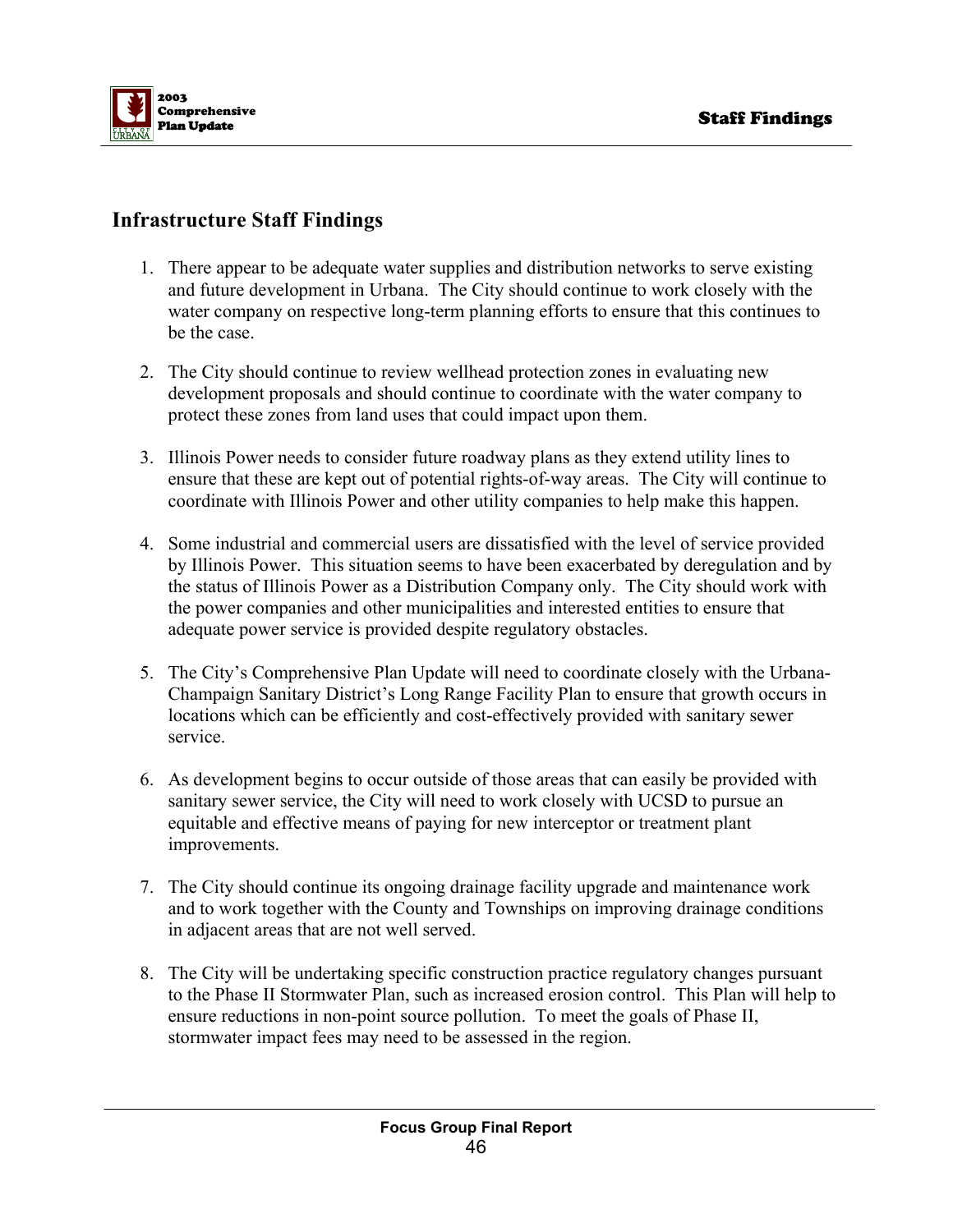

- 9. Recent improvements to the Boneyard Creek appear to be successful in maintaining reasonable floodplain protections.
- 10. Additional hydraulic analysis of drainage detention needs within Urbana watersheds would be helpful in identifying possible regional detention locations.
- 11. The City should continue to coordinate with the various Drainage Districts to ensure that new development on the edges of Urbana does not harm rural drainage improvements. This could require the payment of improvement fees to the Districts due to the impact of specific projects and/or necessary territorial adjustments.
- 12. Drainageway improvements should consider and incorporate the potential value of these features as greenway amenities. This can be accomplished through the development of drainageway improvement plans (as potential linear park connectors) prepared in cooperation with the Urbana Park District.
- 13. The City should continue to coordinate with the University on major utility improvements to limit disruptions and provide for more efficient conduits.
- 14. The City should consider applying green building concepts (or LEED certification) for any future public buildings.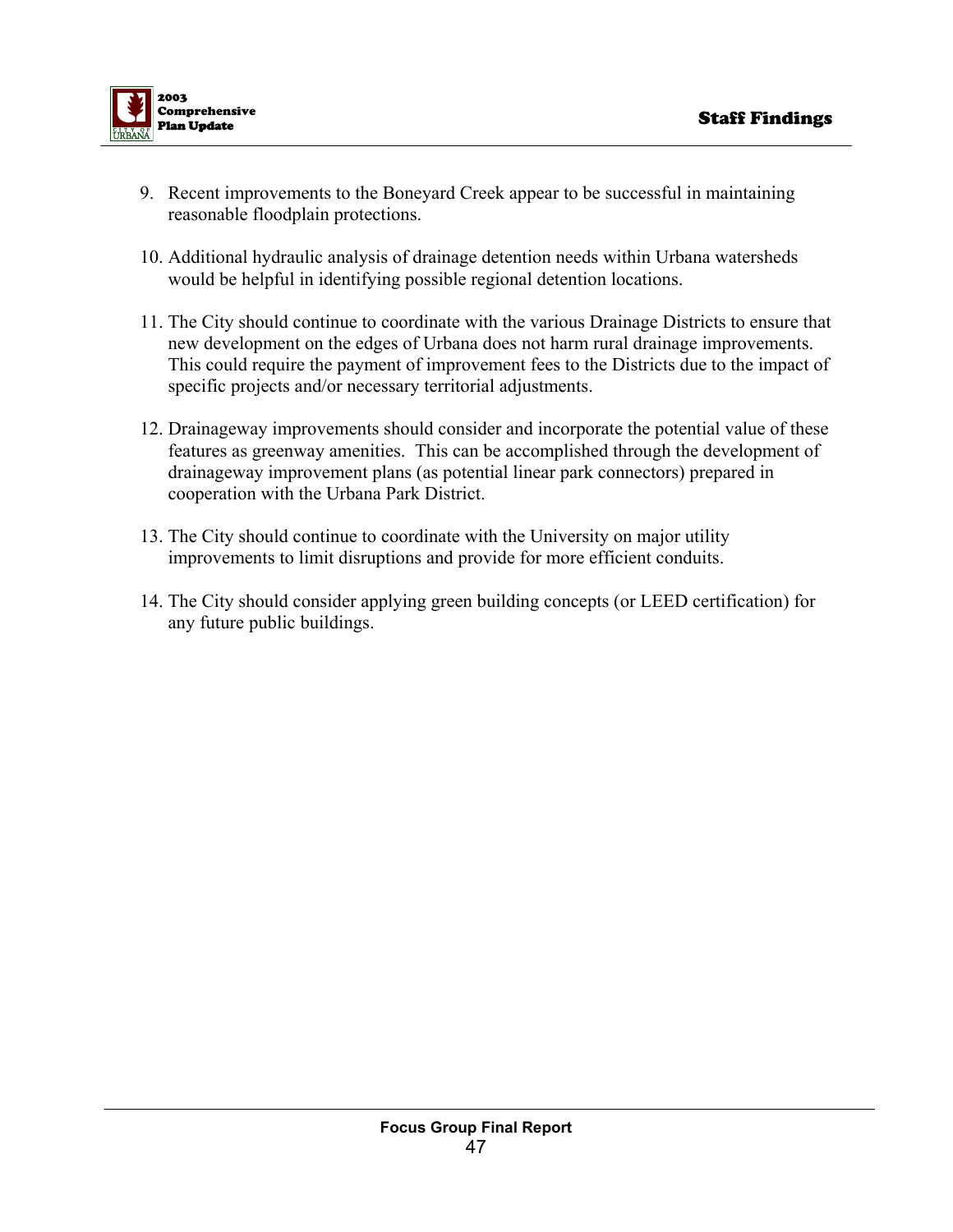

# **Human Services Staff Findings**

- 1. Coordination of human service distribution could be improved through centralized distribution centers.
- 2. Transportation accessibility could be improved upon to better support the self-sufficiency of persons obtaining human service programs and employment. Decisions about growth and development should consider transportation obstacles.
- 3. Public housing redevelopment should improve the living conditions for low-income persons by providing housing that is located within a mix of incomes. Redeveloping the existing public housing stock and taking a scattered-site approach in locating additional units in Urbana will promote the de-concentration of poverty.
- 4. Affordable permanent housing continues to be an important issue in Urbana. According to the Consolidated Plan, affordable housing is generally defined as housing where the occupant is paying no more than 30% of gross income for gross housing costs, including utilities.
- 5. Affordability of rental housing is the principal problem in the Urbana-Champaign area. According to the Consolidated Plan, affordable rental housing is needed for the general population. In addition, rental housing for persons with disabilities should be accessible and visitable.
- 6. According to a Champaign County workforce report, there is a saturation of currently employed skilled and experienced workers in the area that would be willing to change jobs given the opportunity. For this reason, employers in Champaign County will not rely heavily on the unemployed workforce when filling job vacancies. This means that the unemployed, low-skilled workers without experience who are seeking employment may not be able to compete in the job market without adequate job-readiness programs.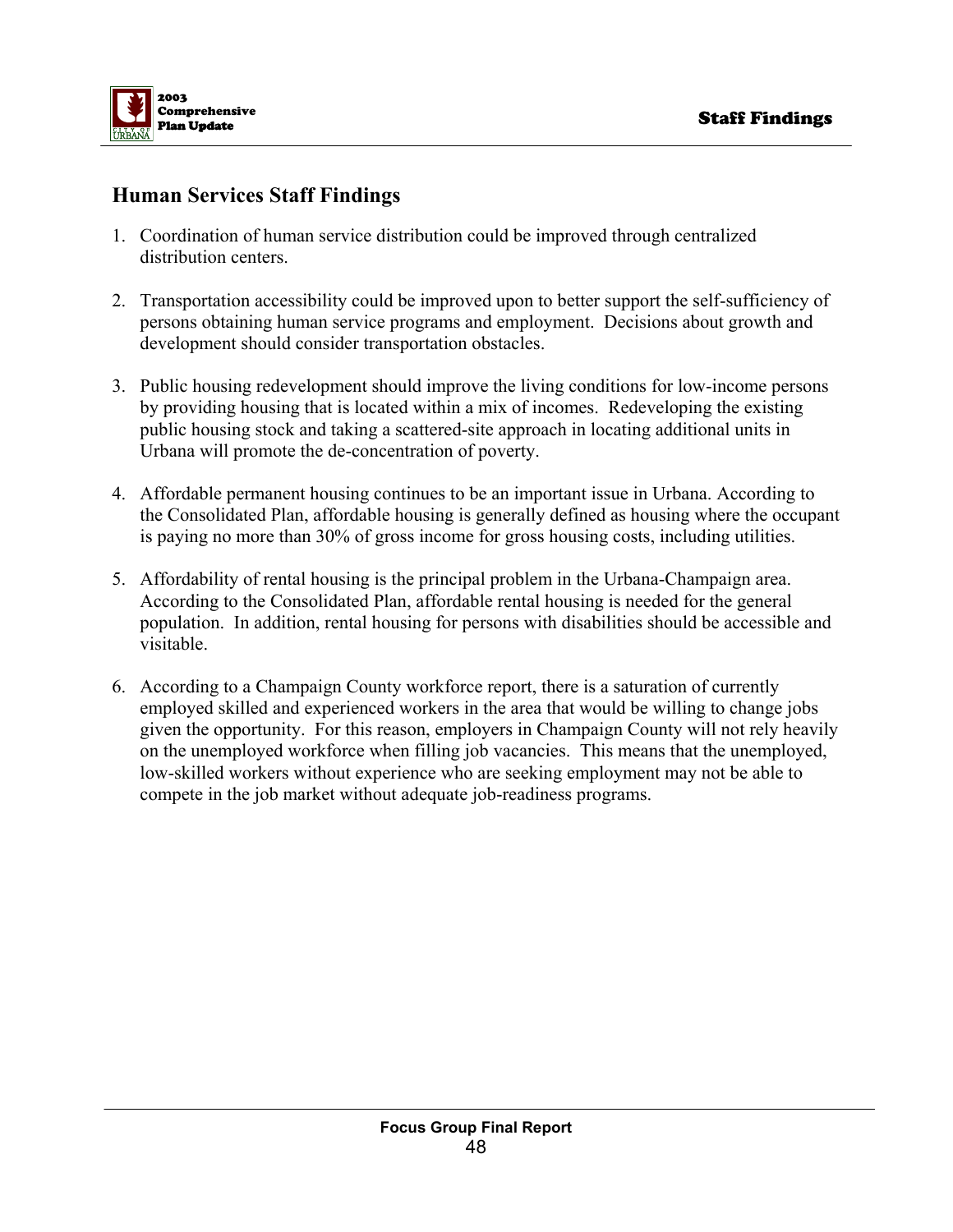

# **Environment Staff Findings**

- 1. New development should be compact and contiguous to preserve prime farmland and optimize the use of public services. "Leapfrog development" should be avoided. The agreement with the Sanitary District requiring annexation or annexation agreement prior to connection is a useful tool in encouraging compact and contiguous development.
- 2. New bike trails, pedestrian trails, and open space corridors should be created in new and existing developments. The Comprehensive Plan should illustrate where these areas should be established.
- 3. Linear parks are an alternative to consider when creating new parks, especially those that would connect existing open areas. Linear preservation corridors should be considered along stream banks where possible.
- 4. A street tree requirement for new developments should be considered, including a maintenance plan.
- 5. Planning for the area north of I-74 and west of High Cross Road should preserve a significant portion of the wooded area if it is developed.
- 6. Pervious surface should be maximized in new development to handle rainwater on-site.
- 7. There should be planning for parks within new areas in the mile-and-a-half planning area. A cooperative effort is needed between the City, the Park District, and developers to plan for new parks.
- 8. Recycling should continue to be encouraged through the City's U-Cycle program.
- 9. The City should consider regional detention basins and they should be designed so they become an environmental amenity.
- 10. Trelease Woods should be designated as a conservation area in the Comprehensive Plan.
- 11. Local ordinances should promote more energy efficient "green" construction.
- 12. The City should improve its designation as Tree City USA by considering a street tree requirement and also consider a heritage tree program that would recognize unique trees that have been established for several years.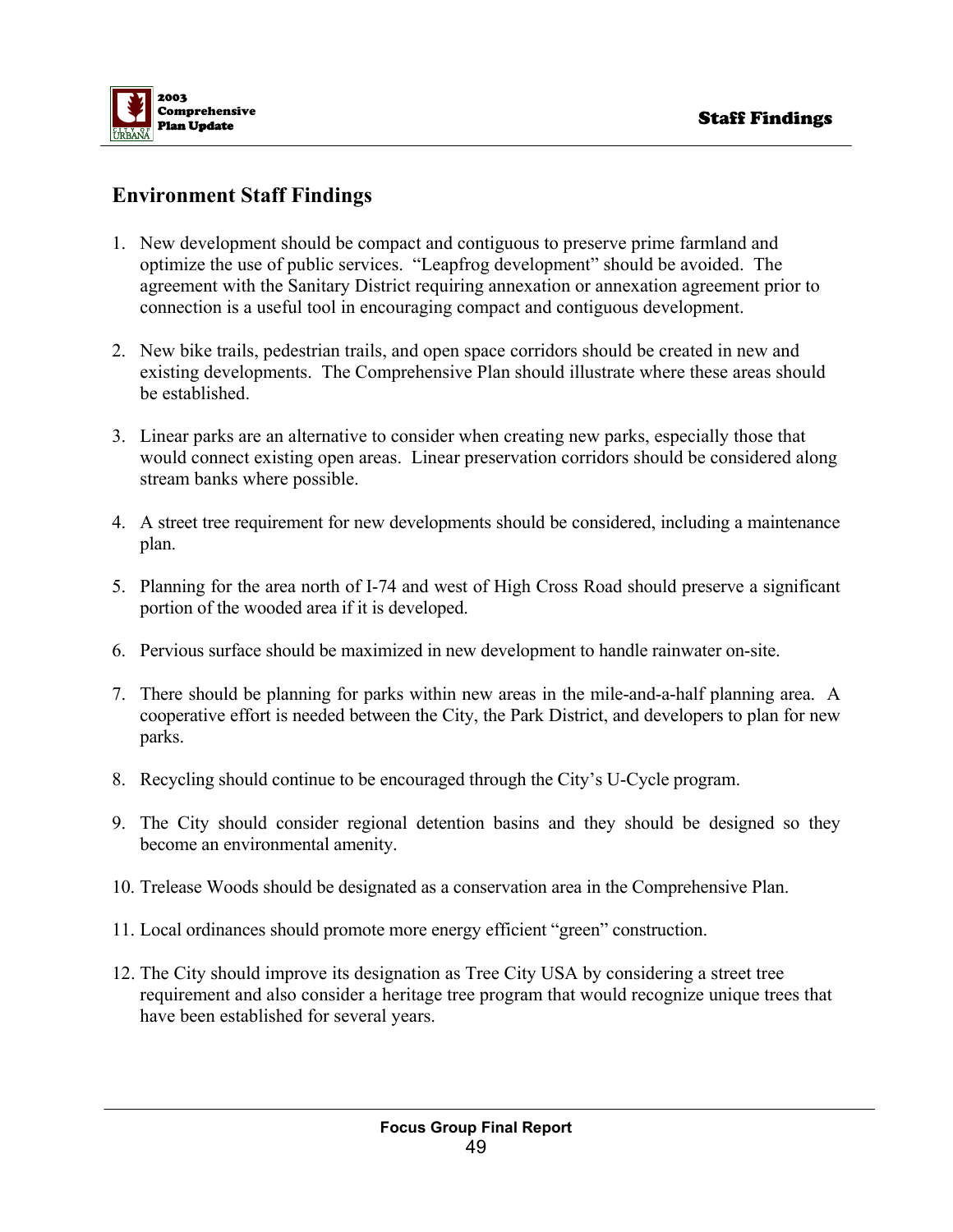

13. The City should continue to seek input from drainage districts, as new urban development can stress drainage systems that were originally designed for rural development. There needs to be better coordination between the City and the drainage districts to minimize problems.